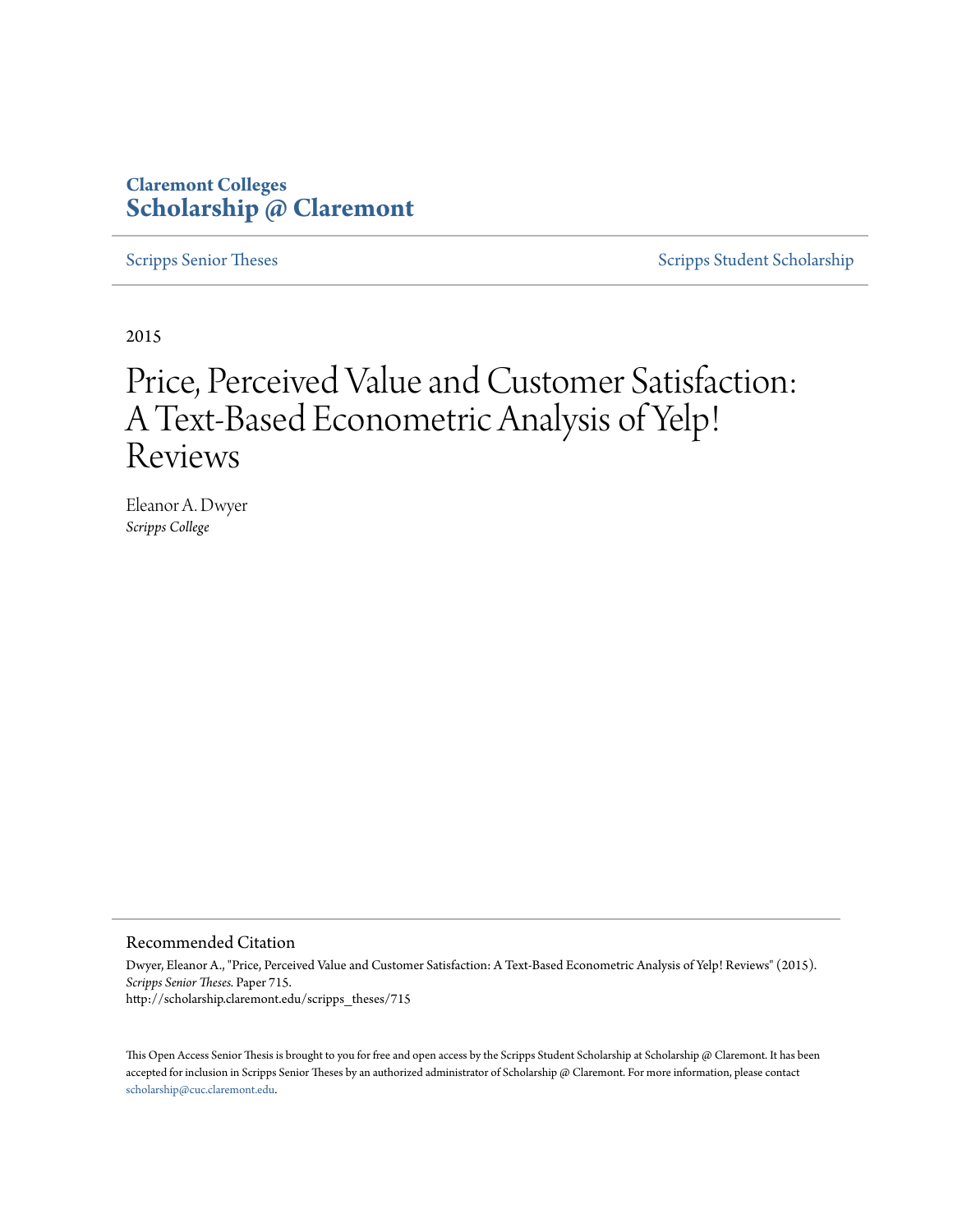# Price, Perceived Value and Customer Satisfaction: A Text-Based Econometric Analysis of Yelp! Reviews

Eleanor A. Dwyer

Kerry Odell, Advisor Christopher Towse, Advisor

Roberto Pedace, Reader

Winston Ou, Reader

Department of Mathematics and Economics

May, 2015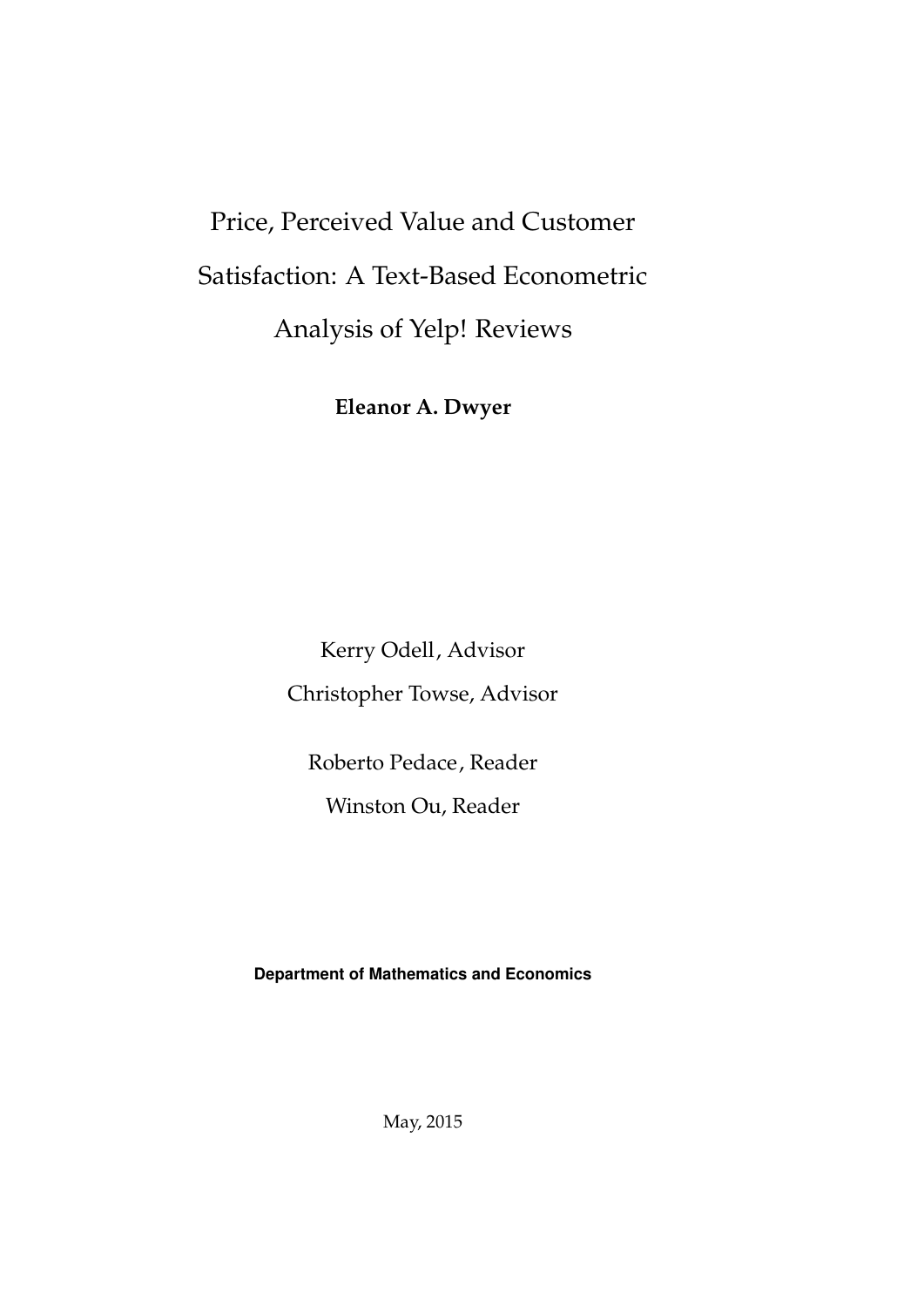Copyright  $\odot$  2015 Eleanor A. Dwyer.

The author grants Scripps College and the Claremont Colleges Library the nonexclusive right to make this work available for noncommercial, educational purposes, provided that this copyright statement appears on the reproduced materials and notice is given that the copying is by permission of the author. To disseminate otherwise or to republish requires written permission from the author.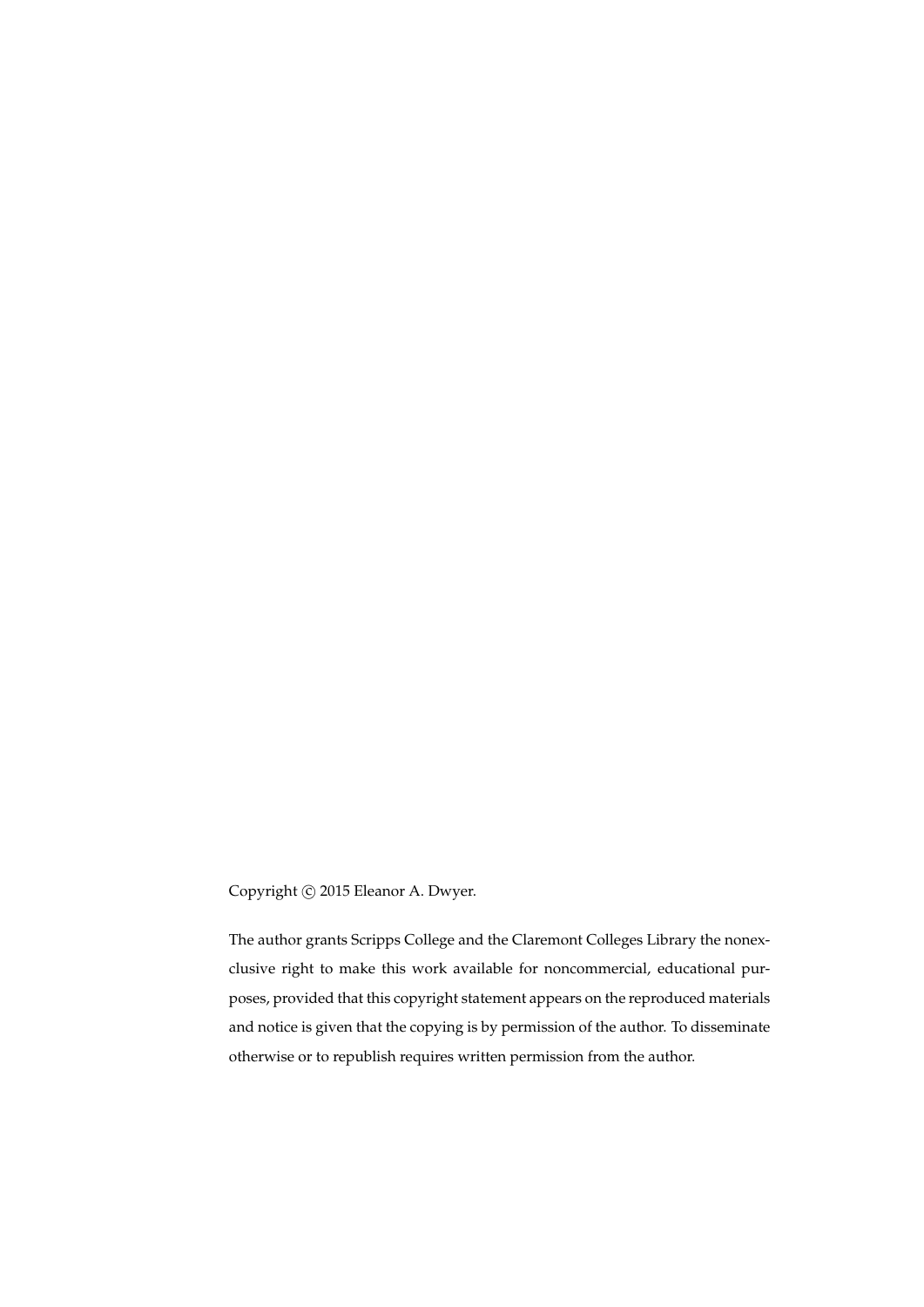## Abstract

We examine the antecedents of customer satisfaction in the restaurant sector, paying particular attention to perceived value and price level. Using Latent Dirichlet Allocation, we extract latent topics from the text of Yelp! reviews, then analyze the relationship between these topics and satisfaction, measured as the difference between review rating and user average review rating.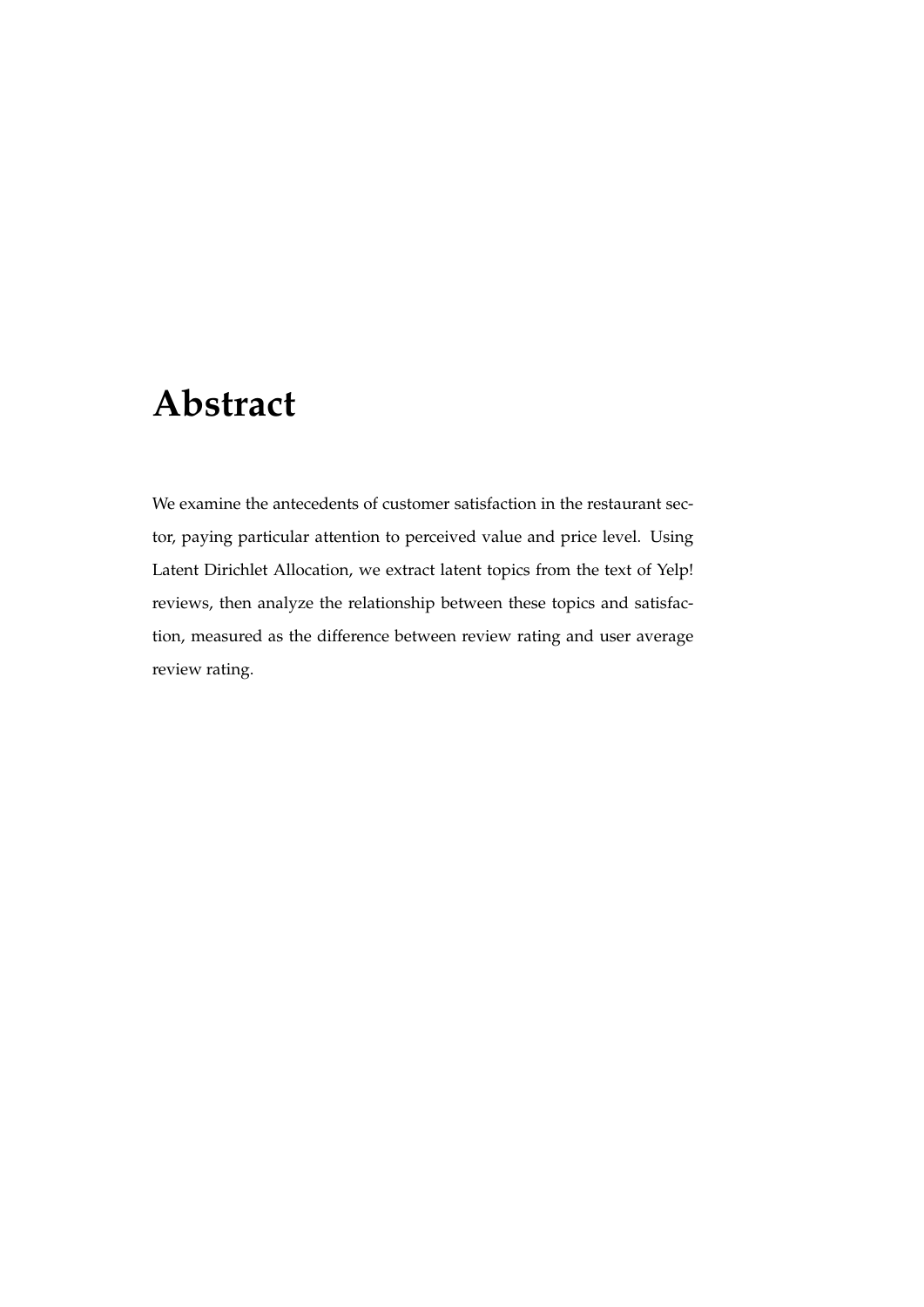### Acknowledgments

First, I would like to thank my readers, Professor Pedace and Winston Chei-Wei Ou, for bearing with me through this process. Professor Ou was the first to suggest that I attempt a machine-learning thesis, and that suggestion initiated a fantastic journey of discovery.

I also extend my deep gratitude to my parents, Mark Joseph Dwyer and Marion Rupp Dwyer, who have nurtured and supported me in all aspects of life, and without whom I would not be attending Scripps. I hold you both dearly in my heart and my mind as I finish my time at Scripps and embark upon my journey into real life.

Finally, I thank Corey Hayes. Your constant encouragement, freelygiven tech support, and continued interest in my findings (feigned or not) have meant more to me than you will ever know. I love you.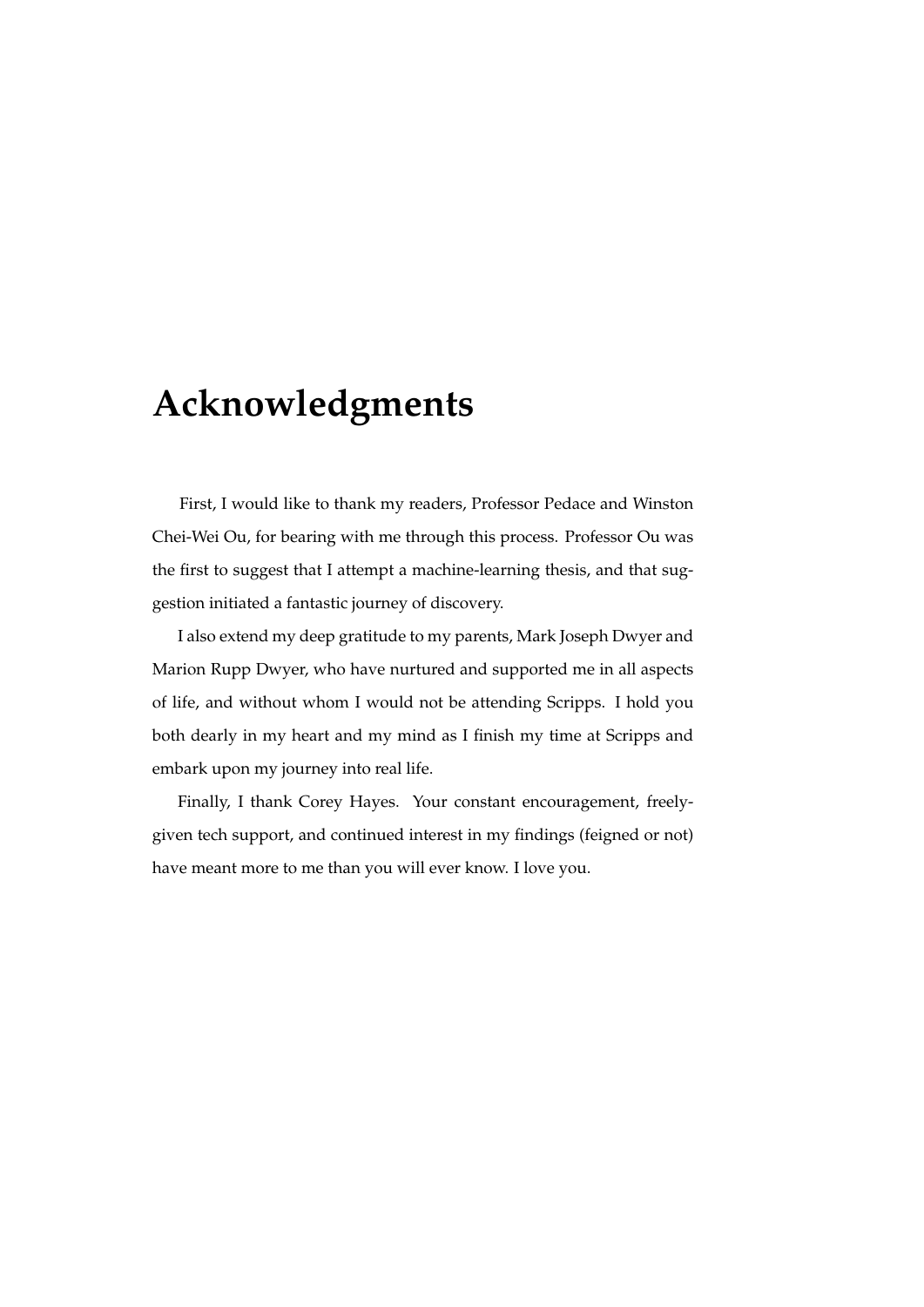## **Contents**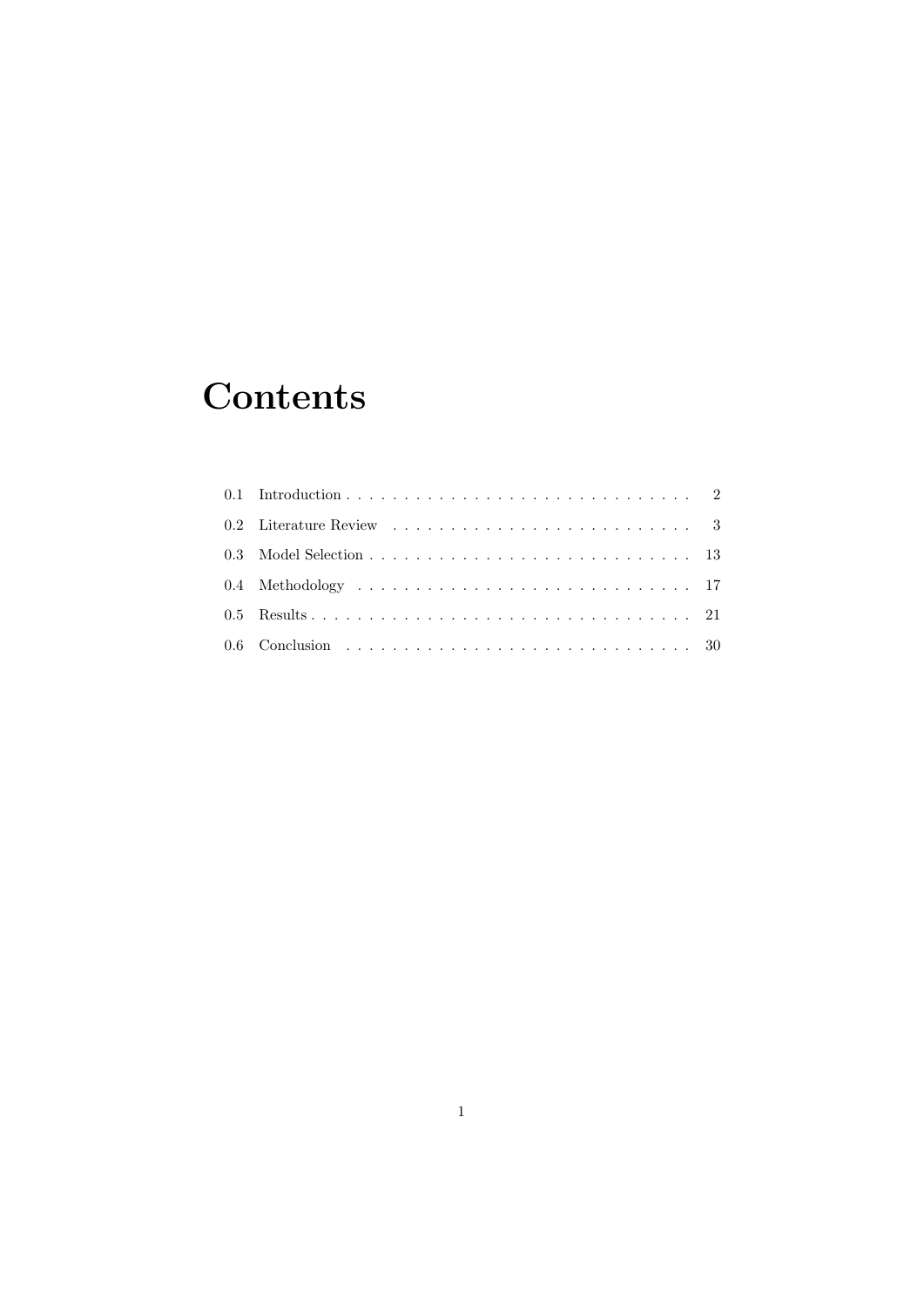#### 0.1 Introduction

Imagine yourself, content and perhaps a bit over-full, basking in the afterglow of a lovely meal at a local restaurant. Then, the extravagant bill arrives. Does this high cost reenforce your belief that this meal was valuable and thereby improve your recollection of it? Or does the cost of the meal overshadow your enjoyment of it and leave you wishing you had chosen a simple meal at a better price point? For that matter, what features must an expensive restaurant provide you over a bargain one to justify the extra cost? In this thesis we hope to examine questions like these and determine the effect of restaurant price on customer satisfaction by performing text-based analysis of Yelp restaurant reviews in several U.S. cities.

In order to distill the reviews into more informative data, we will use a Latent Dirichlet Allocation (LDA) model to classify each review word's likely topic (eg. food, service, price, ambience, anecdotes, miscellaneous). Then, using linear regression, we will reveal the topics that most inform customer satisfaction (defined as the difference between a review's star rating and the reviewer's average star rating), and examine how the factors that influence customer satisfaction differ across restaurant price levels.

Both theory and research suggest that perceived value (perceived benefits relative to perceived costs) should have an effect on costumer satisfaction. But because perceived value is such a tricky parameter to measure, marketers, restauranteurs and economists often overlook it, instead focusing on objective restaurant price and quality's effect on customer satisfaction. Thus, with access to the actual text of Yelp reviews written by customers, we have a somewhat novel opportunity to evaluate how subjective perceptions of restaurant value combined with actual restaurant price inform customer satisfaction. Moreover, because customer satisfaction and perceived value are such inherently subjec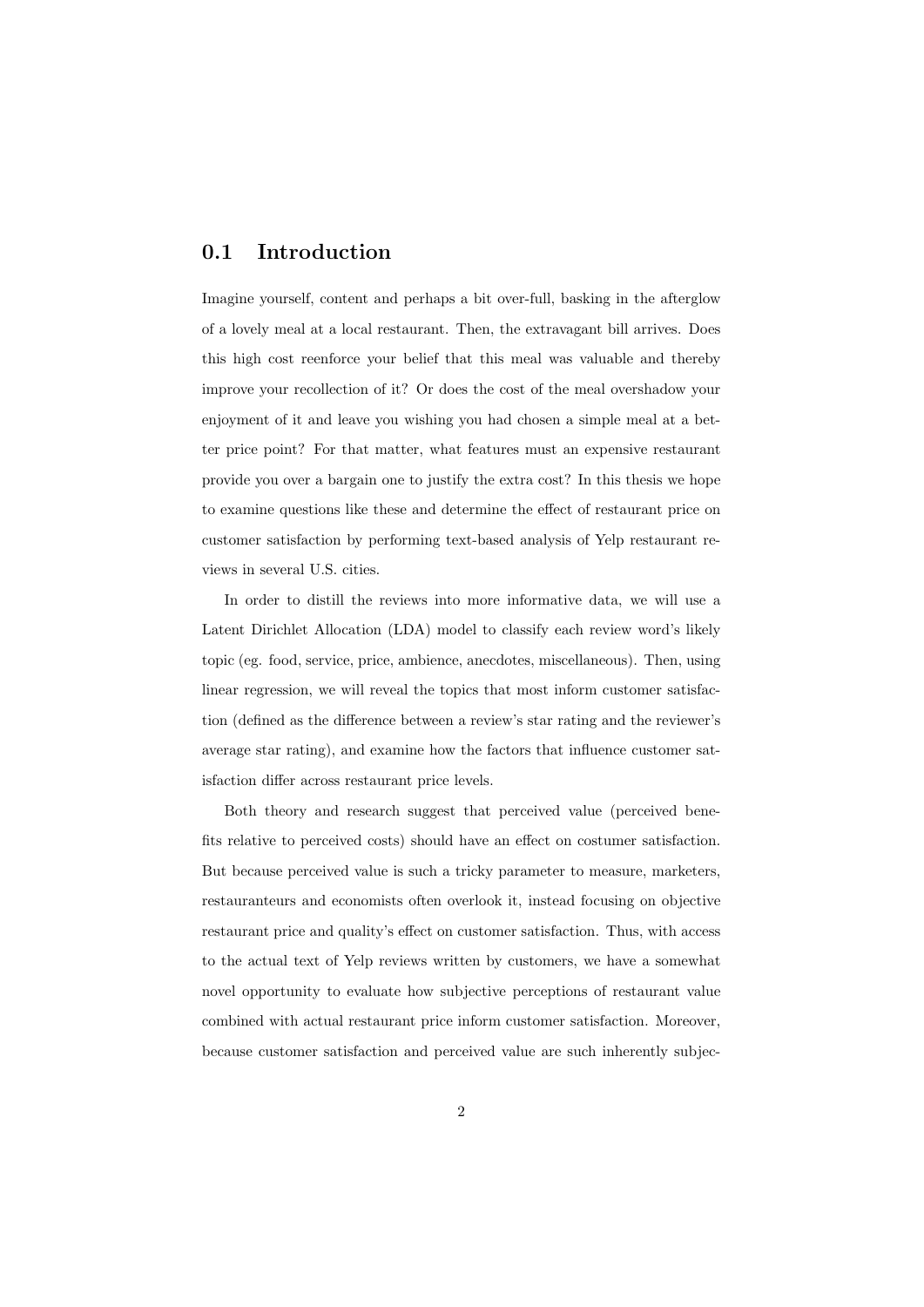tive matters, a machine-learning approach is particularly suited to this task. Traditional data analysis methods would have explicitly selected key words to represent expected satisfaction-influencing factors, and survey methods would have explicitly selected attributes to inquire about. By using LDA to extract factor keywords, we hope to more accurately capture reviewers' subjective expression of their experiences in our analysis.

#### 0.2 Literature Review

Traditional economic thought revolves around the downward-sloping demand curve. Ceteris paribus we tend to assume that inexpensive goods are always preferable to apparently similar expensive goods. A buyer's willingness to pay for any of a set of comparable goods is thought to be fixed; thus, the larger the gap between price willing to pay and price paid, the larger the consumer surplus and the greater the consumer's satisfaction. However, price may serve as an indicator of quality, leading customers to subjectively evaluate more expensive products as superior and thus, preferable. Both theory and empirical evidence from fields such as behavioral economics, psychology, psychophysiology, and marketing suggest that there is a more complicated relationship between price and costumer satisfaction than it first would seem.

The most salient theory we must consider is that of price-dependent preferences, which suggests that preferences are influenced by price even outside of the budget constraint. Pollak (1977) provides a survey of the price-dependent preference literature and also constructs demand models predicated on pricedependent preferences. According to Pollak, the snob hypothesis that high prices might be attractive to snobbish consumers was popularized by Thorstein Veblen (1899). Veblen suggested that more expensive objects carry added value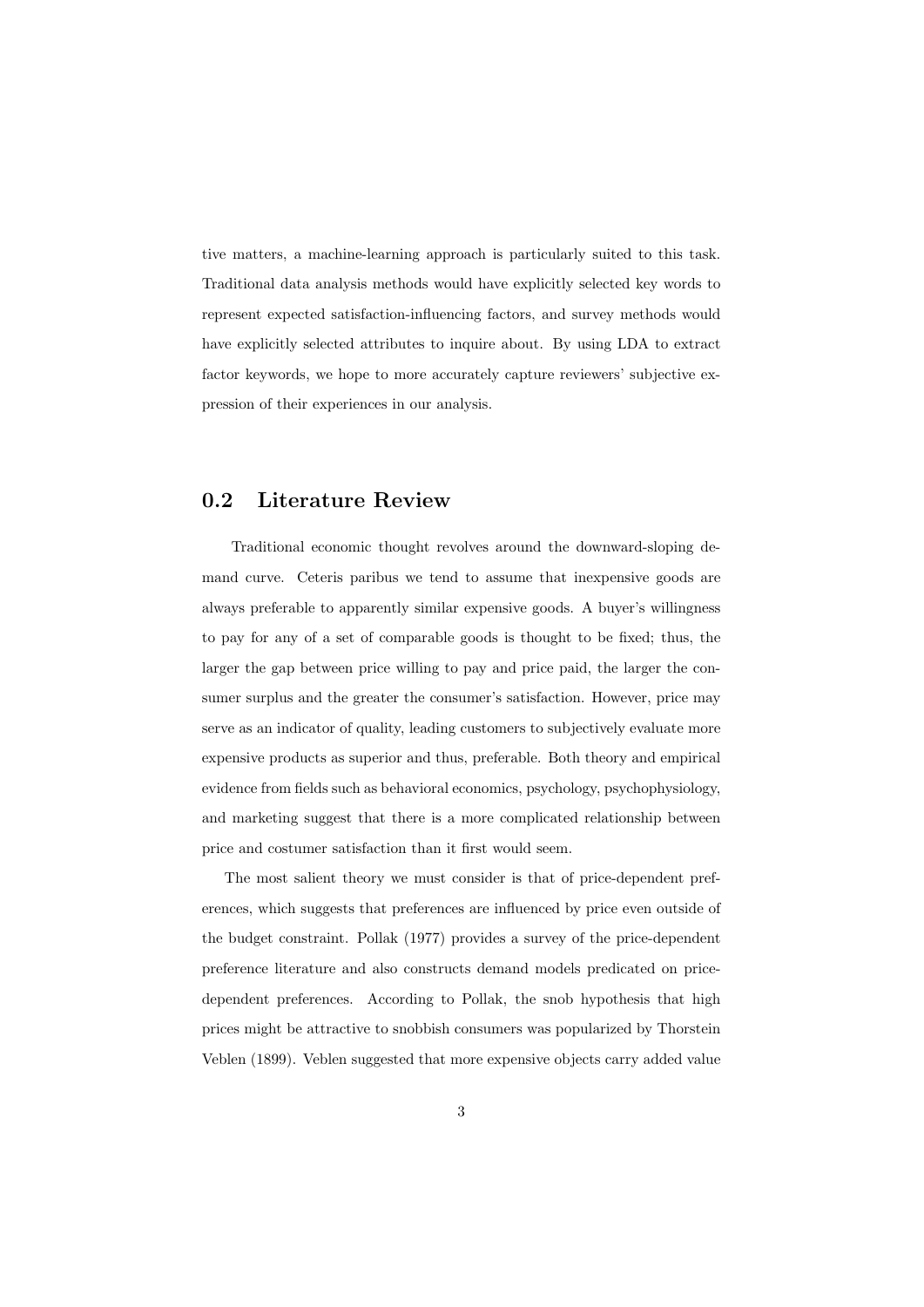due to the social status that their purchase conveys, and particularly focused on Veblen goods: luxury goods whose demand is proportional to their price. If expensive restaurant meals are Veblen goods, then "snobbish" customers might prefer expensive dinners simply because they enjoy the social status their purchase conveys. Scitovsky (1951) extended this idea beyond luxury items, theorizing that because consumers are not experts on the goods they purchase they rely on price to indicate quality. While market prices are the prices customers consider in their budget constraint, Pollak defines normal prices as the subjectively perceived prices which influence preferences. The author suggests a normal price function that constructs normal prices from a combination of current and past prices. Thus, normal prices are relative to the prices of other goods, and money illusion does not impact price-dependent preferences. Moreover, Pollack outlines several demand functions incorporating nominal price, demonstrating that it is possible to incorporate this theory and preserve conventional demand function traits. Scitovsky's theory suggests that inexpert restaurant customers' expectations about food quality will be shaped by the restaurant's normal price.

But how does the quality-signalling aspect of price interact with a consumer's purchasing decision? Dodds (1991) constructs a theoretical model of consumer product quality evaluation and perceived value (as well as willingness to buy), dependent on product price and store name information. He assumes that buyers have some acceptable price floor as well as an acceptable price ceiling for a given item. Dodds proposes that this acceptable price floor stems from consumers' perception of poor quality in items that seem too cheap. Echoing Scitovsky's theory, he proposes that this can be explained by a rational belief that competitive market forces will tend to make better products more expensive, and inferior products less expensive. Thus, objective price increases willingness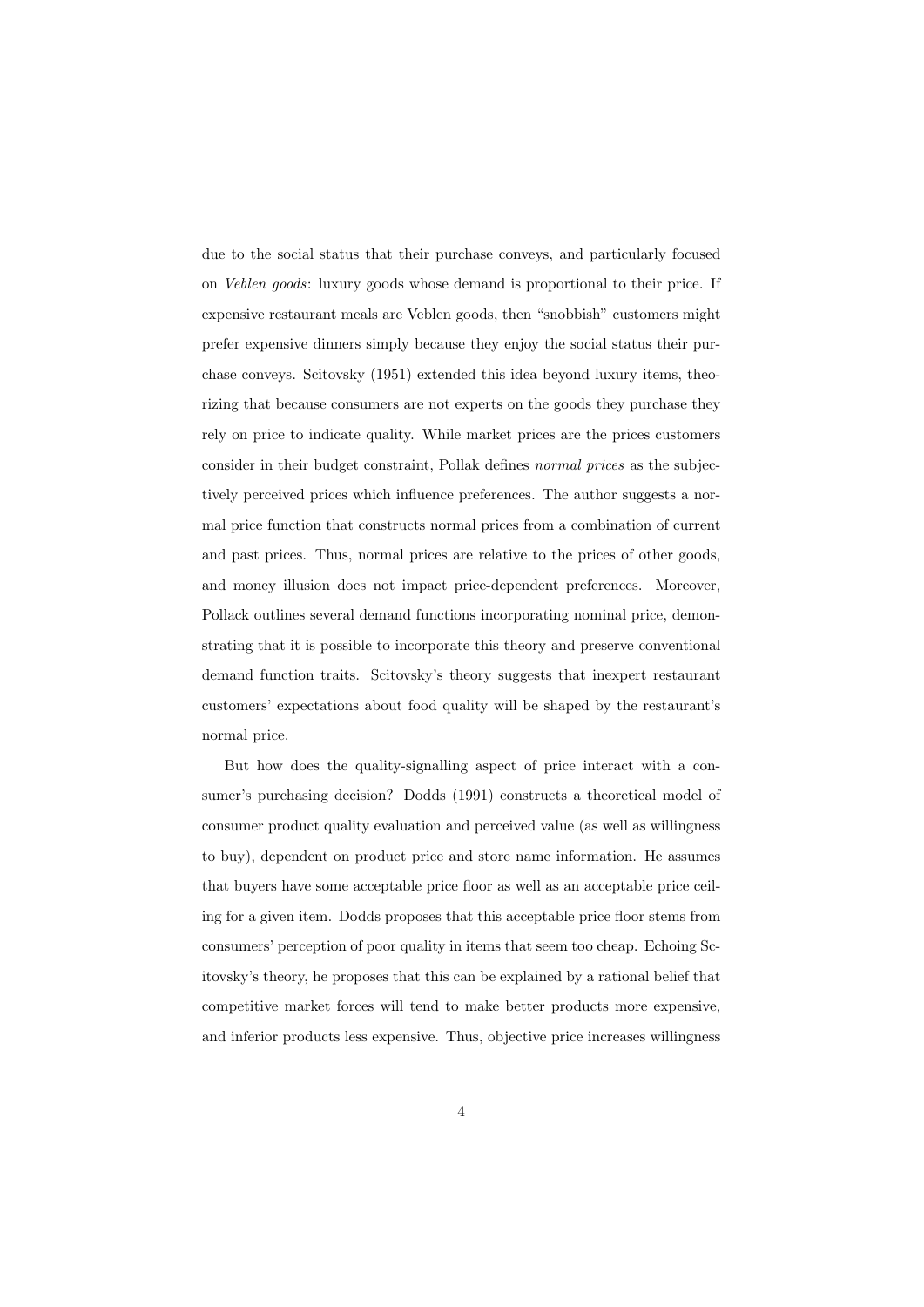to purchase by positively influencing perceived quality, while still decreasing willingness to purchase by increasing the perceived monetary sacrifice required to purchase the item. In his framework, Dodds unites these dual effects of price on willingness to purchase with the concept of perceived value, representing "the link between the cognitive attitudes of perceived quality and perceived monetary sacrifice." Perceived value is then critical to our understanding of customer satisfaction in restaurants, because perceived value influences the customer's willingness to pay when selecting a restaurant, while the customer's post-meal valuation of their restaurant experience may differ from this initial perception. Thus, customers' satisfaction is likely a measure of how well their initial perceived value of the restaurant, possibly signaled through restaurant price, is matched or exceeded by their experience.



Figure 1: Dodds (1991)

An illustration of Dodds' framework around perceived value appears in Figure 1, above. Note that the positive signs indicate substitutive relationships between variables, while negatives indicate complementary ones. While Dodds also discusses the impact of store name on perceived value (and ultimately, willingness to buy), in this paper we disregard this factor, as store name preference surely varies hugely across individuals, and thus our large-scale aggregation of data would not capture these preferences. Nevertheless, we expect to capture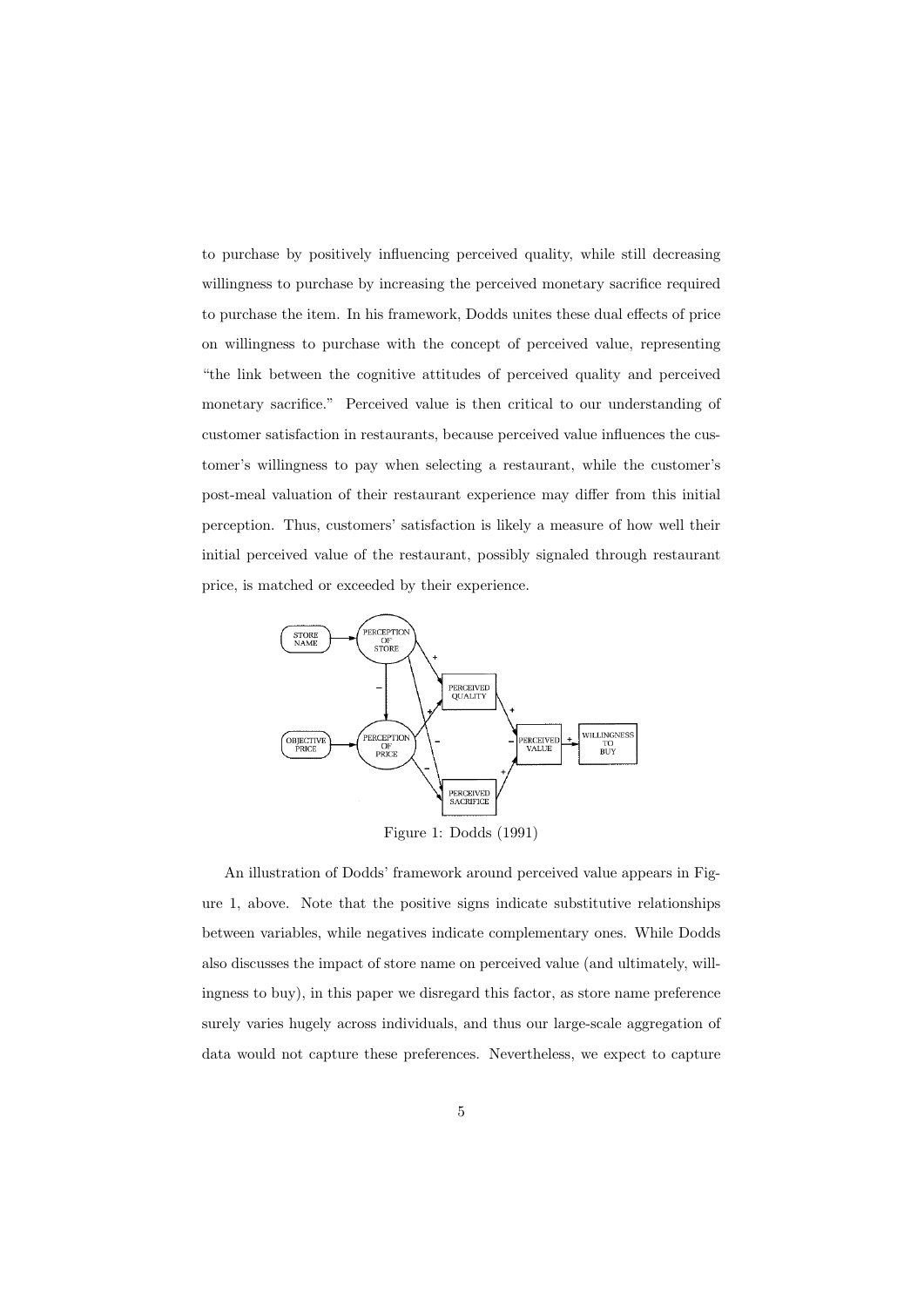some information about how restaurants' brands are perceived via their average Yelp! Rating.

Dodds further posits that consumers only rely on price to infer quality information because they have incomplete information of the product's quality before purchasing it. This makes the issue of price quality signaling particularly interesting in the case of restaurants because consumers agree to purchase food for a given price before even seeing the food, reducing the factors that can inform their expectation of its quality. We would expect this to increase their reliance on price as an indicator of quality. On the other hand, restaurant patrons may obtain more quality information about restaurants and dishes from reviews, influencing their perceived value and therefore their baseline fair price. Moreover, as the data we are using in this paper are reviews written on Yelp!, it seems likely that the vast majority of review writers had looked at other Yelp! reviews before making the decision to eat at a particular restaurant. Additionally, repeat customers will likely rely entirely on past experiences for quality information. However, this is complicated by the fact that their past quality assessment might have originally incorporated price information. These exposures to non-price signals about the restaurant's quality might lessen the dependence of perceived value (and consequent consumer satisfaction) upon perceived price.

Anderson and Sullivan (1993) illuminate the role of perceived value as an antecedent of customer satisfaction. This study sought to test competing models of the determinants of customer satisfaction using a nationally representative database. The data consists of telephone survey results from customers of 57 prominent companies in Sweden (representing wide-ranging industries and cumulatively making up a 70% market share). Respondents reported values from 1 (low) to 10 (high) indicating their satisfaction, repurchase intentions, expectations, how much their expectations were fulfilled, how easy it is to evaluate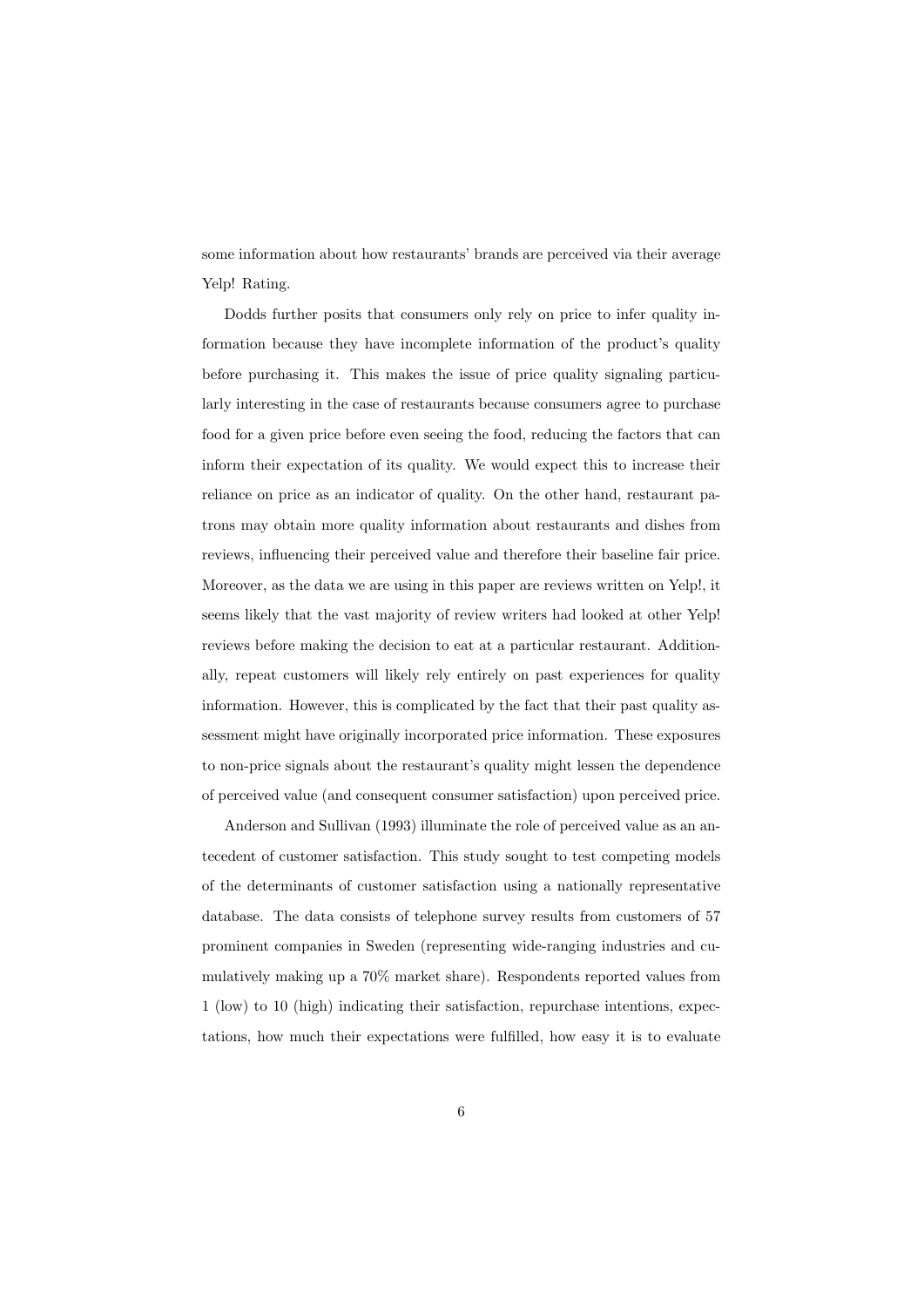the quality of the good purchased, the good's "quality given price", and "price given quality." Perceived quality was calculated as the square root of the product of the latter two variables. Since this measure incorporates both perceived costs and perceived quality, it is not the same perceived quality as previously discussed; rather, it is analogous to Dodd's concept of perceived value. Thus, we will refer to this measure as perceived QUAL (the authors' assigned variable name) from now on to avoid confusion with our more customary conception of perceived quality. The authors examine a multitude of hypotheses related to the determinants of customer satisfaction and repurchase intentions, but we will focus on those most directly relevant to our topic.

The authors begin by considering existing theories regarding satisfaction's antecedents, including some of these theories in their model and using others as alternative hypotheses to those they select. First, they address the prevailing Expectancy-Disconfirmation model described by Oliver (1980), which suggests that consumers construct value expectations of a good or service before purchasing it, then conclude their perceived QUAL after consuming or experiencing it. The difference between post- consumption perceived QUAL and pre-consumption expectations of quality is disconfirmation, which is positive if the customers' expectations were lower than their perceived QUAL and negative if the converse is true. Oliver's Expectancy-Disconfirmation model essentially proposes that customer satisfaction is an increasing function of perceived QUAL and expectations. This is because it incorporates the idea of assimilation: when the difference between objective quality and expectations is relatively small, perceived QUAL is directly influenced by, and assimilates to, expectations. In other words, positive expectations will slightly increase perceived QUAL and negative expectations will slightly decrease perceived QUAL when actual quality falls within an acceptable range of expectations. Evaluating previous studies'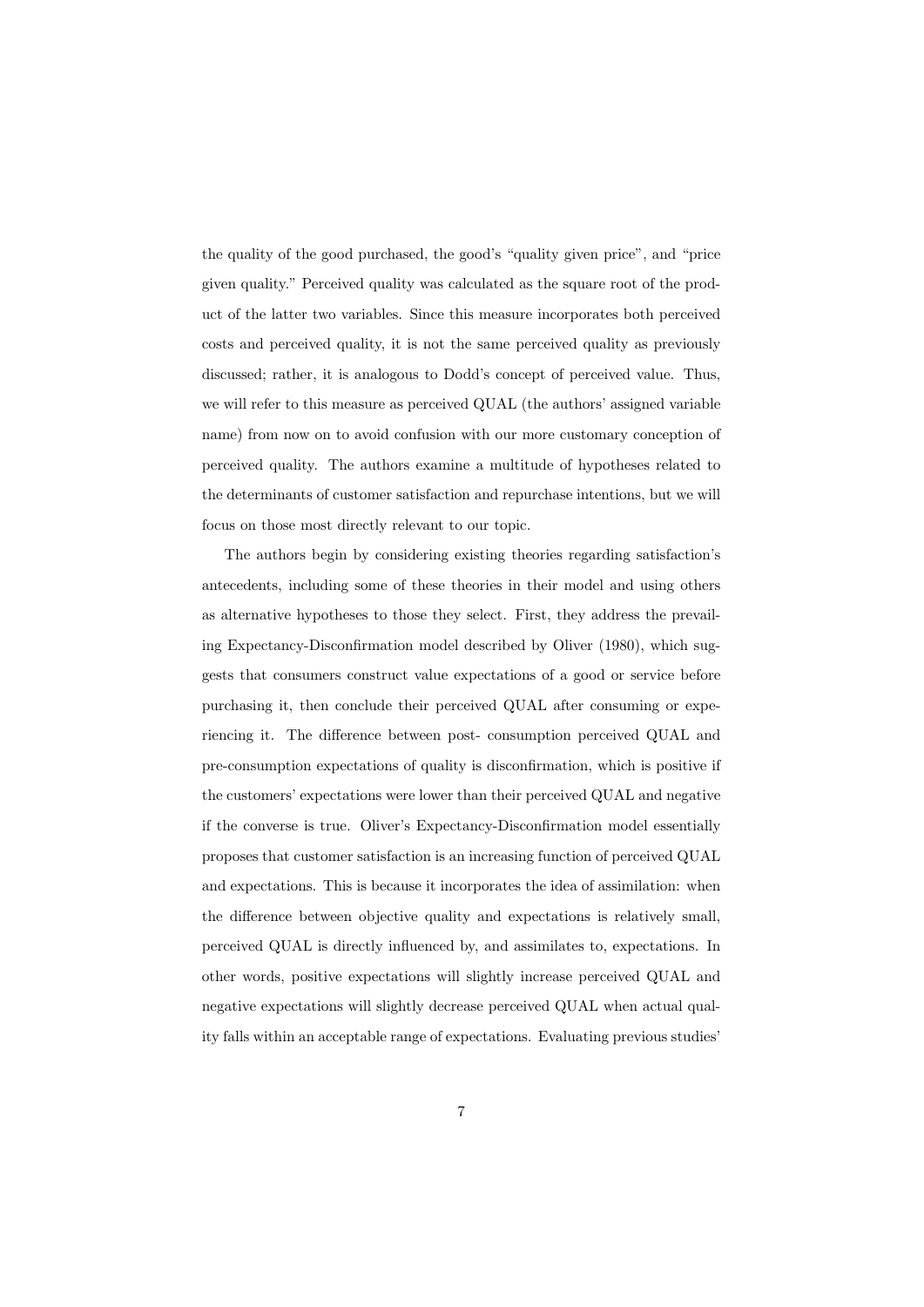evidence for and against the Expectancy-Disconfirmation hypothesis, Anderson and Sullivan find insufficient support for the direct impact of expectations on satisfaction, and thus construct an alternative Quality-Disconfirmation hypothesis, which serves as the basis for their model.

Their model, pictured below in Figure 2, eliminates the direct link between expectations and satisfaction, positing instead that satisfaction is an increasing



Figure 2: Anderson and Sullivan (1993)

function of perceived QUAL and disconfirmation, which both incorporate the effects of expectation. Moreover, the authors implement the Assymetric-Disconfirmation hypothesis in their model, suggesting that negative disconfirmation decreases satisfaction more than positive disconfirmation increases satisfaction. Additionally, the authors consider theories regarding the effect of quality ambiguity (the difficulty of definitively assessing product quality during and post-consumption) on perceived QUAL convergence to expectations. They ultimately decide to incorporate the Evaluation hypothesis into their model. This hypothesis suggests that greater product quality ambiguity leads customers to rely on their expectation more when constructing perceptions of QUAL. Thus, assimilation plays a greater role when quality is difficult to evaluate. Finding this to be a likely hypothesis, Sullivan and Anderson incorporate ease of evaluating quality in their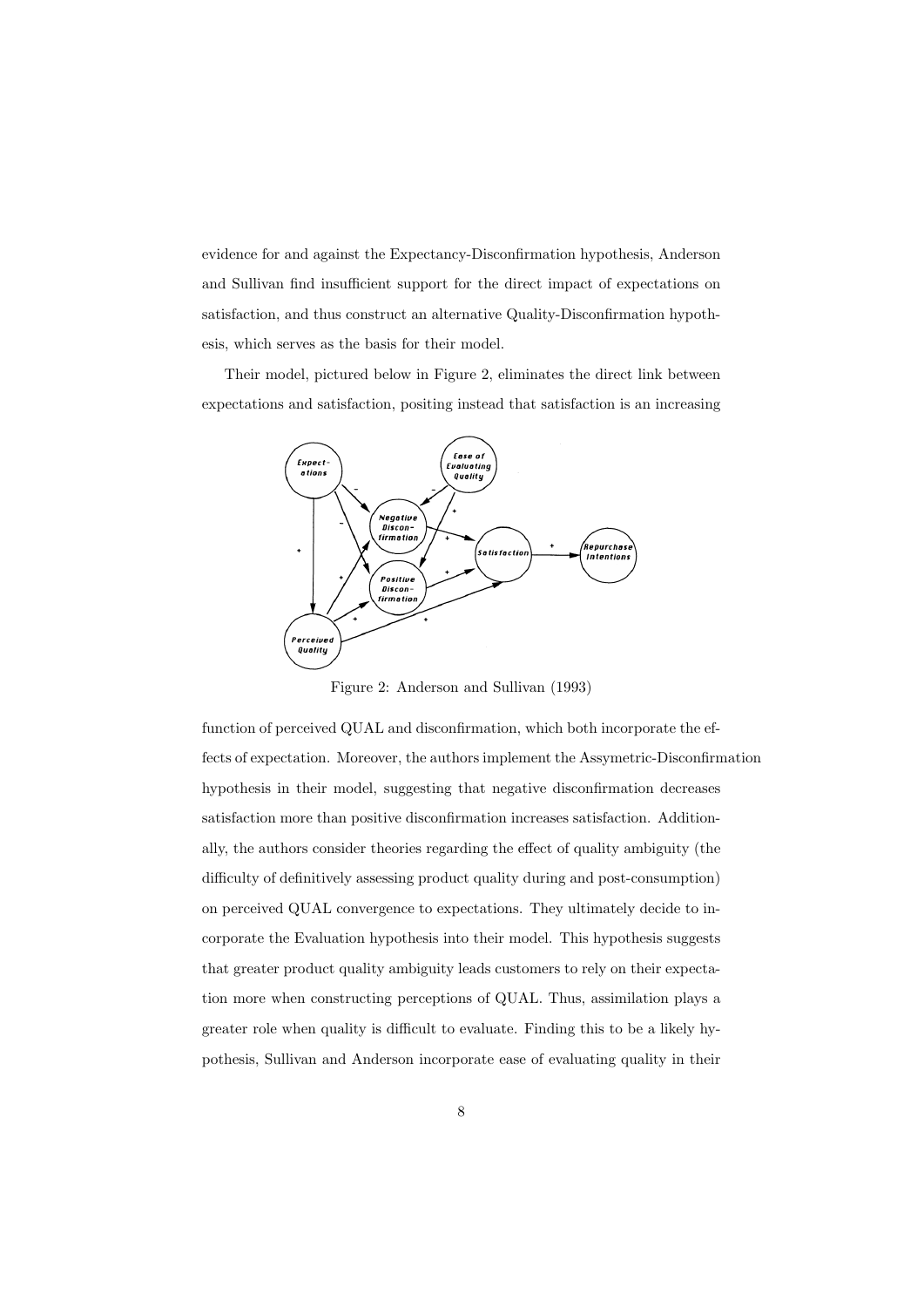model as a factor that is positively correlated with the magnitude of disconfirmation; in other words, as the ease of evaluating a good increases, negative disconfirmations become more pronouncedly negative, and positive disconfirmations become more pronouncedly positive.

Finally, Anderson and Sullivan evaluated the strength of each component hypothesis of their model against alternative hypotheses. They do so by estimating regressions for each hypothesis once for each year and each firm in the data. Because customers that report high good quality are more likely to also report positive disconfirmation and high satisfaction, the authors expect dependence of errors for these regressions. To correct for this, the authors use a SUR method proposed by Zellner (1963) for their regressions. The authors examine the data and find no strong evidence of bias in the data. Both a restricted-unrestricted Chow test and a likelihood-ratio test were performed for each regression, yielding the same resulting F statistics. These measures seem appropriate for ensuring quality statistical analysis.

As expected, the authors find that expectations are positively related to perceived QUAL. The Quality-Disconfirmation hypothesis was validated by the data, while the constraint imposed by the Expectancy-Disconfirmation hypothesis was rejected. Thus, expectations affect satisfaction primarily indirectly, through perceived QUAL, and satisfaction is positively related to both perceived QUAL and disconfirmation. To clarify, positive disconfirmation is positively correlated with satisfaction, while negative disconfirmation is inversely correlated with it, as predicted. Nevertheless, perceived QUAL is more strongly correlated with satisfaction than either form of disconfirmation, across almost every firm's regression. The Assimilation Hypothesis is weakly validated, as the constraint imposing no relationship between expectations and perceived quality is rejected after yielding an F statistic of 15.44. However, the authors caution that the  $R^2$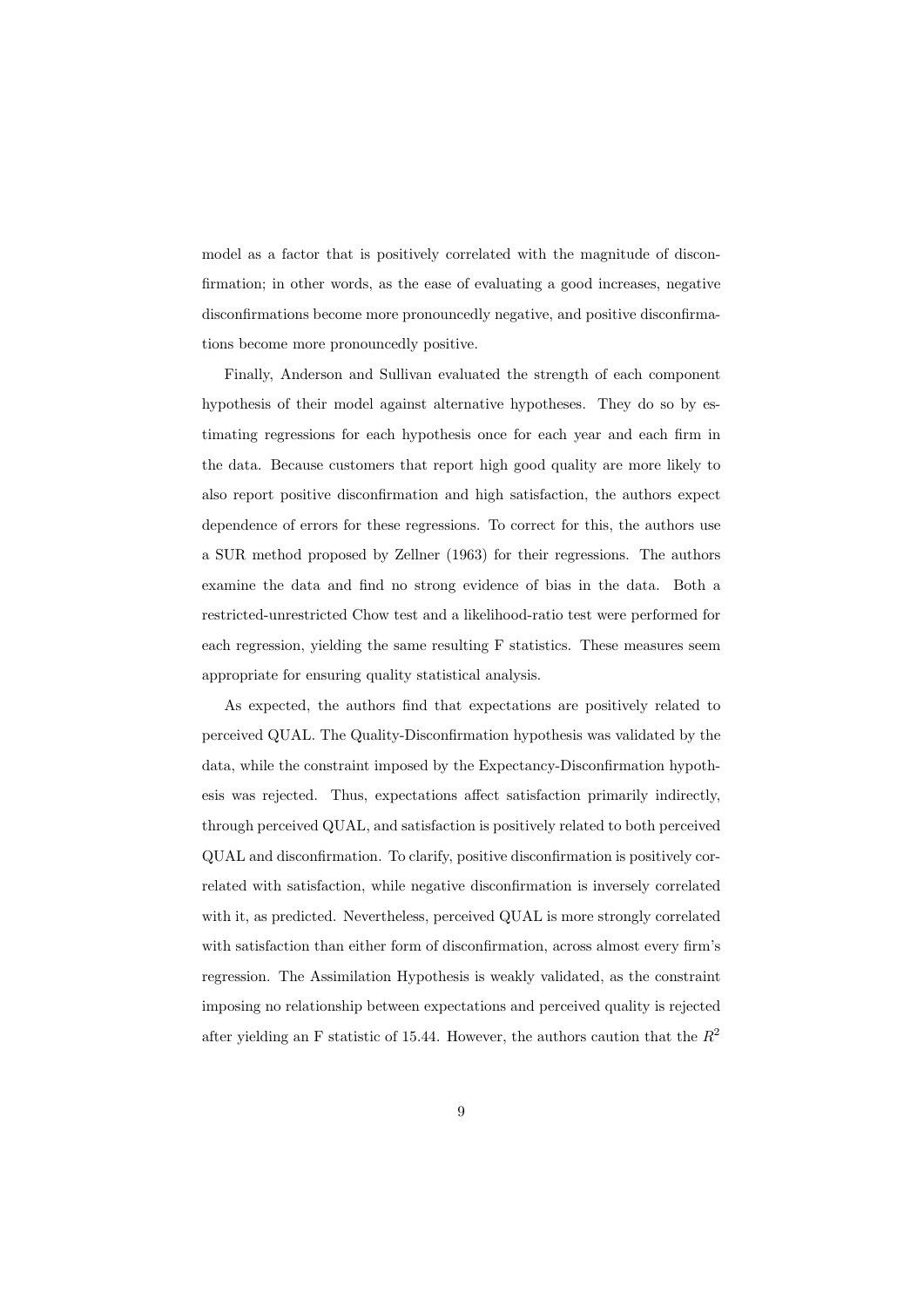for the Assimilation Hypothesis model is only 0.08, implying that expectations only explain a small amount of the variation in perceived quality. This finding is especially relevant to our inquiry, as it suggests that even if restaurant price signals quality and influences customer expectations, the customers' ultimate evaluation of the value of their experience will only be slightly impacted by this quality expectation. The Assymetric-Disconfirmation hypothesis was also supported by the study's findings in aggregate. This implies that restaurant patrons who enjoy their meal more than they expected to will not gain as much satisfaction as disappointed patrons lose. Finally, Anderson and Sullivan also find that the data supports the evaluation hypothesis. This suggests that in the restaurant sector, where quality is multifaceted and relatively difficult to evaluate, customers' perceptions of quality are more likely to be influenced by their quality expectations than in a sector with less ambiguity in quality evaluation.

Unlike the previously discussed authors, McDougall (2000) does not consider price as a quality signal while empirically testing a model of customer satisfaction across four different service sectors. Nevertheless, this study lends support to Dodds' proposition that perceived value influences customer satisfaction. Mc-Dougall's model proposes two primary antecedents to customer satisfaction in service industries: perceived value and perceived service quality. He further breaks perceived service quality down into two components: customer perceptions of core quality (the degree to which the service provider fulfills the basic promised service) and relational quality (the experience surrounding the fulfillment of the service). In the restaurant industry, for instance, core quality might encapsulate the flavor and quality of the food as well as whether it was delivered in a reasonable timeframe, while relational quality might refer to ambience and waitstaff demeanor. McDougall selects the dissimilar restaurant, dentist, auto service, and hairstylist industries to ensure that they differ sufficiently to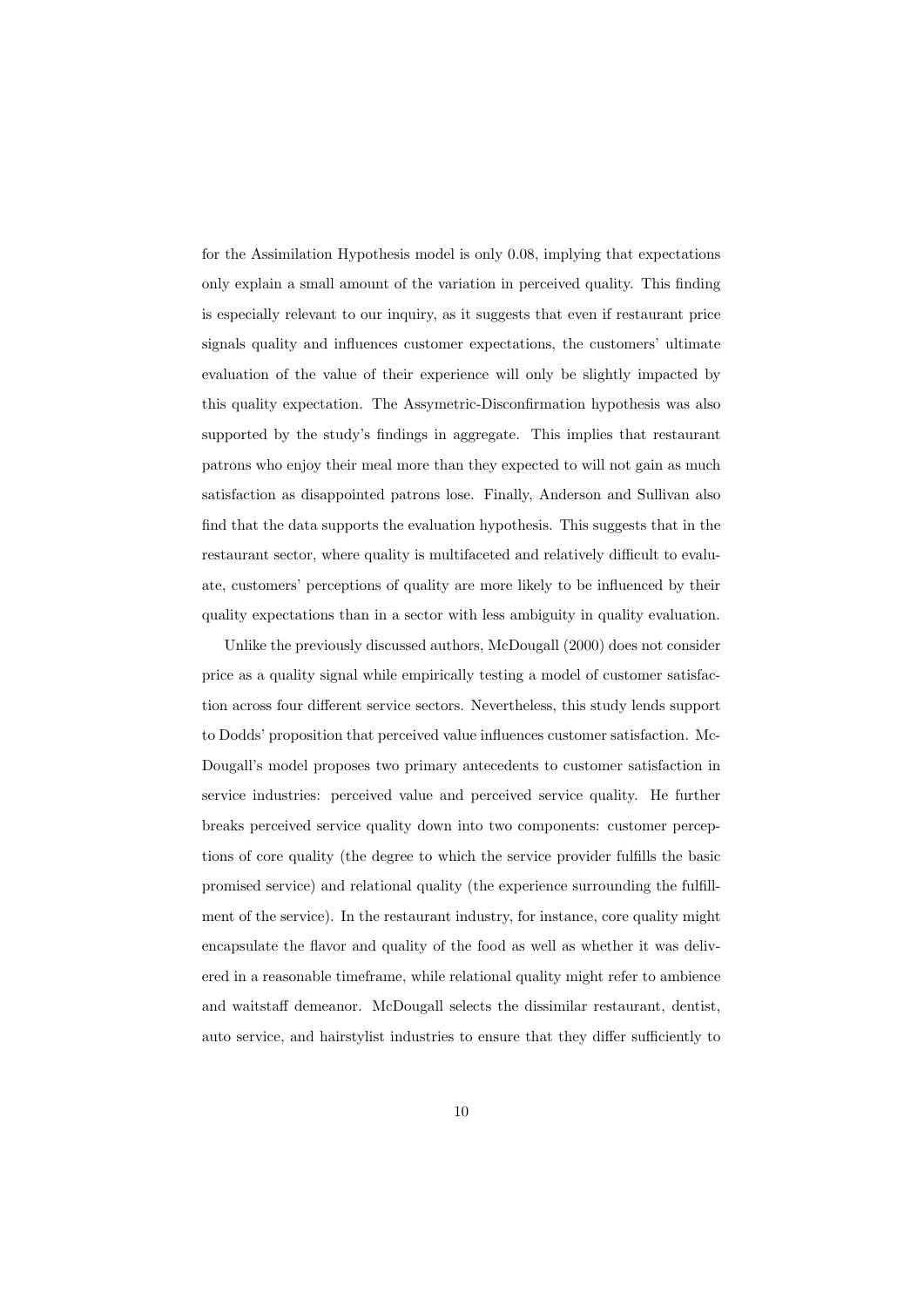allow generalizability of the study's results; however, we will focus on the restaurant sector results. Data was collected through questionnaires distributed to a large church congregation, and the restaurant survey had 133 responses (at a response rate of 81.1 percent). The survey asked questions about the respondents' most recent restaurant experience, designed to measure their perception of core service quality, relational service quality, perceived value, satisfaction and future intentions. It also asked demographic questions and questions about past experience with the restaurant in question.

This survey methodology is problematic because it asks respondents to recall a restaurant experience that they have had in the past, and their memories might not be true to their past experience. Moreover, the survey respondents are both geographically and demographically similar, leading to potential biases. Another potential issue emerged once the data was collected; 90 percent of respondents to the restaurant questionnaire based their responses on a restaurant that they went to about half the time they went out to eat. This fact suggests that the data might only be representative of good restaurant experiences, as most people will not repeatedly eat at a restaurant they did not enjoy the first time. While McDougall's findings thus do not tell us much about dissatisfaction, they still may be able to reveal which of the considered factors most influence restaurant customer satisfaction. And indeed, after establishing a LIS-REL model to relate variables and testing the model's fit, the author concludes that perceived value is the largest factor in determining restaurant customer satisfaction. Moreover, of the four service areas examined, restaurants exhibited the highest connection between perceived value and customer satisfaction.

Few studies have experimentally examined the relationship between perceived value (through perceived price and quality) and customer satisfaction in the restaurant industry alone. One of the only statistically robust of these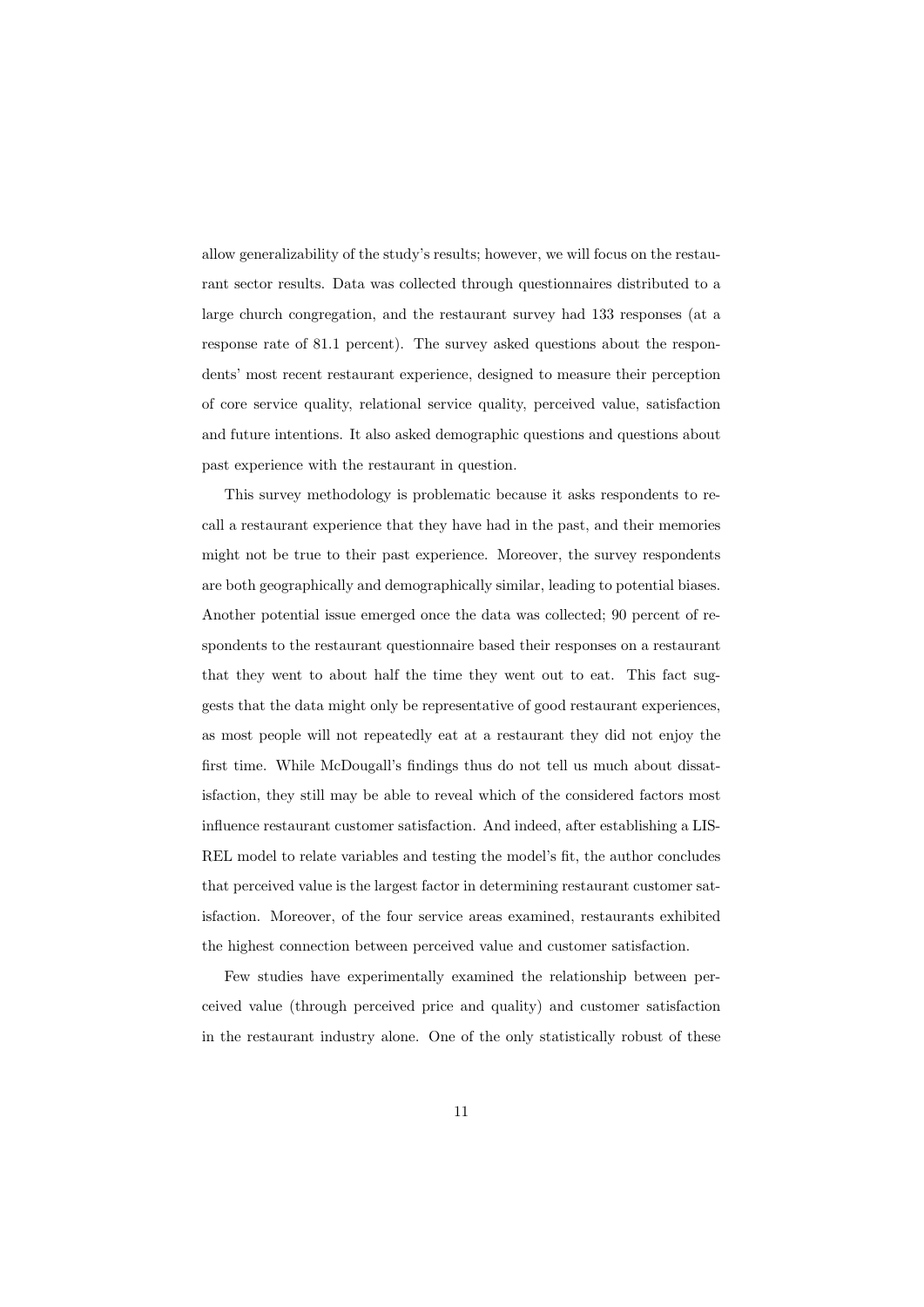studies was performed by Han and Ryu (2009). In this study, they investigate the relationship between customers' price perception, various features of a restaurant's physical environment, and customer satisfaction and loyalty. They measure price perception as the customer's subjective evaluation of the appropriateness of the price for the restaurant experience. Han and Ryu evaluate



perceived price both as a stand-alone factor and as a mediating factor between physical environment features and satisfaction and loyalty, as shown in the figure to the left. It is reasonable to assume that customers' percep-

tion of price fairness is largely influenced by the restaurant's appearance and physical environment, as restaurants of different price levels often cultivate particular appearances to signal their price level. Unsurprisingly, then, confirmatory factor analysis revealed that this model fit the data well.

Han and Ryu elicited survey data from customers at three geographically separated restaurants, and obtained a response rate of 58.74% (279 customers). They performed a battery of statistical tests, correcting for slight negative skewness in all variables using a square root transformation, after which their data fit the standard assumptions of normality, linearity and homoscedasticity. Finally, they use correlation measures between each pair of variables to test for relationships, finding the greatest correlation between customer satisfaction and price perception. They also conclude that physical environment factors influenced customer satisfaction and loyalty, largely through influencing price perception. These findings suggest that perception of price appropriateness is a very useful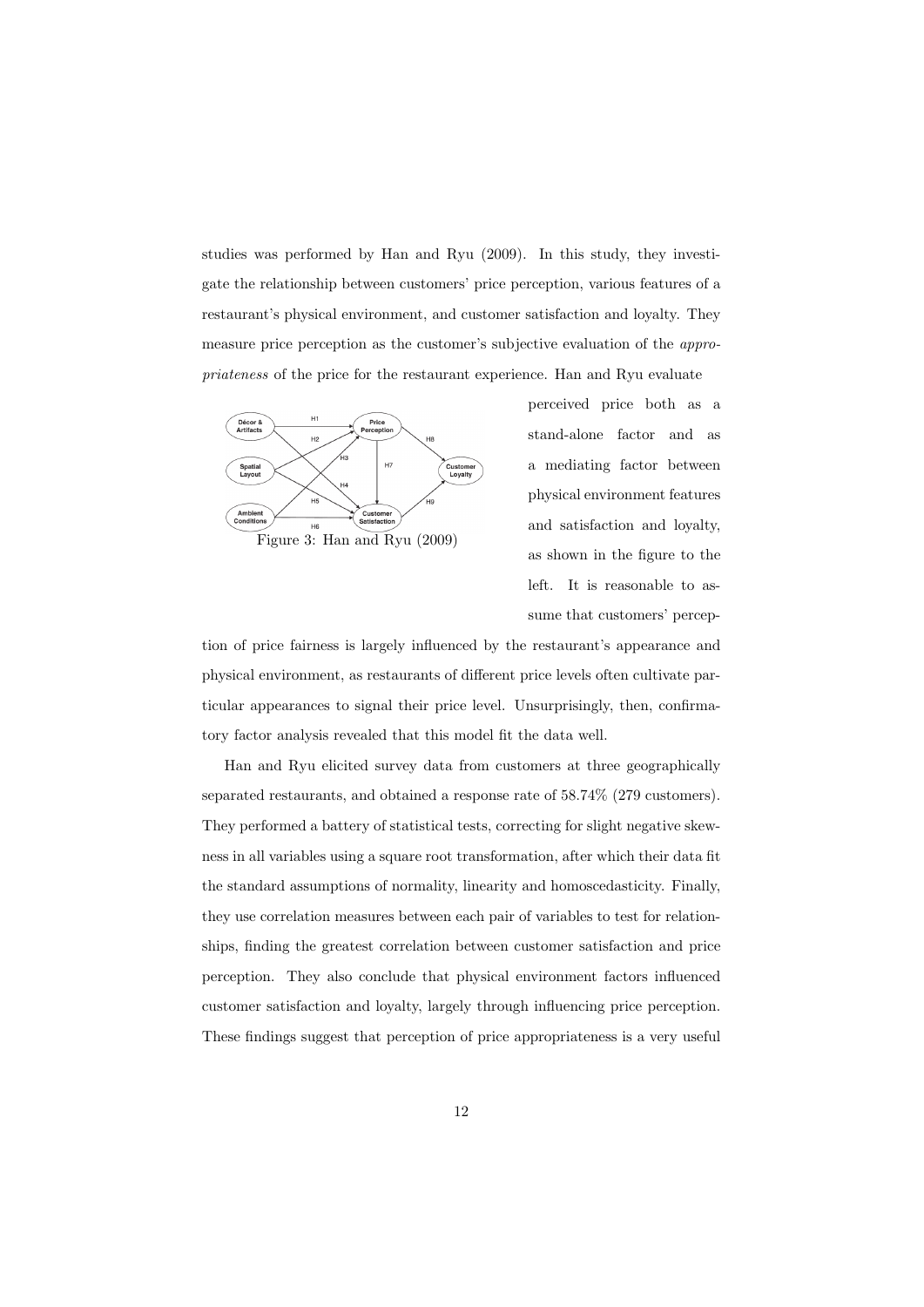variable in measuring customer satisfaction, especially as it mediates several other influential variables. This is consistent with Dodds' proposal that customers gain greater satisfaction from restaurant experiences whose prices fall within their acceptable range. While Han and Ryu took great care with their statistical analysis, their sample size is troubling as their data only incorporates information from three restaurants, which may not be enough to truly examine the wide range of price perceptions customers have at other restaurants. In this paper, we will not focus on the effect of physical restaurant environment on customer satisfaction; nevertheless, Han and Ryu's research provides some support for the importance of restaurant price signaling in shaping customer satisfaction.

We hope to add to the existing literature by providing a statistically robust analysis of the antecedents of customer satisfaction in the restaurant industry. Unlike most other studies on this topic, we do not use surveys asking customers to quantify their perceived value, expectations and satisfaction. This means that no respondent misunderstandings of these concepts will cloud our data. Moreover, our dataset is far larger than a survey methodology would allow, giving our results more robustness. Nevertheless, we are limited in our approach, as we must use proxy variables to evaluate relationships between these factors of interest. By separately examining the determinants of customer satisfaction for expensive and inexpensive restaurants, we hope to clarify whether price acts as a quality signal to restaurant patrons, and whether expectations shaped by this signal are assimilated into post-consumption evaluations of value.

#### 0.3 Model Selection

Latent Dirichlet Allocation (LDA) is a powerful topic modelling technique especially well-suited to topic classification in text analysis. Blei et al. first proposed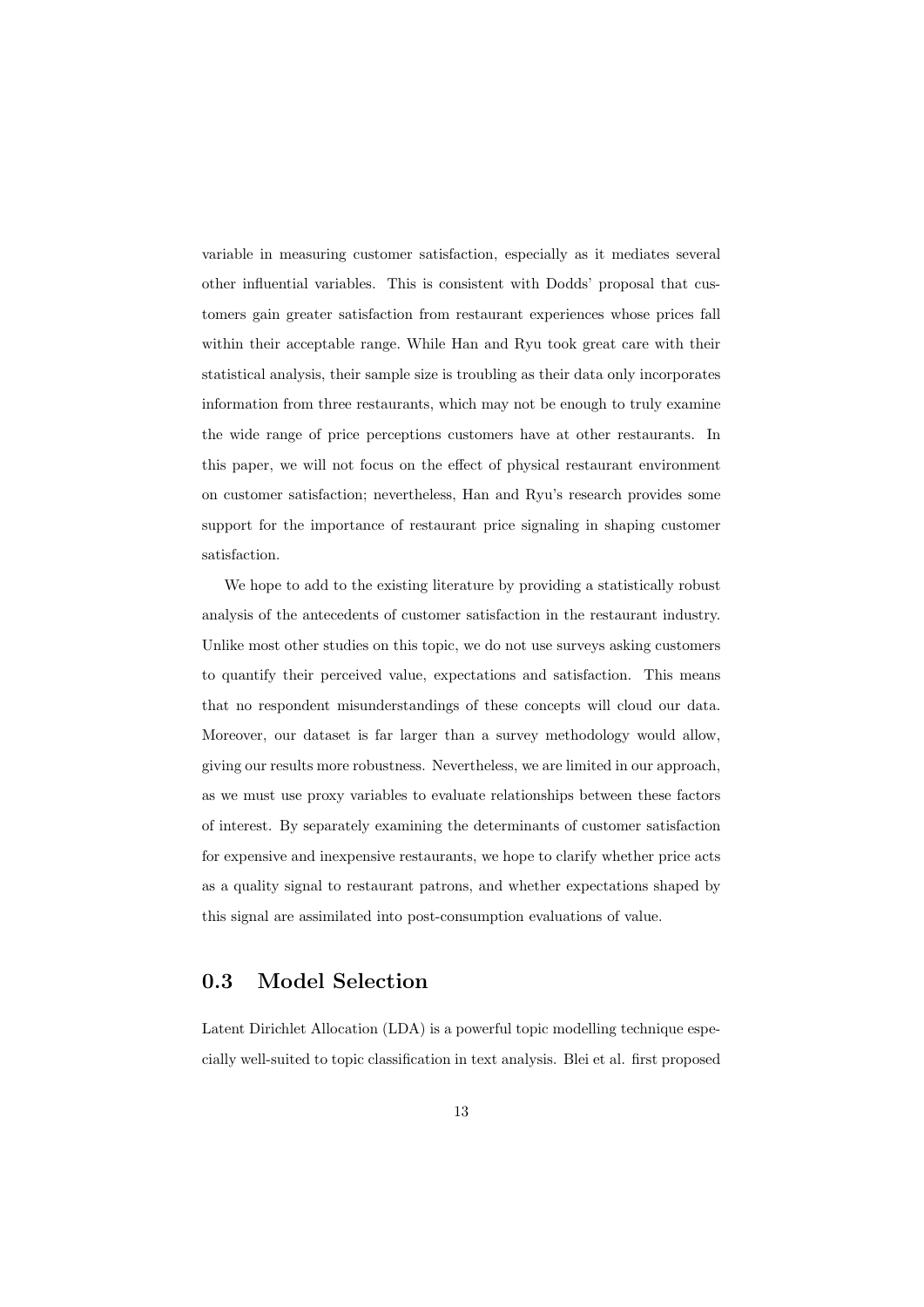LDA in 2003 as an improvement on Hofmann's probabilistic Latent Semantic Indexing model. We will use the representations and variable names originally used by Blei et al. unless otherwise specified in this paper. Blei et al. use words as base-units, each represented as an  $N$ -dimensional vector (where  $N$  is the number of words appearing in the corpus). For instance, the vth word is represented as a vector containing all zeroes, except for the vth entry, which takes on a value of 1. We will use the same representation in this paper. Moreover, Blei et al. refer to documents (collections of text) and corpora (collections of documents). In our case, each document is a Yelp! Restaurant review, and our corpus is the amassed collection of reviews. Our base units are individual review words.

Essentially, LDA is a generative probabilistic model; this class of model is usually used to distill content from text. It is generative because it assumes that the document as a whole has a mixture distribution  $\theta$  governing the joint probabilities of some  $k$  latent (i.e. hidden) topics in the document, and that this mixture distribution is generated by some latent probability distribution. Specifically, LDA assumes that the frequency of topics in a document is sampled from a multinomial distribution with k-dimensional parameter vector  $\theta$ , and that  $\theta$ itself is sampled from a Dirichlet distribution prior with latent parameter  $\alpha$  and known dimensionality  $k$ . (The dimensionality  $k$  represents the number of latent topics in the corpus; this is a parameter that we will select for our model.) This is convenient because the Dirichlet distribution is the conjugate prior for the multinomial distribution. This means that using the Dirichlet prior ensures that, after incorporating a new set of observations, the posterior distribution will also be Dirichlet. While generative models are often used to predict new observations given an underlying distribution, here we will do the converse, using LDA to perform latent factor analysis. Factor analysis uses previous observations of ran-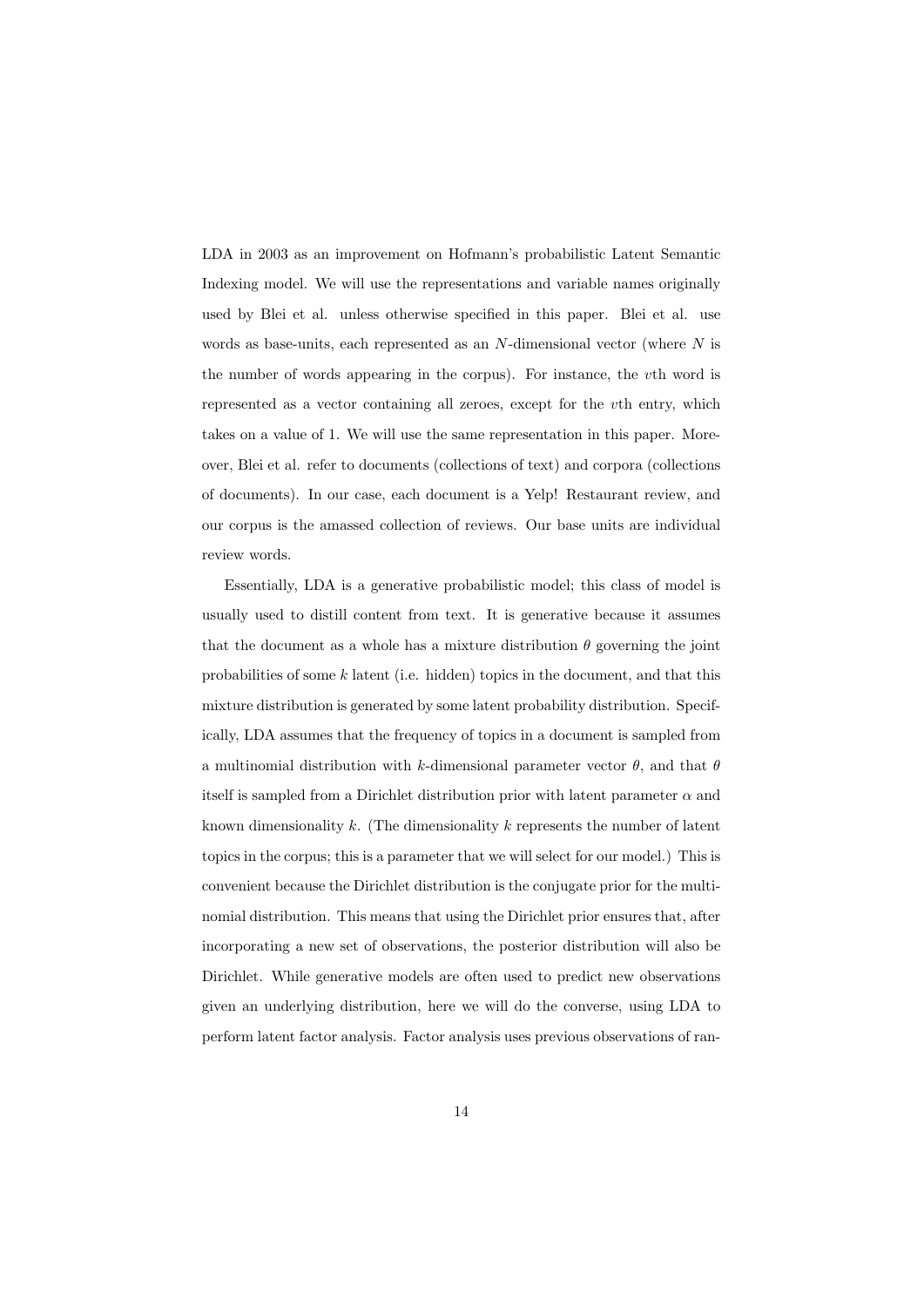dom variables to infer information about the latent distribution generating these random variables. We hope to discover the latent distribution that governs the probability mixture of review words. Moreover, LDA assumes that word probabilities for each topic are governed by a matrix of conditional probabilities  $\beta$ , such that the  $(i,j)$ th entry is the probability that an observation is word j, given that the topic of the observation is topic  $i$ . Thus, LDA can be represented as a hierarchichal model (specifically a parametric empirical Bayes model) of a corpus.

Figure 3 reflects this hierarchical structure. The large outer box represents the collection of all M documents within a corpus, and the



smaller inner box represents the collection of  $N$  words within a document. Every parameter in the figure is located at a particular level (corpus, document or word); any parameter at a given level is sampled once for each instance of that level (i.e. once for the corpus level, M times for the document level and N times for the word level). The parameter  $\alpha$  is a corpus-level parameter governing the Dirichlet prior for the joint topic probabilities represented by the vector θ. Similarly, β is a corpus-level parameter, representing the matrix of word probabilities, given topics. Meanwhile,  $\theta$  is a document-level variable, drawn from the Dirichlet distribution with parameter  $\alpha$  once for each of the  $M$  documents. The value z represents a list of N vectors  $\{z_1, z_2, \ldots, z_N\}$ , so that the vector  $z_d$  includes k values  $\{z_{d1}, z_{d2}, \ldots, z_{dk}\}$  representing the topic variables. The N vectors  $\{z_d\}$  then each contain the probabilities that the  $d^{th}$  word is of topic  $1, 2, \ldots, k$ . The N-length vector of words w in the document has elements  $\{w_1, w_2, \ldots, w_N\}$ . Both the  $z_{dn}$  and the  $w_n$  are considered word-level variables.

Blei et al. note that the soundness of the LDA model rests upon the de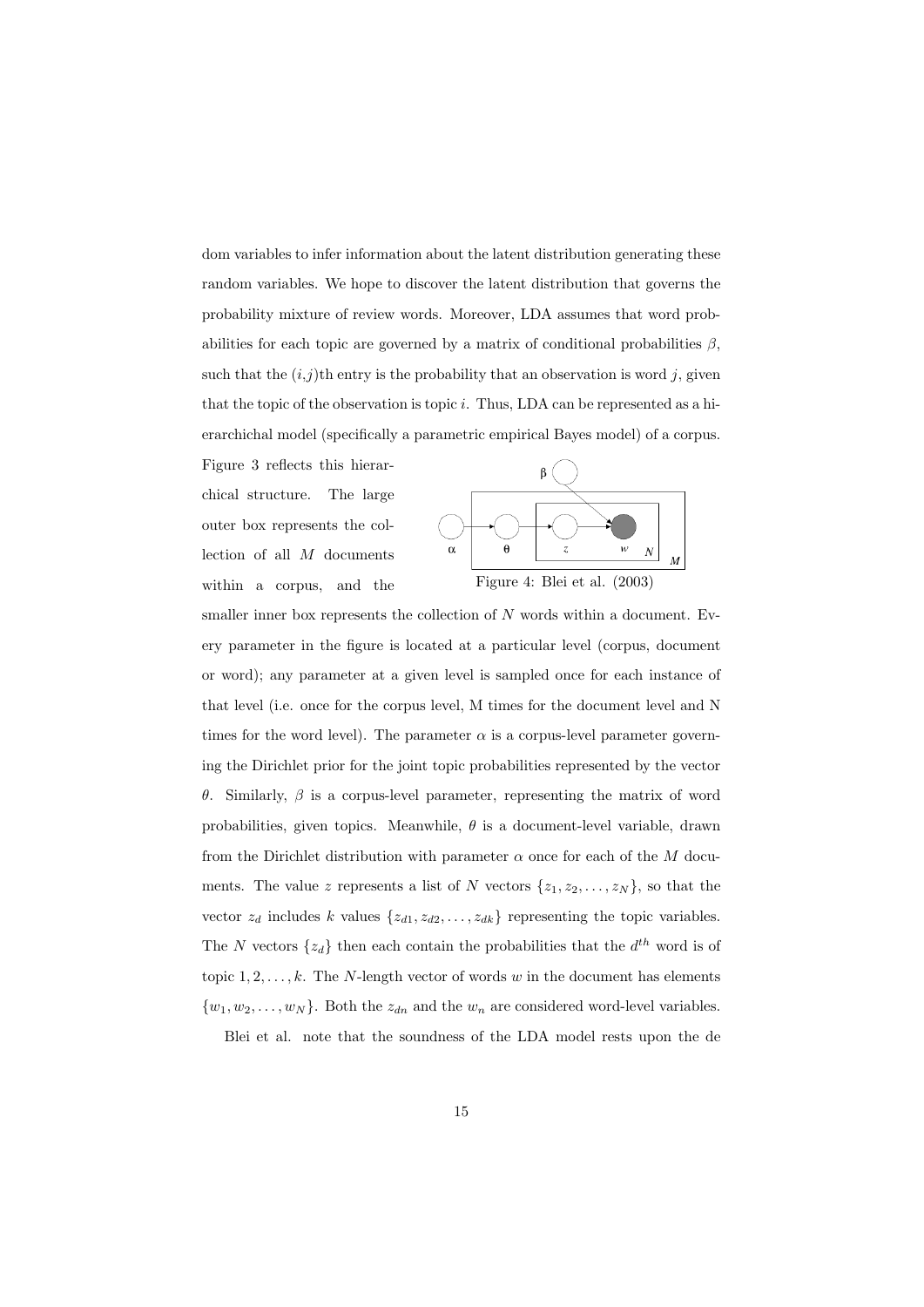Finetti theorem, which states that exchangeable observations are conditionally independent, conditioning on a latent parameter of the observations' probability distribution. In the case of text analysis, we view words as exchangeable, and thus conditionally independent and identically distributed, conditioning on the  $\beta$  parameter governing the distribution of words within a topic, as well as the Dirichlet parameter  $\alpha$  governing the distribution of topics within a document. Thus the de Finetti theorem suggests that the latent mixture distribution  $\theta$ that governs topic frequency can be estimated fairly accurately using only the observed frequency of words in a document.

Not only is LDA one of the most widely-used methods for general text classification, but also extremely historically successful when applied to review text, specifically. Brody and Elhadad (2010) used an unmodified 3000-iteration LDA model with default parameters  $\alpha = 0.1$  and  $\beta - 0.1$  to label each sentence of a review collection with an aspect (what we refer to as a topic). After running their model with varying values of  $k$ , they used cluster validation to evaluate which  $k$  yielded the most consistent clustering. While word-level LDA sometimes focuses in on global topics that distinguish reviews from one another, the authors were able to improve local topic classification (where local topics are those that appear frequently within individual reviews), by classifying whole sentences with topics. Since the variables of interest in review analysis are mostly local topics (e.g. food, service, ambience) rather than globaxbl topics (cuisine type, etc.), this approach makes sense. However, it does lose some granularity of information, as sentences including multiple topics of interest (for instance the sentence "I really liked the food, and the service was great.") are labeled only with the most salient topic. Moreover, sentence-level classification requires more intensive semantic pre-processing. Thus, we do not implement this tactic. Nevertheless, Brody and Elhadad obtained impressive results, with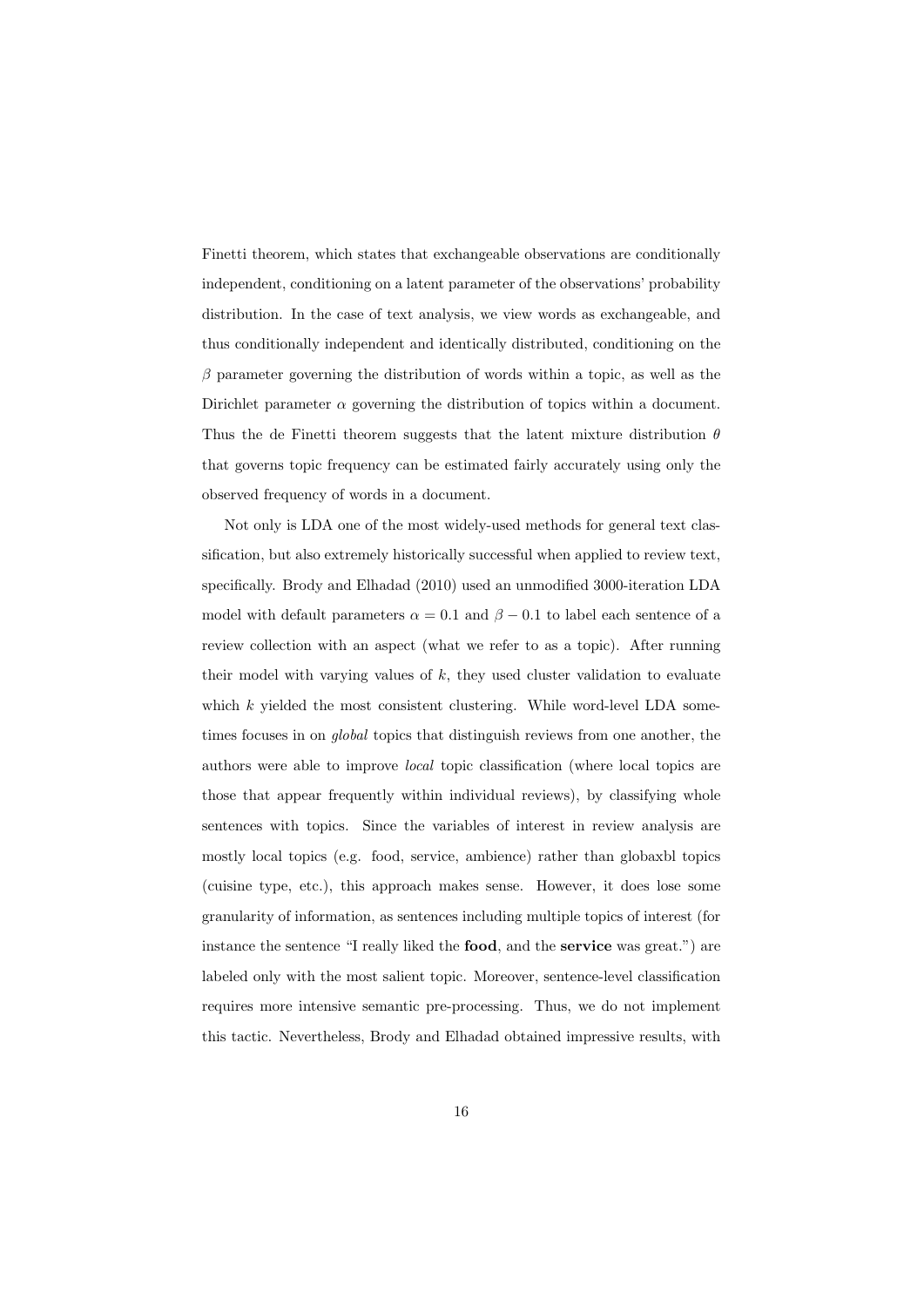their LDA model inferring topics such as ambience, value, staff/service, main dishes, and wine/drinks.

Moreover, a winning entry in the 2013 Yelp! Dataset Challenge by Huang et al. successfuly implemented LDA topic classification with a corpus of reviews almost exactly like ours. The authors aimed to capture the latent topics in Yelp! restaurant review text to deduce what factors increase Yelp! review stars, and thereby increase restaurant revenue. Thus, their research is of great relevance to our investigation. Moreover, their definitions of the parameters of interest and their consideration of reviews as documents mirror our own. Huang et al. implement LDA using an Online Learning algorithm proposed by Hoffman et al. (2010). This implementation reduces memory requirements, as smaller batches of reviews are processed one at a time, then the LDA topic model incorporates information from each batch and updates. Further, the authors limit the review words considered to the 10,000 most frequently occuring words in the corpus. In implementing this model, the authors find that LDA reveals the most sensible topic distinctions using the parameter  $k = 50$  for the number of latent topics. Thus, this is the first value we consider. The authors proceed to apply their findings to the task of predicting average restaurant review stars for each topic. We do not replicate this work, as predicted restaurant quality along topic dimensions is only tangentially related to our inquiry. Nevertheless, the success of this study, and the acclaim it garnered in the Yelp! Dataset Challenge, suggest that our LDA model will successfully uncover the latent topics we seek.

#### 0.4 Methodology

We obtain our data as three .json files, containing information about the businesses in the sample, the users in the sample, and the reviews in the sample. All of our data manipulation is performed using the pandas library for python.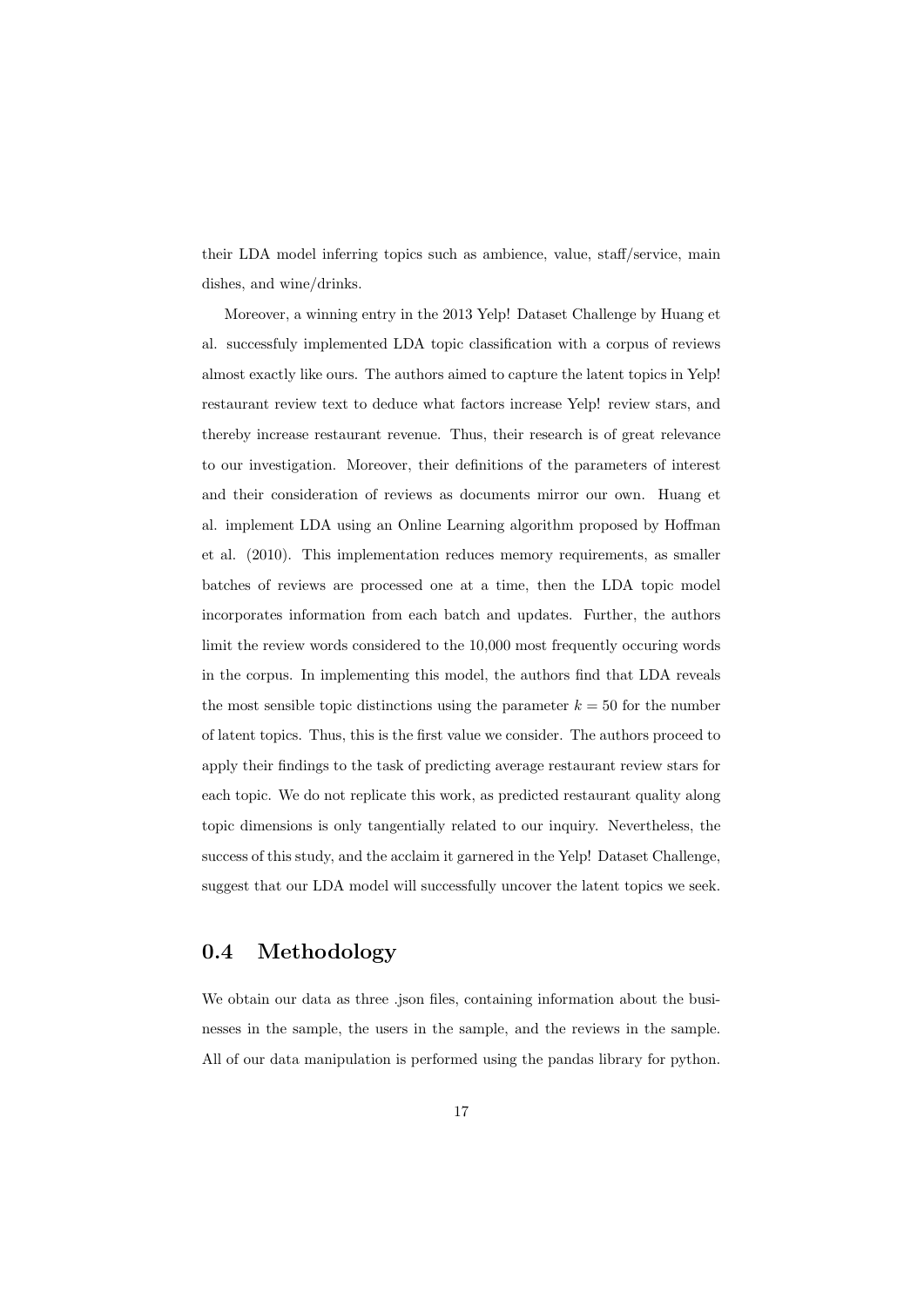Using pandas, we first convert these files to .csv files, then combine them as follows: we first limit the business data frame to those businesses located in Arizona, Nevada and Wisconsin, as these are the U.S. states included in the dataset. (In fact, the dataset is limited to businesses within the metropolitan areas of Pheonix, Arizona, Las Vegas, Nevada, and Madison, Wisconsin. We divide on state rather than city because businesses list neighborhoods and suburbs as their city, and we are concerned with the metropolitan area.) Next, we limit the business data frame to those businesses whose type labels include "restaurant". Then, we include information from the business dataset in the review dataset, merging on *business id*, and insert information from the user dataset into the review dataset, merging on user id. Thus, each review constitutes an observation in our dataset.

Finally, we separate our data into three datasets, each encompassing one city. We retain 344,318 review observations across 4,655 restaurants for Las Vegas, and 324,468 review observations across 7,439 restaurants for Phoenix, but only 25,824 review observations across 916 restaurants for Madison. In light of this wide gap, we drop Madison from our analysis, focusing on Phoenix and Las Vegas, both of which have plenty of observations for our analysis. These two cities are relatively geographically similar, and thus we cannot be sure that our results are generalizable beyond the southwest United States. Nevertheless, the character of these two cities is somewhat distinct, in that Las Vegas is a major tourist and gambling destination, while Phoenix is not. Thus, we contend that the demographic constitution of these cities is sufficiently varied that any similarities between them will be generalizable.

In addition to *state*, *business\_id* and *user\_id*, our initial variables of interest include:

 $\bullet$  *stars*, the number of stars given by each review, ranging from one to five,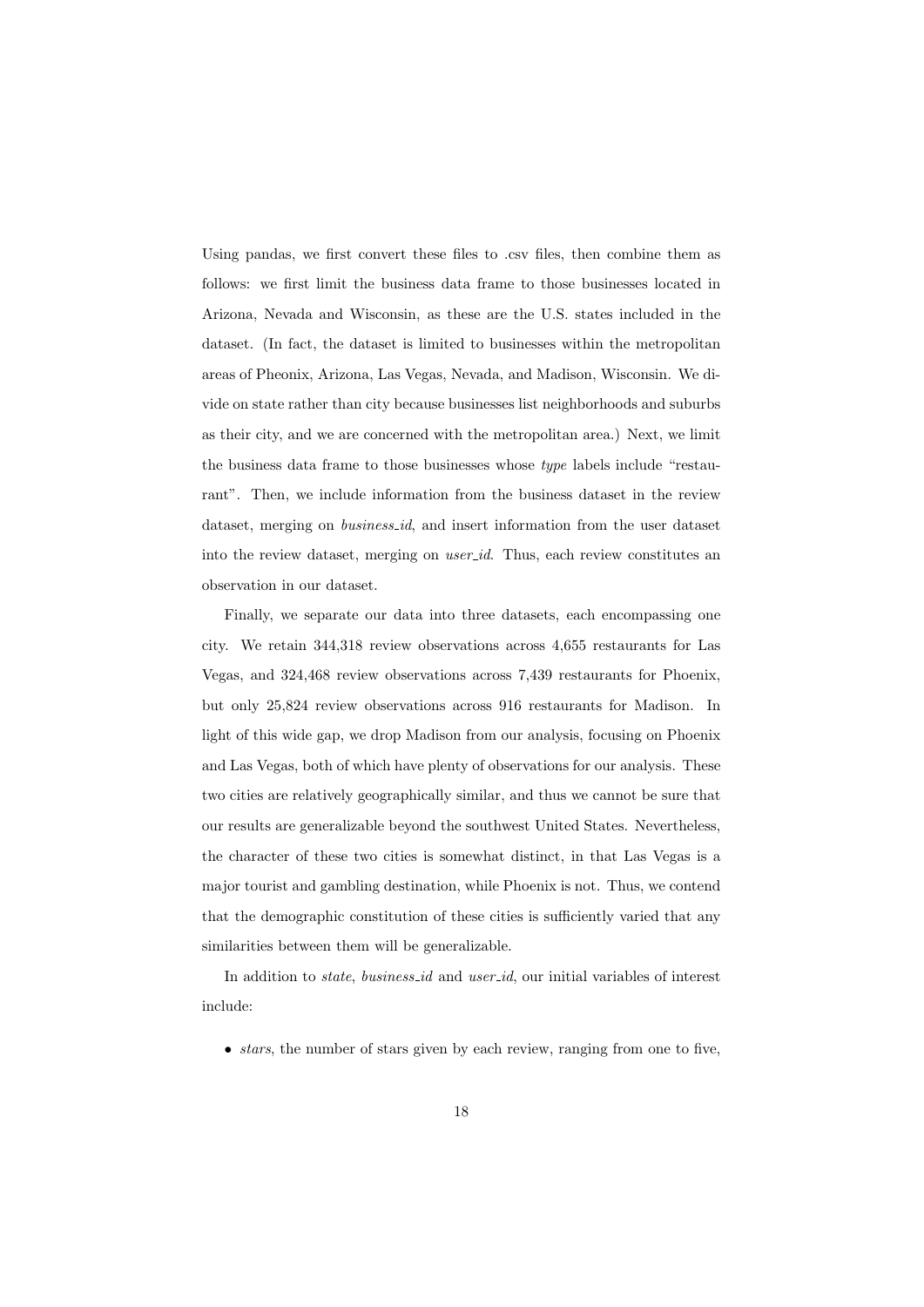and discrete,

- average\_user\_stars, the user's average number of review stars, ranging from one to five and continuous,
- *price\_range*, the number of dollar signs Yelp! assigns the restaurant, based on the average cost of a meal there, and
- $\bullet$  *text*, the text of the review.

We define a new variable, *satisfaction* as the difference between *stars* and average user stars. This becomes the primary parameter of interest in our analysis, as we propose that a user will rate a restaurant neutrally (the same as her average rating) if it exactly meets her expectations for it. Thus, we hope to capture a user's satisfaction, relative to her expectations, with this variable. Ideally, we would like to measure satisfaction relative to her average stars for that restaurant's price range, as this would account for differences in expectation for expensive and inexpensive restaurants. However we are limited in this by the fact that we do not have separate user average ratings for each price range. Nevertheless, we tentatively assume that users scale their ratings with their expectations when they review a restaurant on Yelp!; in other words, if a user gives three stars on average, we assume that she awards a \$\$\$\$ restaurant three stars if it meets her expectations, just as she does a \$, \$\$ or \$\$\$ restaurant, even though her expectations for the \$\$\$\$ restaurant may have been higher than those for other price ranges. We examine the distribution of satisfaction in our analysis.

Finally, we begin our latent topic analysis for Phoenix and Las Vegas, using the gensim library's LDA implementation. For each city, we construct a corpus from its review texts, restricting our dictionary to only the 10,000 most common stemmed words in the corpus, after stemming words with Porter's Snowball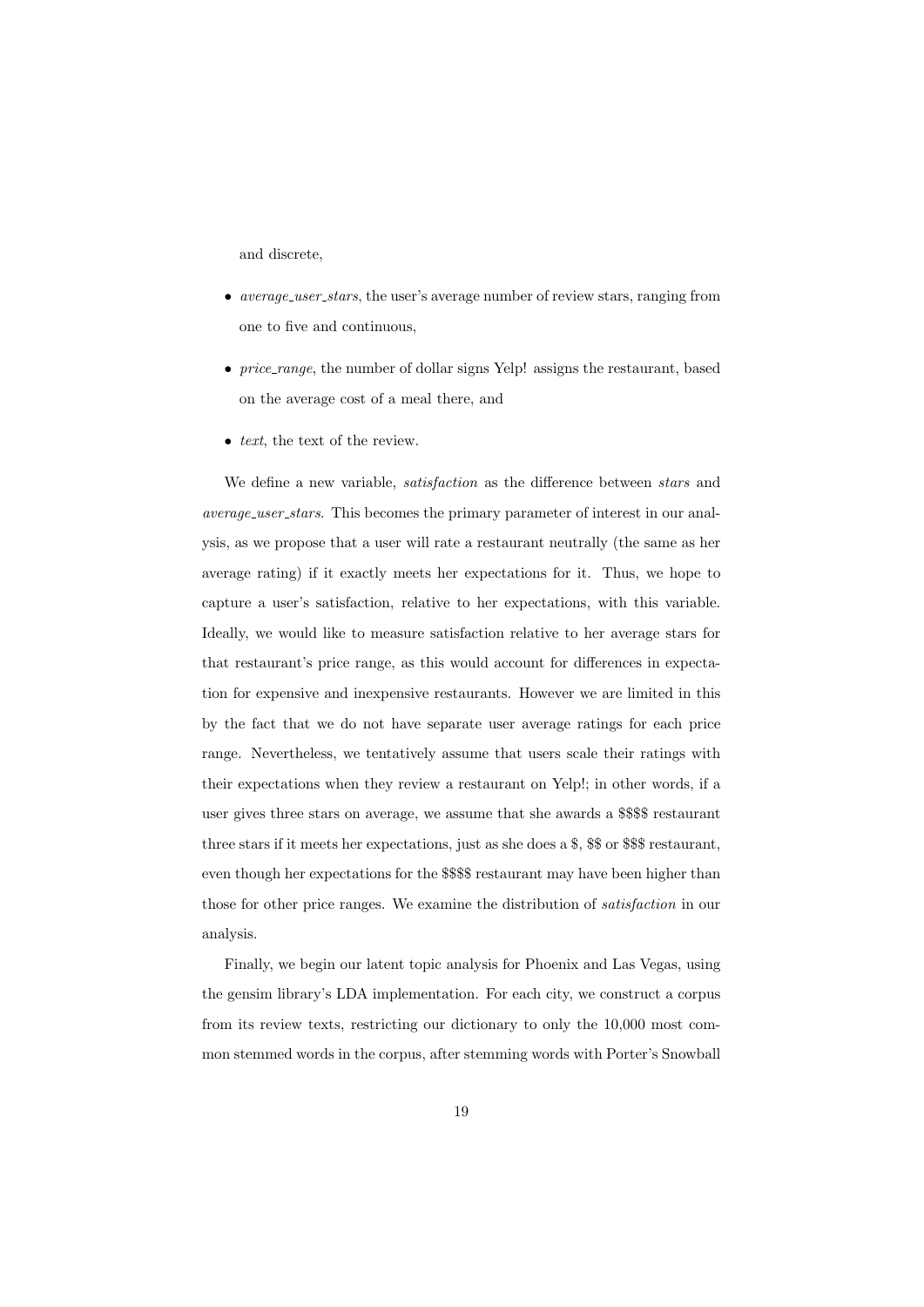Stemmer as implemented in the Natural Language Toolkit python library. To select the appropriate number of topics  $k$ , we run the model using a variety of values of  $k$ , ranging from 5 to 250. Following the selection process proposed by Huang et al.  $(2013)$ , for each value of k we manually inspect the words associated with each generated topic, finding that  $k = 56$  yields the most apparently cohesive and informative topics. While some of these topics' meanings are unclear (partially due to word stem ambiguity), the majority of them have fairly obvious interpretations. For instance, here are a few LDA-generated topics for  $k = 56$ , with their top 5 associated words:

| City      | Topic $#$ | Top 5 Word Probabilities                      |                                |  | Our Label |
|-----------|-----------|-----------------------------------------------|--------------------------------|--|-----------|
| Phoenix   | 4         | $0.051*$ clean $0.047*$ decor $0.037*$ modern |                                |  | ambience  |
|           |           |                                               | $0.028*$ grand $0.028*$ trendi |  |           |
| Phoenix   | 54        | $0.063*$ the                                  | $0.059*$ good $0.031*$ price   |  | Value     |
|           |           | $0.030*$ food $0.021*$ portion                |                                |  |           |
| Las Vegas | 50        | $0.092*$ wait                                 | $0.037*$ minut $0.032*$ line   |  | Service   |
|           |           | $0.028*$ get $0.028*$ long                    |                                |  |           |

Note that the probability associated with each word is the value  $z_{dk}$ , where d is the index of that word in the dictionary of  $10,000$  words, and k is the topic number. Further, note that these words are presented here in their stemmed forms.

We obtain  $\theta$ , the topic probability distribution for each review from our LDA models, and augment our dataset with 56 columns, each containing the probability that a given review is about that topic. These probabilities serve as our independent variables in our statistical analyses, with satisfaction as our dependent variable. We standardize these variables by subtracting their means and dividing by their standard deviations. Moreover, we perform each statistical analysis separately for each price level in each city. Thus, we group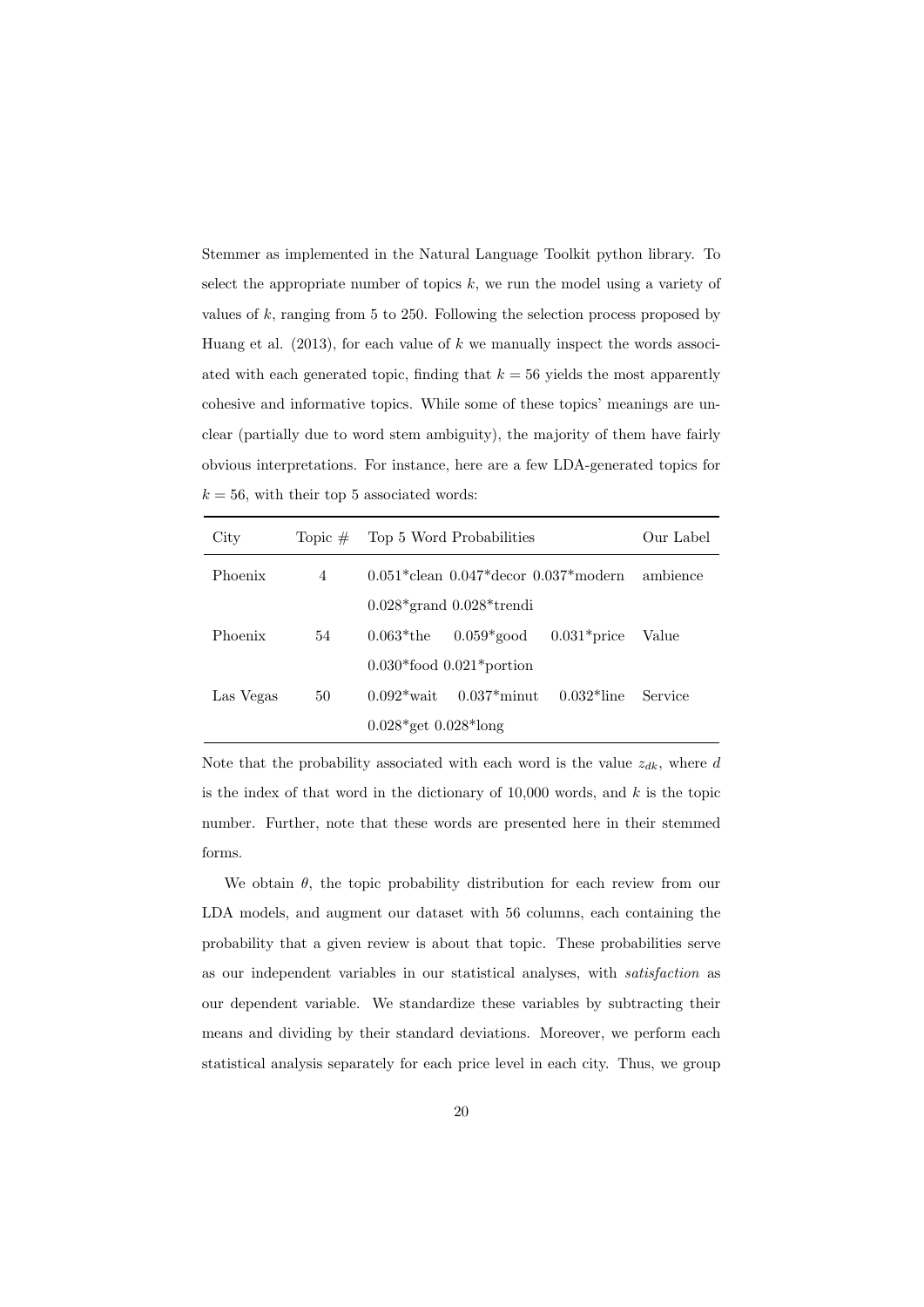our observations by price level.

Finally, we perform ordinary least-squares linear regression. Although the variable satisfaction is not normally distributed and thus does not entirely satisfy linear regression's assumptions, it does have a strong central tendency, so linear regression seems fairly appropriate. We use the statsmodels python package's ols implementation. We examine the covariance of the data, and do not find any significant multicollinearity concerns.

#### 0.5 Results

To begin, we turn our attention to the distribution of satisfaction at each price level, as pictured in the charts below:



Figure 5: Distribution of satisfaction in Las Vegas, NV

These charts show that satisfaction is centered around 0, as expected since it is measured as the difference from a reviewer's average star rating. Moreover, satisfaction attains a local maximum around 1 and a less prevalent local maximum around -1. Thus, reviewers tend to rate restaurants within a star of their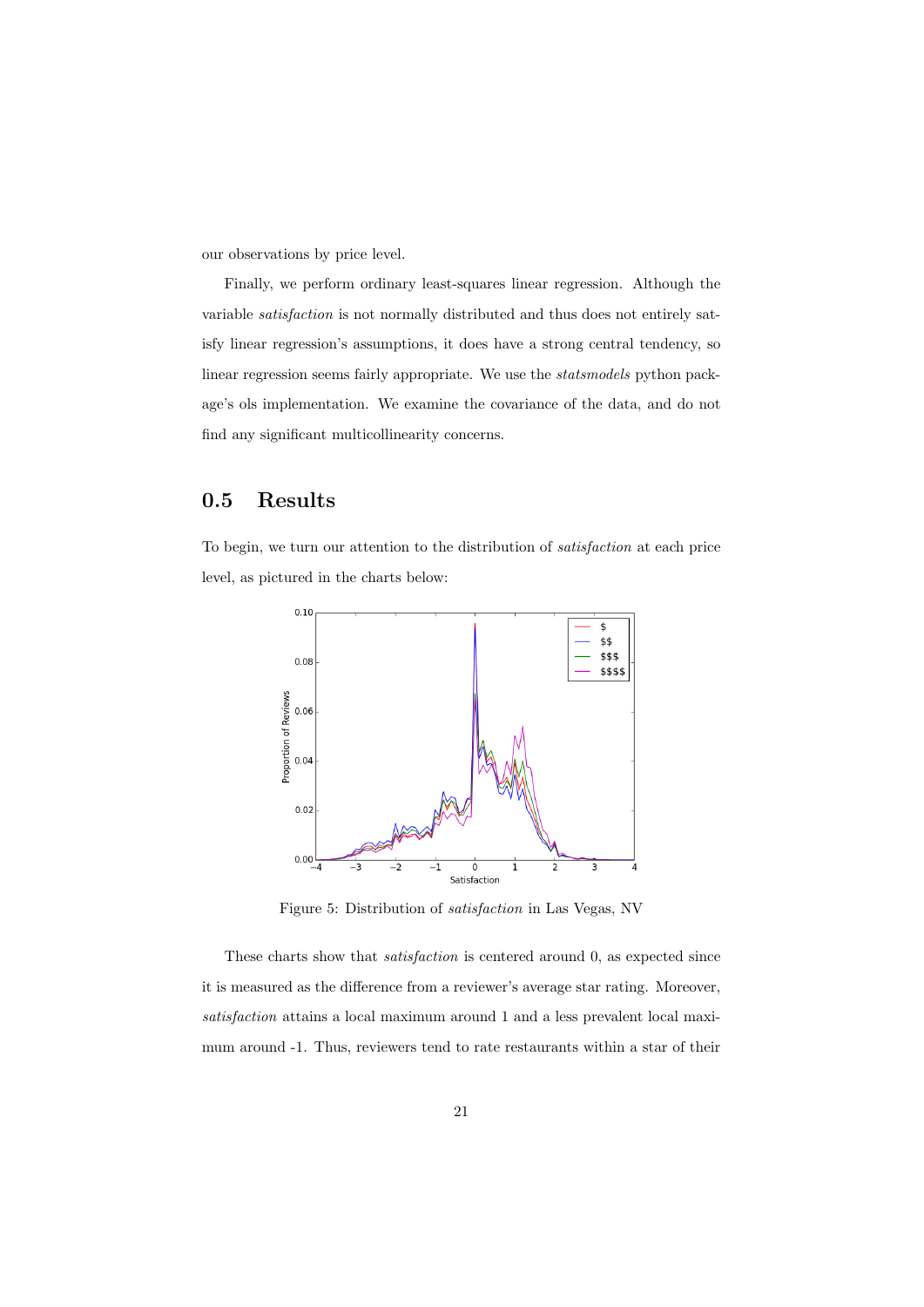

Figure 6: Distribution of satisfaction in Phoenix, AZ

average. The heavy left-tail of the distribution is partially due to the fact that average review stars are predominantly contained within the range [3, 4], so the difference between a given review's star rating and the user's average rarely goes above 2. Nevertheless, the greater concentration of dissatisfaction lends some support to the Assymetric-Disconfirmation hypothesis.

We observe that the purple line representing \$\$\$\$ reviews lies above the rest for most of the positive values of satisfaction, and below the rest for most negative satisfaction values. Thus, \$\$\$\$ reviews are the most likely to exhibit satisfaction and the least likely to exhibit dissatisfaction. This trend is most likely due to \$\$\$\$ restaurants providing an objectively better restaurant experience, on average. However, if we hold strongly to our assumption that reviewers calibrate their expectations, and therefore their rating, to the price level, there is another explanation. Under this assumption, this might provide support for the assimilation of perceived quality to expectations, as expensive restaurants signal high quality through price, raising expectations.

Interestingly, it is not the red line for \$ reviews, but rather the blue line for \$\$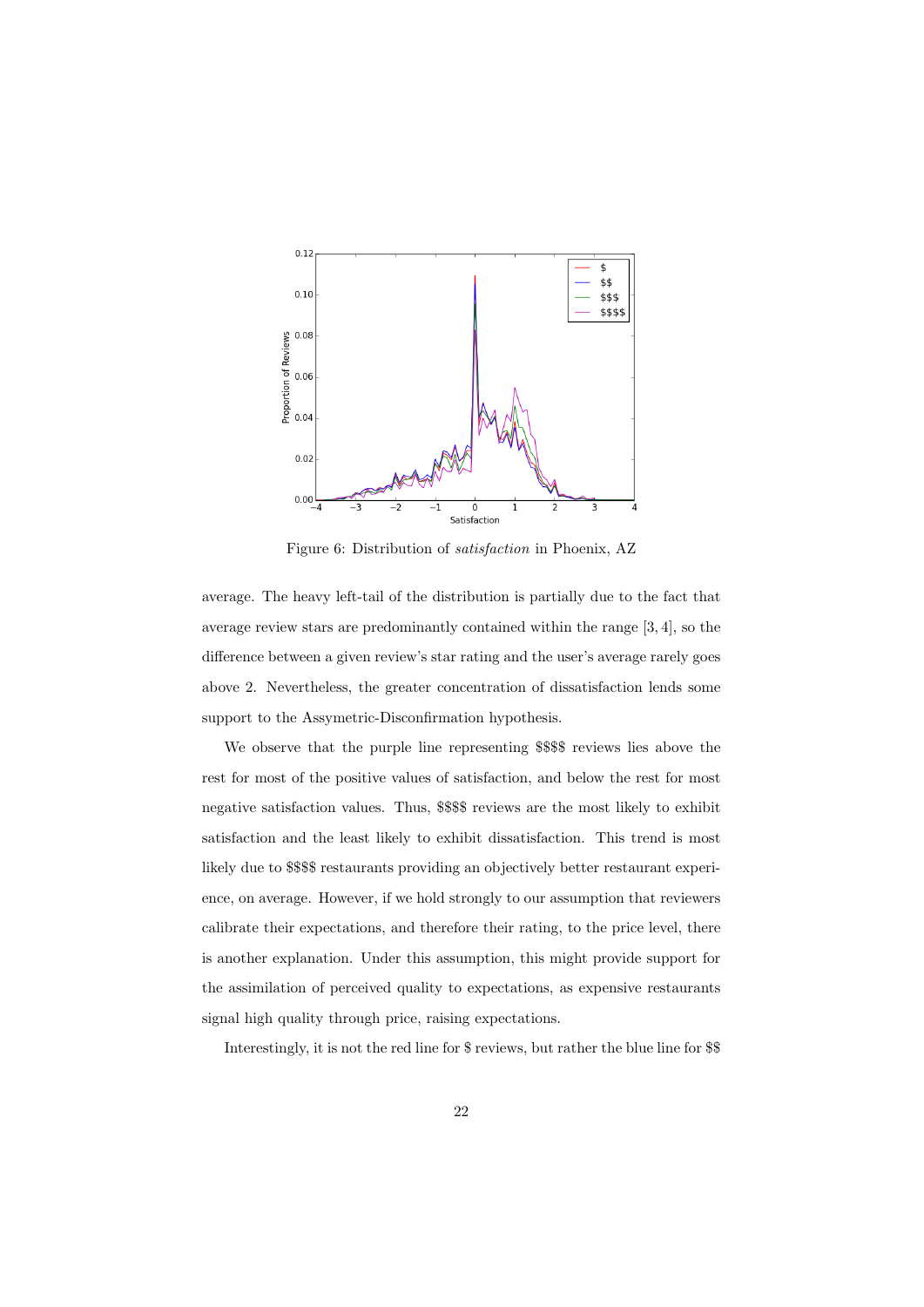reviews that mirrors the \$\$\$\$ line. Even compared to \$ reviews, \$\$ reviews are most likely to exhibit dissatisfaction and least likely to exhibit satisfaction. This unexpected trend indicates that satisfaction and perceived quality is primarily a function of disconfirmation for less expensive restaurants. Because expectations should be higher for a \$\$ restaurant than a \$ restaurant, assimilation would predict that \$\$ reviews would be more satisfied, on average.

We turn now to our linear regressions. The adjusted  $R^2$  values of the linear regressions range from 0.237 to 0.296, meaning that variation in our 56 topic probabilities only accounts for 25-30% of the variation in satisfaction. Because our data is cross-sectional, rather than time-series, these values are sufficiently high to draw meaning from our results. We consider variables' significance at the  $\alpha = 0.05$  significance level.

| Topic         | \$     | \$\$   | \$\$\$ | \$\$\$\$ |
|---------------|--------|--------|--------|----------|
| $\rm NV_{11}$ | 0.2151 | 0.2074 | 0.2278 | 0.2082   |
| $\rm NV_{26}$ | 0.1500 | 0.1592 | 0.0968 | 0.0704   |
| $\rm NV_{43}$ | 0.0837 | 0.1232 | 0.1598 | 0.1699   |
| $\rm NV_{52}$ | 0.0985 | 0.1267 | 0.0870 | 0.0609   |
| $AZ_3$        | 0.2472 | 0.2513 | 0.2702 | 0.2502   |
| $AZ_{22}$     | 0.1016 | 0.0984 | 0.0619 | 0.0448   |
| $AZ_{26}$     | 0.1798 | 0.1626 | 0.1120 | 0.0442   |

Table 1: "Positive" Coefficients

First, we examine the coefficients of topics we labeled "Positive", all of which were significant at every price level. The coefficients associated with these topics are, as expected, positive across all price levels. We also examine the co-

| efficients of topics we labeled "Neg- |  |  |  |
|---------------------------------------|--|--|--|
| ative". These topics are significant, |  |  |  |

| Topic \$  |                                                  | \$\$ | \$\$\$                                  | \$\$\$\$ |
|-----------|--------------------------------------------------|------|-----------------------------------------|----------|
| $AZ_{23}$ |                                                  |      | $-0.2509$ $-0.2229$ $-0.2122$ $-0.2275$ |          |
|           | $\text{NV}_{44}$ -0.1387 -0.1406 -0.1561 -0.1612 |      |                                         |          |

Table 2: "Negative" Coefficients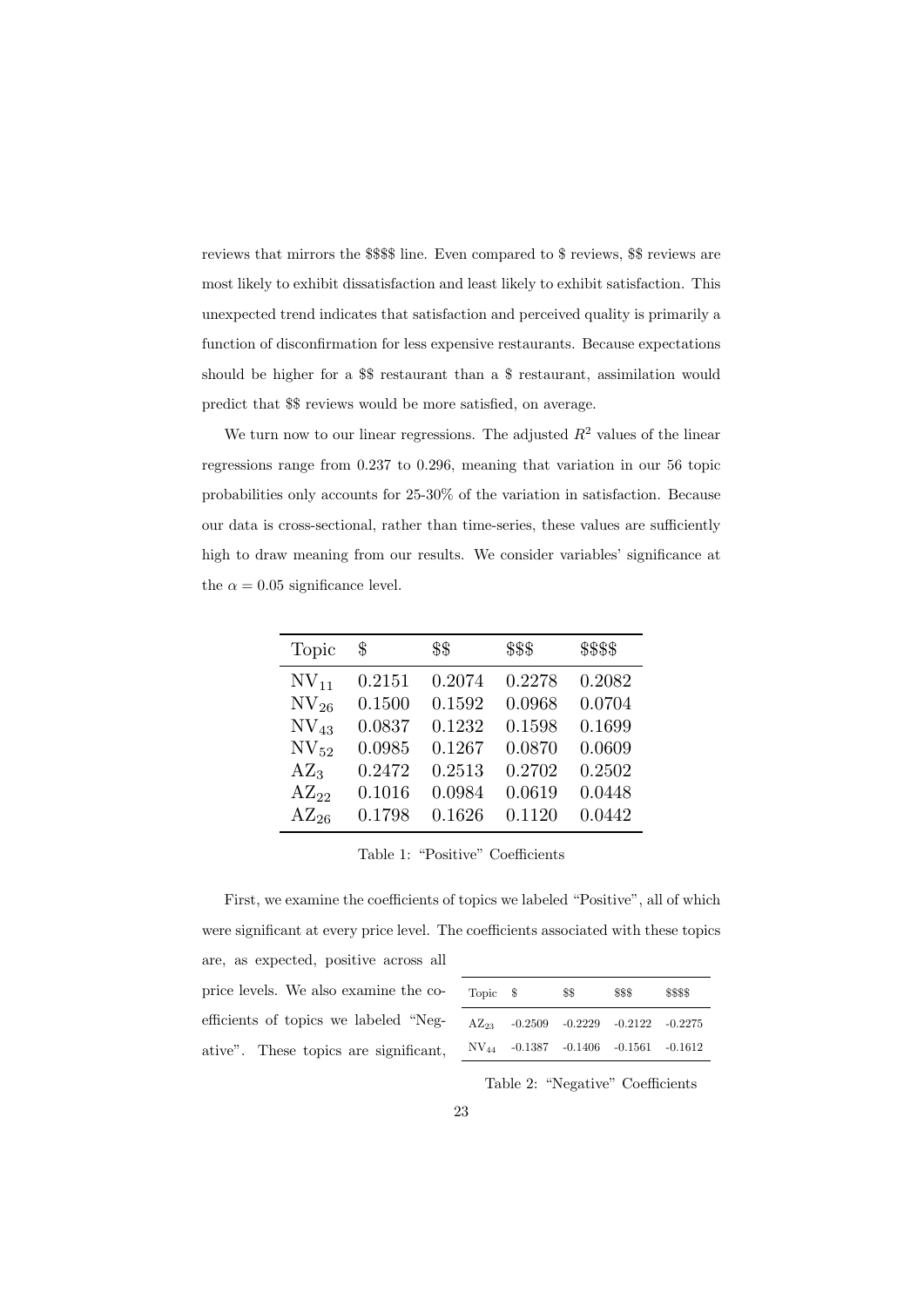with negative coefficients across all

price levels. These results suggest

that our linear regressions do indeed fit the data as expected, and also corroborate our topic interpretations.

Next, we turn to the topics we labeled "Comparison and Evaluation." These two topics seem to correspond well to each other, both associated with words

such as would, better, much, like, pretty, good, bad, taste, place. All coefficients associated with these topics are negative, and these topics are significant across all price levels. This suggests that reviewers tend to use

| Topic \$  |                                           | \$\$ | \$\$\$ | \$\$\$\$ |
|-----------|-------------------------------------------|------|--------|----------|
| $AZ_{48}$ | $-0.1409$ $-0.1455$ $-0.1402$ $-0.1075$   |      |        |          |
|           | $NV_{39}$ -0.2102 -0.2478 -0.2799 -0.1612 |      |        |          |

Table 3: "Comparison and Evaluation" Coefficients

comparison and evaluation words to describe a restaurant when they find it lacking, rather than when it excels in comparison to other experiences. Additionally, both topics' coefficients for \$\$\$\$ are significantly lower than those for other price level. We tentatively suggest that this provides support for the assimilation of perceived value to expectations when expectations are particularly high, as it demonstrates a reduced reliance on evaluation and comparison (and therefore, disconfirmation) for very expensive restaurants.

Examining the topics associated with the label "Service," we observe that the coefficients for these topics are uniformly negative, and all significant. This

suggests that reviewers primarily discuss service when it does not meet their expectations. Topics AZ<sub>44</sub> and NV<sup>38</sup> are characterized by many of the same general service words, such as order, table, ask, came, waitress,

| Topic         | S         | \$\$      | \$\$\$    | \$\$\$\$  |
|---------------|-----------|-----------|-----------|-----------|
| $AZ_{44}$     | $-0.0503$ | $-0.0587$ | $-0.0864$ | $-0.1273$ |
| $AZ_{53}$     | $-0.1758$ | $-0.2192$ | $-0.2051$ | $-0.2241$ |
| $NV_{22}$     | $-0.2600$ | $-0.2488$ | $-0.1896$ | $-0.2081$ |
| $NV_{38}$     | $-0.0415$ | $-0.0763$ | $-0.1072$ | $-0.1322$ |
| $\rm NV_{50}$ | $-0.0346$ | $-0.0503$ | $-0.0365$ | $-0.0481$ |

Table 4: "Service" Coefficients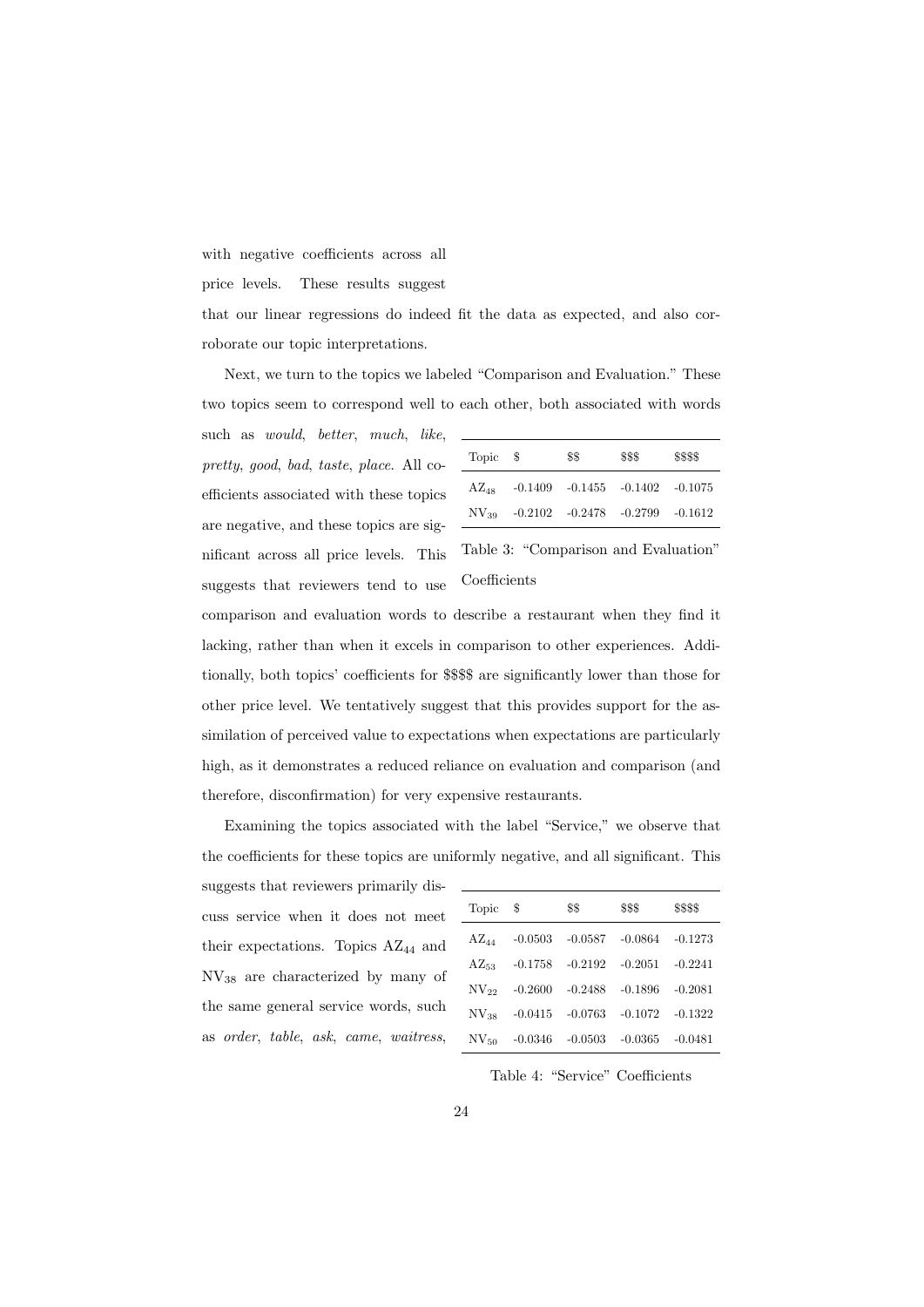#### didn't, and back. Both these topics

grow increasingly negative as price level increases. These results suggest that expensive restaurant patrons are more displeased by unsatisfactory service than patrons of inexpensive restaurants. Moreover,  $AZ_{53}$  follows this pattern with the exception that its coefficient for  $\$  is higher than that for  $\$ §, and NV<sub>50</sub> follows this pattern with the exception that its coefficient for \$\$ is higher than that for \$\$\$\$. Both these topics primarily correspond to wait-related words such as *wait*, *time*, *took*, and *long*, while also corresponding to general service words like *order*, table and *service*. These coefficients might suggest that *\$* restaurant patrons, and to a lesser extent \$\$\$ and \$\$\$\$ restaurant patrons are particularly bothered by slow service. We hypothesize that it is more likely that \$\$ restaurants simply have particularly slow or bad service, when compared to \$\$\$ and \$\$\$\$ restaurants, while \$ restaurants are unlikely to have waitstaff at all, reducing wait time as well as the importance of service. However,  $\text{NV}_{22}$ , complicates these results, with its most negative coefficient at \$, then \$\$, then \$\$\$\$ and finally \$\$\$. This topic is associated with the normal service words, but it is also the most markedly negative of the "Service" topics, with associated words like never, even, bad, horrible, didn't and tip. Perhaps the discrepancy between this topic's coefficients and the others' is due to its extremity. Once again, the potential explanation that inexpensive restaurants actually have inferior service would make sense of this result; perhaps the other coefficients captures service dissatisfaction rooted in price-driven expectation disconfirmation, while this variable captures universally displeasing service experiences. Thus, taken together, these topic coefficients do not definitively establish a relationship between restaurant price level and the importance of service. Nevertheless, they somewhat suggest that the negative impact of long waits and worse-thanexpected service increases with price level, while the prevalence of truly awful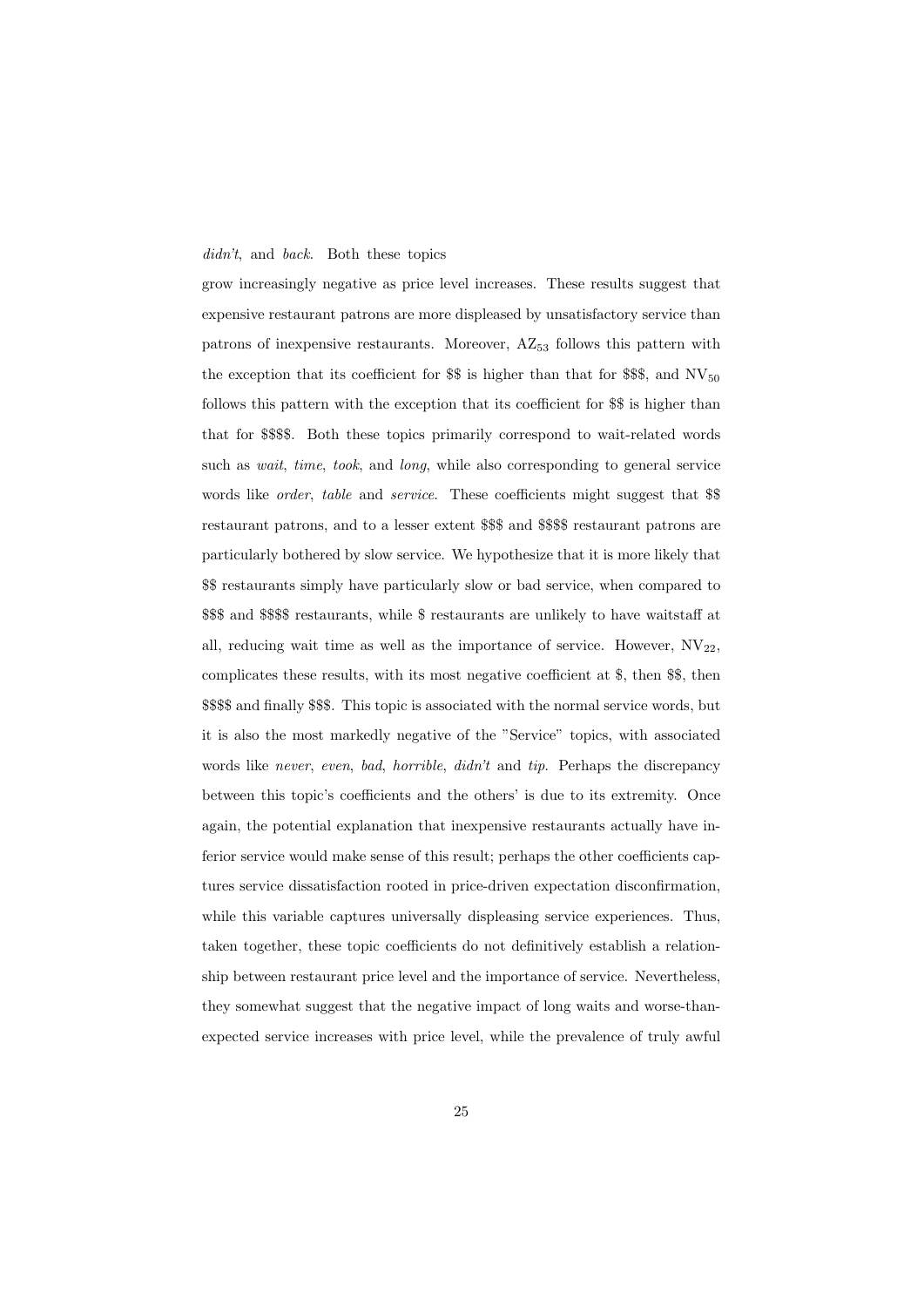service does not.

We now turn our attention to the topics relating to "ambience." Both  $AZ_{16}$ and NV<sup>45</sup> deal with outdoor restaurant spaces, sharing key words like patio, *outside, nice* and *seat*. While  $AZ_{16}$  is

significant for  $\$, \$\$  and  $\$ \\$, \\$\, NV<sub>45</sub> is significant only for \$ and \$\$. Both topics' coefficients are positive, and largest at \$\$ and smallest at \$. This suggests that patrons of inexpensive restaurants gain considerable satisfaction from the availability of out-

| Topic         | \$                                                       | \$\$      | \$\$\$    | \$\$\$\$  |  |  |
|---------------|----------------------------------------------------------|-----------|-----------|-----------|--|--|
| $AZ_4$        | N/S                                                      | 0.0072    | N/S       | N/S       |  |  |
| $AZ_{16}$     | 0.0197                                                   | 0.0312    | 0.0250    | 0.0033    |  |  |
| $NV_{22}$     | $-0.2600$                                                | $-0.2488$ | $-0.1896$ | $-0.2081$ |  |  |
| $\rm NV_{32}$ | $-0.0104$                                                | $-0.0152$ | N/S       | N/S       |  |  |
| $\rm NV_{45}$ | 0.0188                                                   | 0.0229    | N/S       | N/S       |  |  |
|               | $N/S = Not$ Statistically Significant at $\alpha = 0.05$ |           |           |           |  |  |

Table 5: "Ambience" Coefficients door seating, while outdoor seating does not significantly impact satisfaction at expensive restaurants. Topic  $\text{NV}_{32}$  is associated with words relating to restaurant layout such as table, room, seat, group, and view. Once again, it has limited significance, only statistically significant for \$ and \$\$, with increasingly negative coefficients. Thus, complaints about restaurant layout are only a predictor of dissatisfaction at inexpensive restaurants. Similarly, topic AZ4, associated with general ambience words like *clean, décor, modern, grand* and trendy, is only statistically significant at \$\$. Its coefficient is positive, suggesting that reviewers at this price level tend to gain satisfaction from notable ambience and décor. Interestingly, the statistically significant coefficients for all of these "ambience" topics are most extreme for \$\$. One might expect that ambience would be an important determinant of satisfaction at expensive restaurants, but that is not the case, according to our data. Perhaps this is because \$\$\$ and \$\$\$\$ restaurants provide a universally better ambience, reducing variation across this dimension to such a degree that any small differences in ambience negligably affect satisfaction.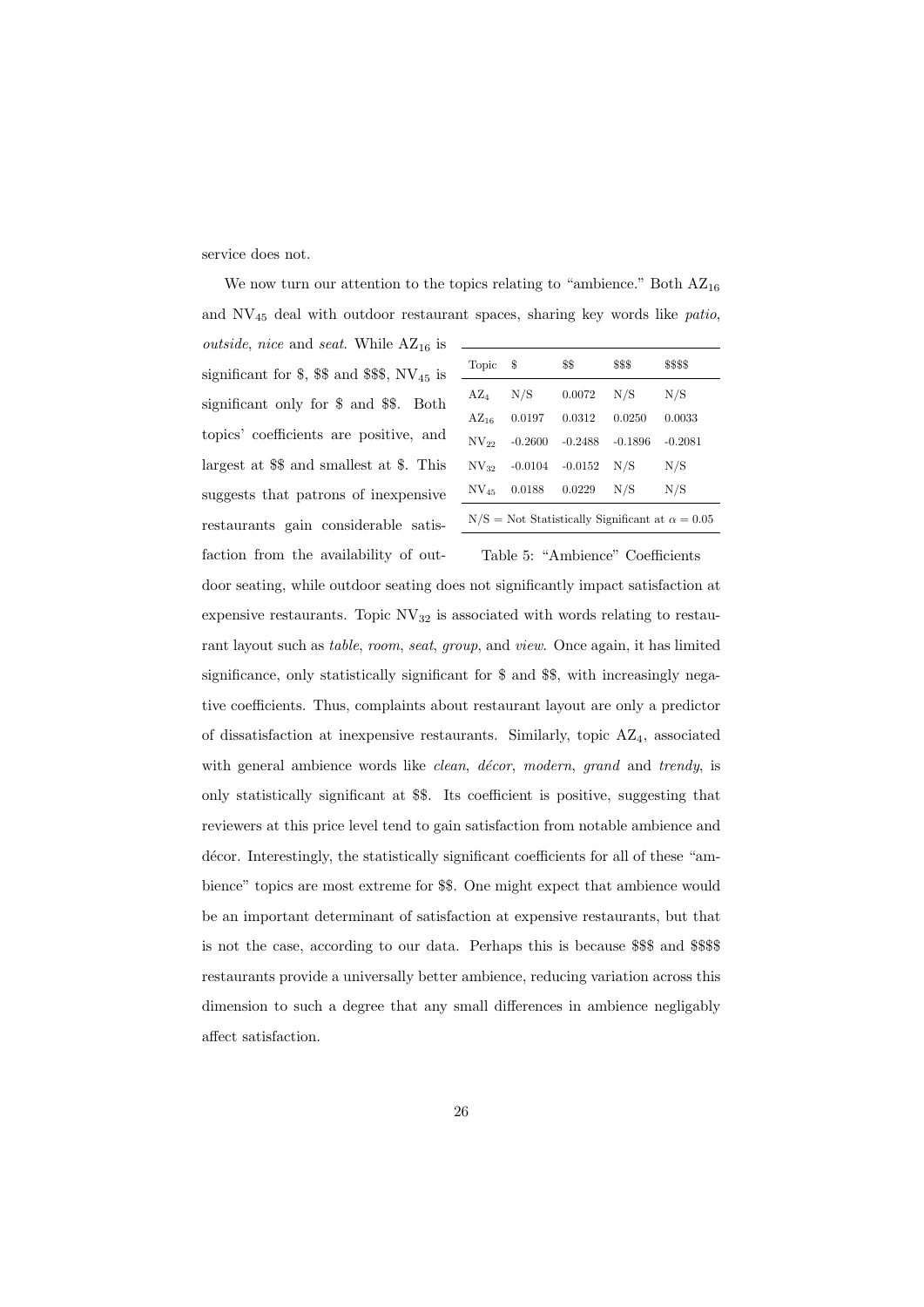Next, we discuss the coefficients for topics relating to different meals. The topics labeled "Dinner" are both significant with positive coefficients across all price levels. Moreover, both topics' coefficients increase with price level;

| while $AZ_{21}$ 's coefficient for \$\$\$ is |
|----------------------------------------------|
| slightly larger than that for \$\$\$\$, the  |
| difference is negligible compared to         |
| the increase in coefficients from \$ to      |
| \$\$ and from \$\$ to \$\$\$/\$\$\$\$. These |
|                                              |

| Topic \$                       |  | \$\$ | \$\$\$                                       | \$\$\$\$ |  |  |
|--------------------------------|--|------|----------------------------------------------|----------|--|--|
|                                |  |      | $AZ_{21}$ 0.0102 0.0605 0.1075 0.1042        |          |  |  |
|                                |  |      | $\text{NV}_{14}$ 0.0153 0.0264 0.0331 0.0542 |          |  |  |
| Table 6: "Dinner" Coefficients |  |      |                                              |          |  |  |

coefficients suggest that reviewers who discuss dinner are more satisfied than patrons who do not across all price levels. Moreover, dinner experiences seem to grow more satisfying as restaurant price level increases.

| Topic                                                    | - \$   | \$\$            | \$\$\$ | \$\$\$\$ |  |  |
|----------------------------------------------------------|--------|-----------------|--------|----------|--|--|
| AZ <sub>2</sub>                                          | 0.0176 | 0.0244          | 0.0189 | N/S      |  |  |
| $AZ_{47}$                                                | N/S    | N/S             | N/S    | N/S      |  |  |
| NV <sub>56</sub>                                         | 0.0349 | $0.0147$ 0.0180 |        | 0.0121   |  |  |
| $N/S =$ Not Statistically Significant at $\alpha = 0.05$ |        |                 |        |          |  |  |

Table 7: "Lunch" Coefficients

On the other hand, the topics labelled "Lunch" are not all significant. In fact,  $\rm AZ_{47}$  is not significant at any price level. Meanwhile,  $\rm AZ_2$  and  $\rm NV_{56}'s$  p-values

increase with price level, remaining significant except for \$\$\$\$. Where these topics are significant, their coefficients are positive. While  $AZ_2$ 's coefficient is highest at \$\$, with the

| Topic \$ | \$\$                         | \$\$\$                              | \$\$\$\$                                               |
|----------|------------------------------|-------------------------------------|--------------------------------------------------------|
|          | $\rm AZ_{36}$ N/S 0.0188 N/S |                                     | N/S                                                    |
|          |                              | $\rm NV_{49}$ N/S 0.0166 0.0285 N/S |                                                        |
|          |                              |                                     | $N/S = Not Statistically Significant at \alpha = 0.05$ |

Table 8: "Breakfast" Coefficients

coefficient for \$\$ only slightly above that for \$,  $NV_{56}$ 's coefficients follow the exact opposite of this pattern. Thus, we cannot infer a relationship between lunch-related satisfaction and price level from the coefficients. Similarly, of the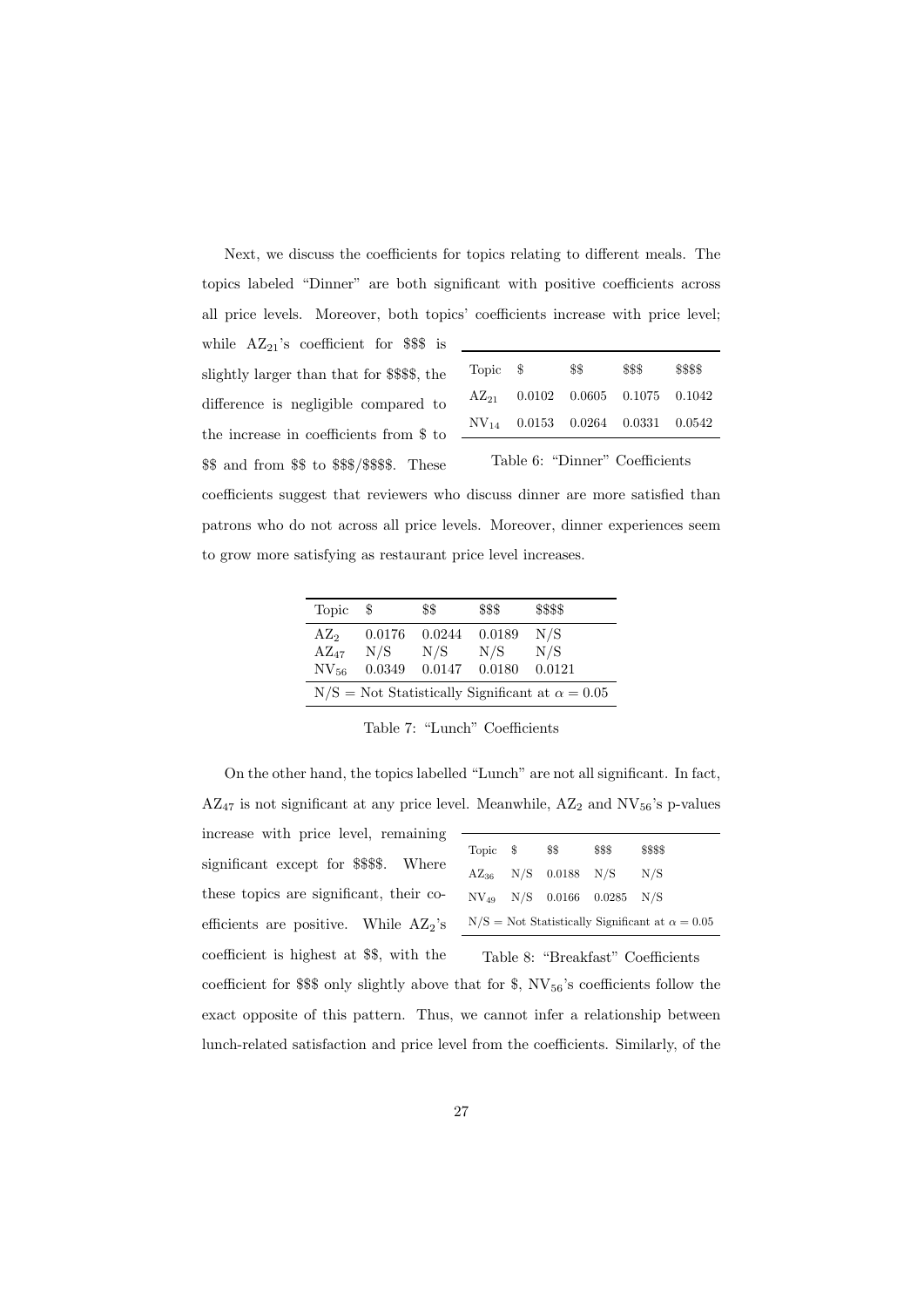two topics labeled as "Breakfast",  $AZ_{36}$  is significant only for \$\$, and  $NV_{49}$  is significant only for \$\$ and \$\$\$. Both topics' significant coefficients are positive.

The fact that all three meals have only positive coefficients implies that positive reviews tend to spend more space describing the meal in question: reviews with words clearly associated with breakfast, lunch, or dinner, are more likely to simply describe their individual restaurant experience, rather than universal restaurant topics such as service or ambience. Clearly, we cannot infer preferences for one meal over another at different price levels from these coefficients, as they are all positive. Nevertheless, the p-values do illuminate a certain relationship: while dinner is important at any price level, lunch is either not served, or not particularly appreciated at expensive restaurants, and breakfast is only relevant to satisfaction at \$\$ and \$\$\$ restaurants.

We turn next to some of the most relevant topics to our investigation, which we labeled "Value." The words associated with  $NV_{12}$ , like good, food, price,

service, pretty, really, decent, quality, average, cheap, expense deal with the general perceived value of a restaurant experience. An interesting pattern emerges from this variable's coefficients: at  $\S$ ,  $NV_{12}$  has a statisti-

| Topic     | -8               | \$\$      | \$\$\$    | \$\$\$\$                                               |
|-----------|------------------|-----------|-----------|--------------------------------------------------------|
| $AZ_{54}$ | $-0.0438$        | $-0.0658$ | $-0.1260$ | $-0.1235$                                              |
| $NV_2$    | 0.0321           | 0.0224    | N/S       | N/S                                                    |
|           | $NV_{12}$ 0.0158 | N/S       | $-0.0238$ | $-0.0524$                                              |
|           |                  |           |           | $N/S = Not Statistically Significant at \alpha = 0.05$ |

Table 9: "Value" Coefficients

cally significant, positive coefficient, losing significance at \$\$, then regaining significance for \$\$\$ and \$\$\$\$ with increasingly negative coefficients. This reveals an unsurprising trend: reviewers are more likely to comment positively on value-for-money at inexpensive restaurants, and negatively on value-for-money at expensive restaurants. Reviews evaluating perceived value relative to expectations demonstrate an inverse relationship between satisfaction and price level, while we expect that restaurant price level and expectations are positively cor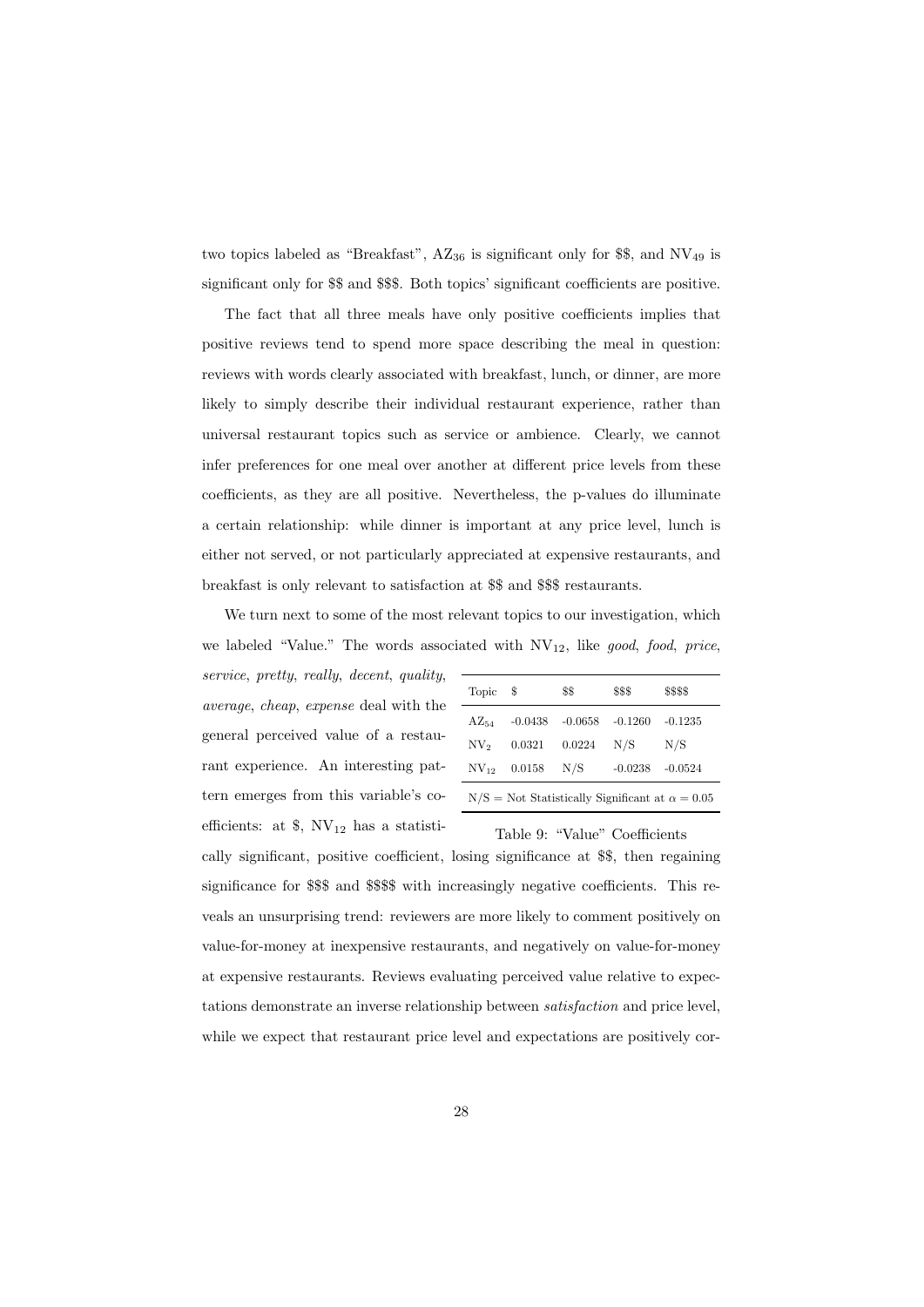related. Thus, this pattern suggests that perceived value does not assimilate to expectations, but rather is a function of the difference between experience and expectations, indicating that satisfaction is primarily a function of disconfirmation.

The next variable of interest,  $AZ_{54}$ , is associated with some of the same words as  $\text{NV}_{12}$ , like good, price, food, service, and decent, but also with portionsize words like portion, little, size, and expect. This topic's linear regression coefficients are all negative and statistically significant. As this topic clearly is associated with reviewers' expectations relative to their experiences, the negative sign of the coefficients supports the Assymetric-Disconfirmation hypothesis, which proposes that negative disconfirmation has a stronger effect on satisfaction than positive disconfirmation. Moreover, its coefficients grow increasingly negative with price level, with the exception that the coefficient for \$\$\$ is very slightly larger than that for \$\$\$\$; nevertheless, both are almost 2 times greater than the coefficient for \$\$. This evidence corroborates half of the trend established from  $NV_{12}$ , in that reviewers are more disappointed with insufficient value and portion size for expensive restaurants.

Finally, topic  $\text{NV}_2$ , associated almost exclusively with portion-size words like portion, size, large, small, and share, only attains significance at \$ and \$\$, with decreasingly positive coefficients. This supports the other half of  $\text{NV}_{12}$ 's pattern, as it suggests that portion size only increases satisfaction for inexpensive restaurants. Perhaps these trends are simply due to expensive restaurants serving less food than inexpensive ones. However, the strength of the trend across these variables suggests that there is more to it than that, and that this is due at least in part to a difference in perception. What is clear is that reviewers gain satisfaction from value-for money at inexpensive restaurants, while tending towards dissappointment in the value they get from expensive restaurants.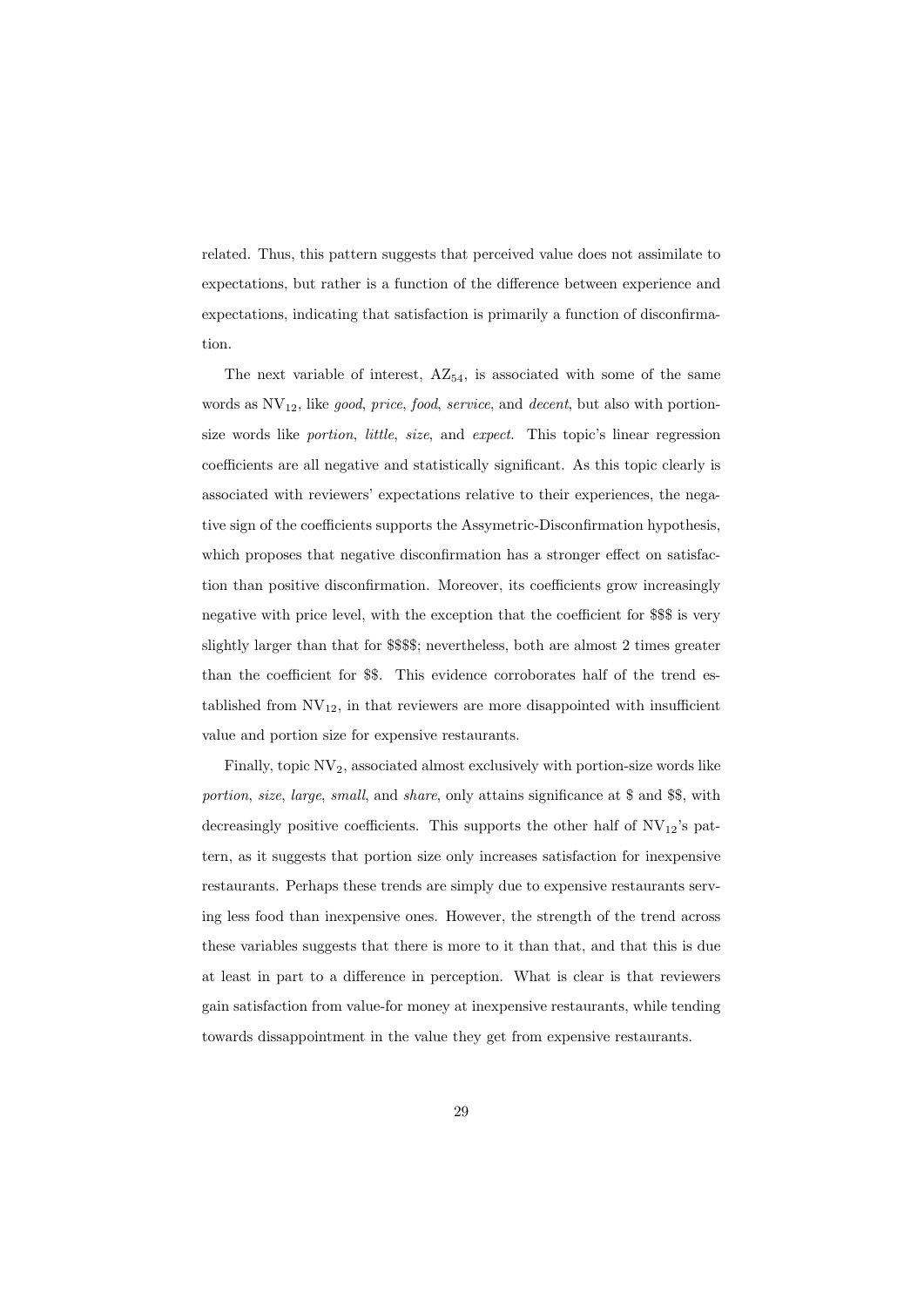#### 0.6 Conclusion

We determine several factors that exhibit price level-dependent correlations with satisfaction. Unsurprisingly, dissatisfaction correlates more strongly with poor service and long wait times at expensive restaurants. On the other hand, the impact of ambience on satisfaction is inversely correlated with price level. We find that satisfaction is more strongly correlated with lunch for inexpensive restaurants, dinner at expensive restaurants, and breakfast at moderately priced restaurants, while dinner remains the most important meal for satisfaction overall.

There is mixed evidence for the relationship between price level and satisfaction. On one hand, some of our results provide limited evidence for the neoclassical model and the negative impact of price level on perceived value. Our analysis of "Value" topic results finds a distinct increase in value-related dissatisfaction, as well as a decrease in value-related satisfaction, with price level. We find that "Comparison and Evaluation" topics are least strongly correlated with dissatisfaction at very expensive (\$\$\$\$) restaurants, suggesting that reviewers of these restaurants are less likely to derive dissatisfaction from comparing their actual experience to their expectations and previous experiences. In other words, reviewers of expensive restaurants seem less susceptible to disconfirmation. A likely explanation for this phenomenon is that expensive restaurants simply measure up to expectations more than their inexpensive counterparts. However, it is also possible that perceived value assimilates to expectations more at extremely expensive restaurants; this might be because individuals who partake in an unusually expensive meal are more reluctant to acknowledge that they "wasted" money than patrons at more moderately priced restaurants. Moreover, the distribution of satisfaction itself for different price levels suggests that assimilation may play a role in constructing perceived value,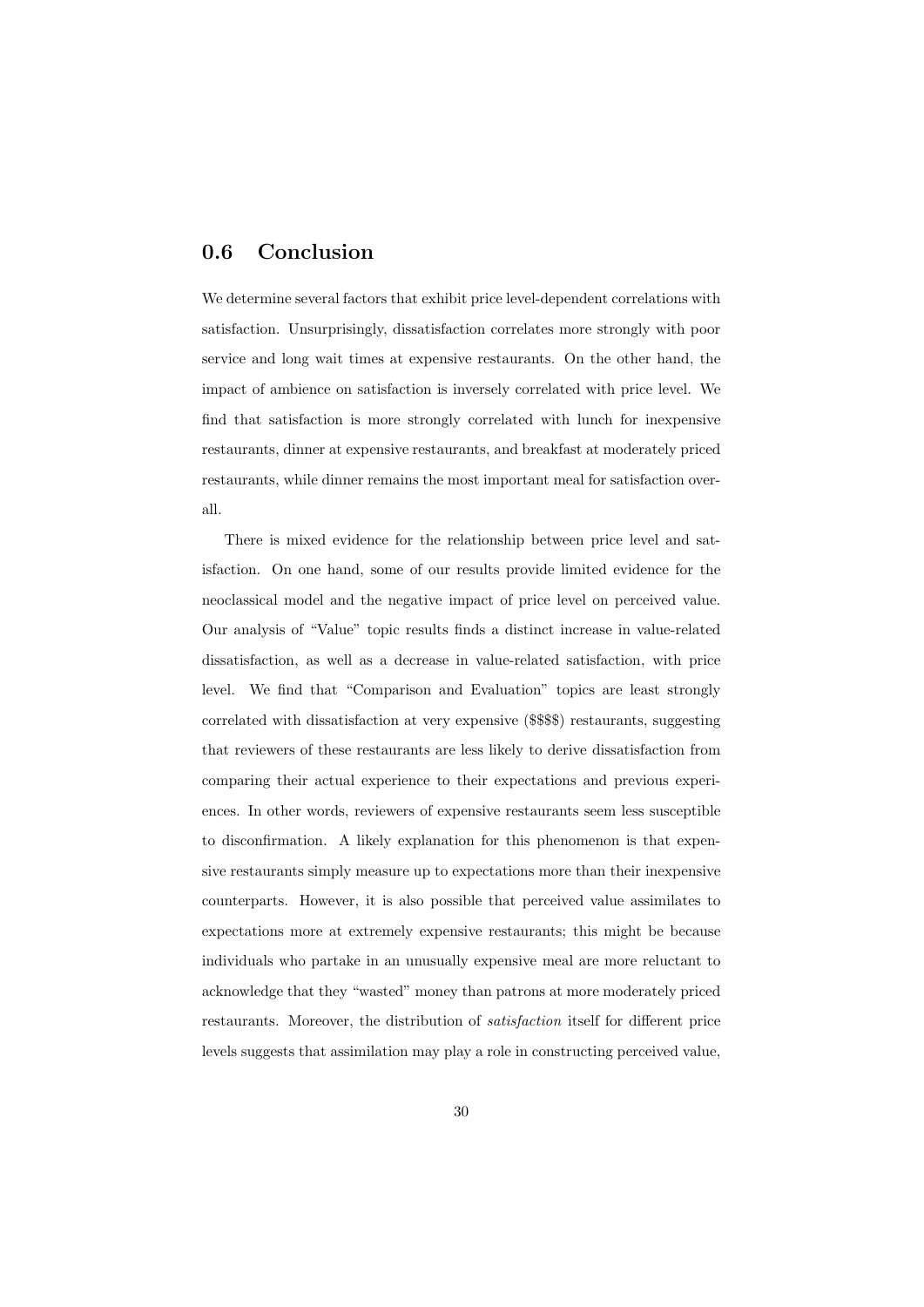as satisfaction is higher for more expensive restaurants. This is complicated by the fact that \$ reviews exhibit higher average satisfaction than \$\$ reviews; perhaps disconfirmation plays a greater role when choosing between cheap and inexpensive restaurants. Indeed, it is likely that bargain-conscious patrons of \$\$ restaurants expect a better experience than they would at a \$ restaurant, and are disappointed when these expectations are disconfirmed. The fact that "Service" topic coefficients are most strongly associated with dissatisfaction at \$\$ restaurants corroborates this interpretation. Meanwhile, \$\$\$\$ restaurants yield distinctly more satisfaction than their \$\$\$ counterparts, suggesting that, for expensive restaurants, perceived value assimilates to increased expectations, formed by a higher price-level.

Ultimately, we tentatively conclude that perceived value, and thereby satisfaction, are more likely to assimilate to high expectations at particularly or unusually expensive restaurants. Correspondingly, we find that perceived value and satisfaction are most negatively impacted by disconfirmation of expectations for inexpensive to moderate restaurants. We suggest that future research consider low-to-mid-priced restaurants separately from mid-to-high-priced restaurants in order to more accurately assess the relationship between restaurant price level and satisfaction. Moreover, we posit that this effect may carry over into other goods with large price and quality ranges, and suggest this as another area for future inquiry.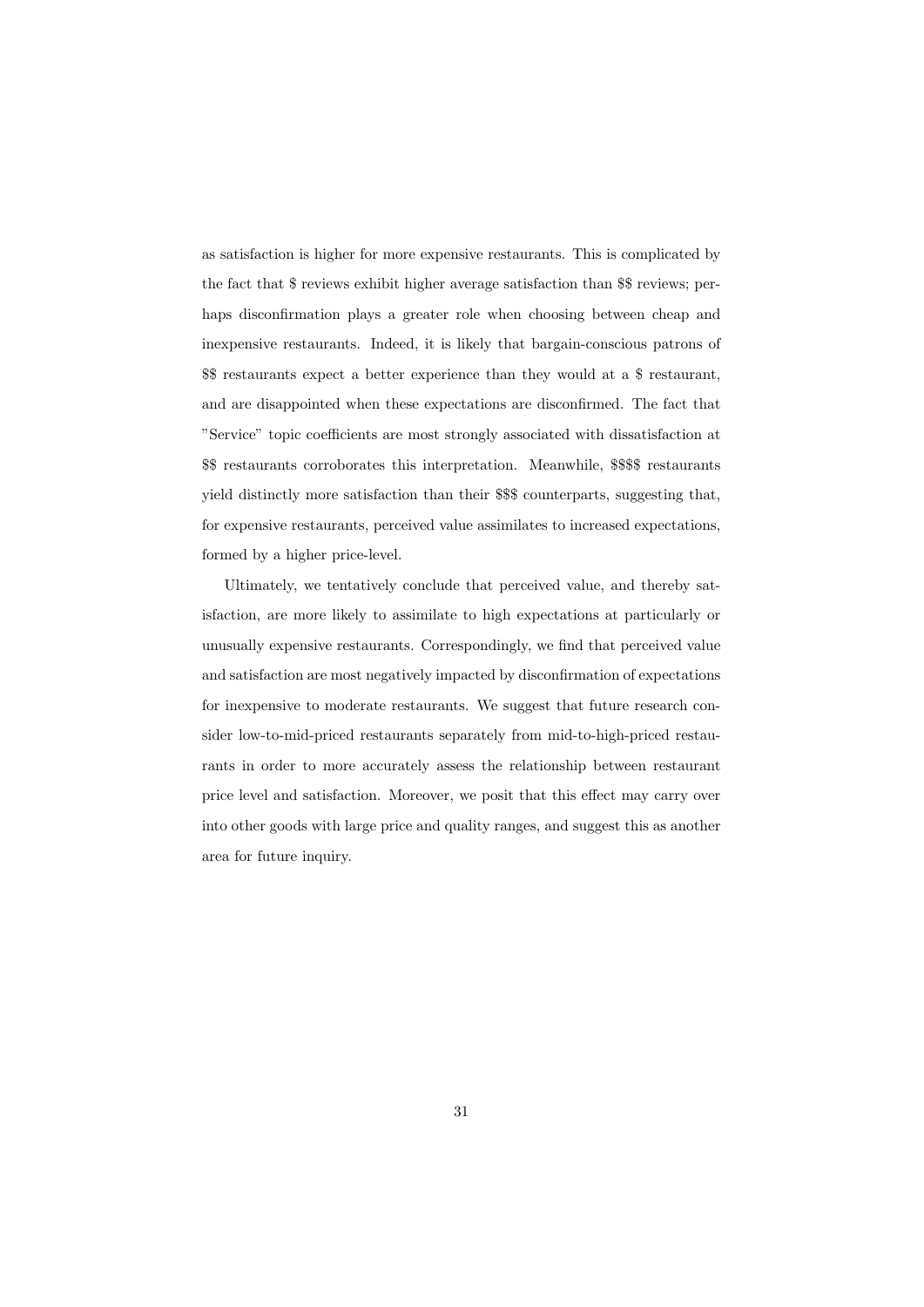# List of Figures

| 2  |                                                                                       |  |
|----|---------------------------------------------------------------------------------------|--|
| 3  |                                                                                       |  |
| 4  |                                                                                       |  |
| 5  | Distribution of <i>satisfaction</i> in Las Vegas, NV $\ldots \ldots \ldots 21$        |  |
| -6 | Distribution of <i>satisfaction</i> in Phoenix, $AZ \dots \dots \dots \dots \dots 22$ |  |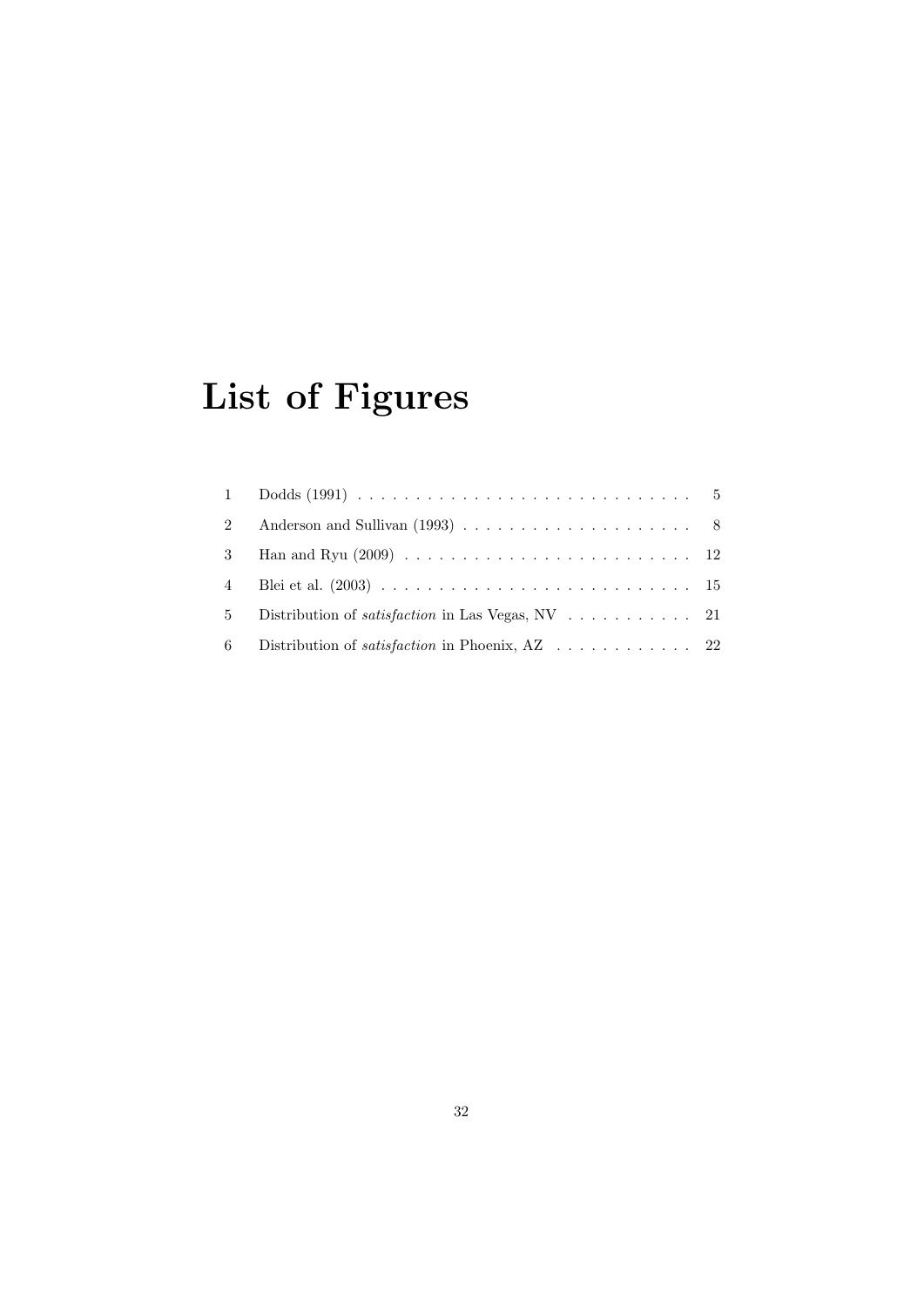## List of Tables

| $\mathfrak{D}$ |  |
|----------------|--|
| 3              |  |
| $\overline{4}$ |  |
| 5              |  |
| 6              |  |
|                |  |
| 8              |  |
| 9              |  |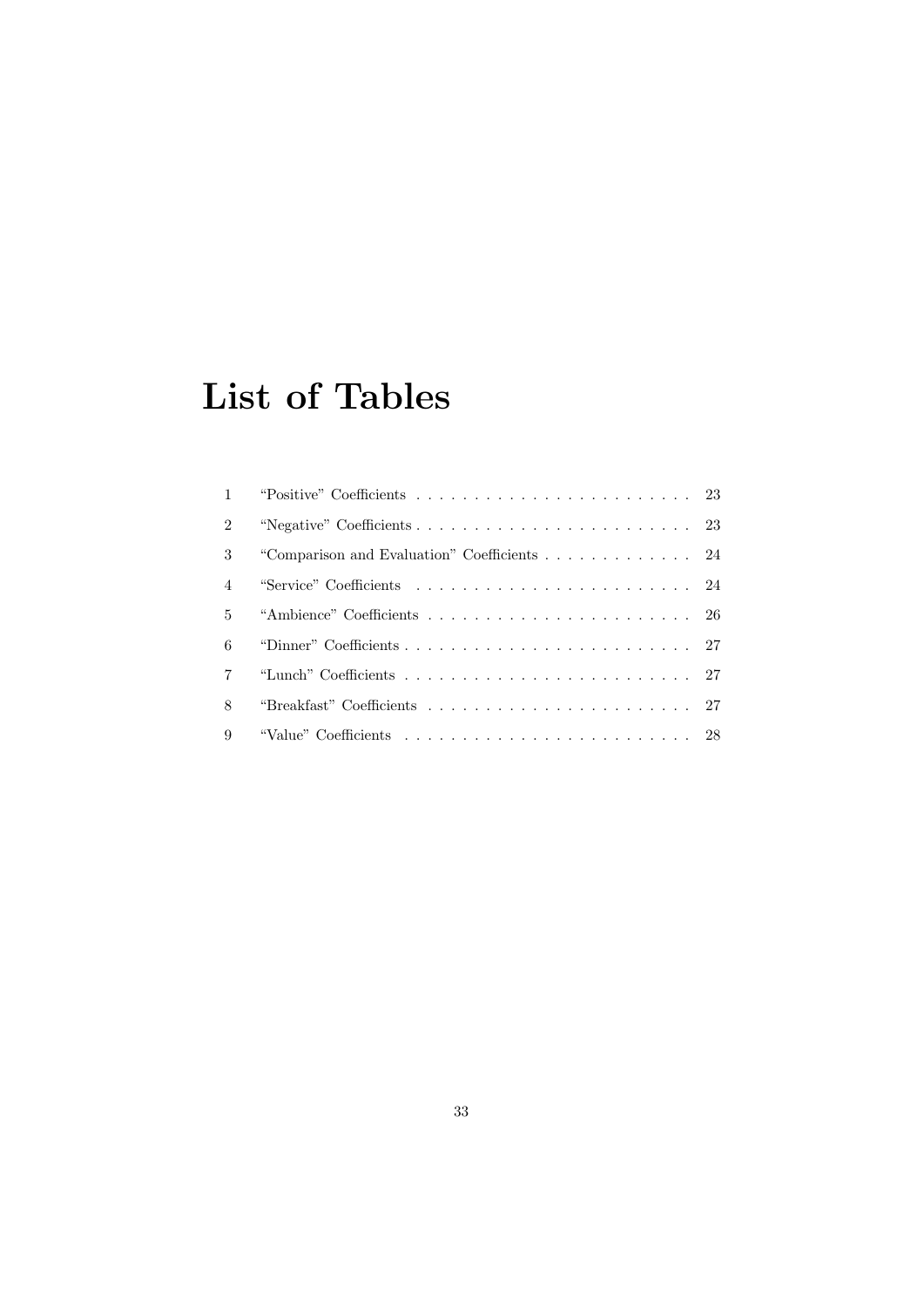## Bibliography

- [1] Eugene W. Anderson and Mary W. Sullivan. The antecedents and consequences of customer satisfaction for firms. Marketing Science, 12:125–143, 1993.
- [2] David M. amd Andrew Y. Ng Blei and Michael I. Jordan. Latent dirichlet allocation. The Journal of Machine Learning Research, 3:993–1022, 2003.
- [3] Samuel Brody and Noemie Elhadad. An unsupervised aspect-sentiment model for online reviews. In In Human Language Technologies: The 2010 Annual Conference of the North American Chapter of the Association for Com-putational Linguistics, pages 804–812, Stroudsburg, PA, 2010. Association for Computer Linguistics '10.
- [4] William B. Dodds. In search of value: How price and store name information influence buyers' product perceptions. Marketing Science, 5:27–36, 1991.
- [5] Han, Heesup, and Kisang Ryu. The roles of the physical environment, price perception, and customer satisfaction in determining customer loyalty in the restaurant industry. Journal of Hospitality & Tourism Research, 33:487–510, 2009.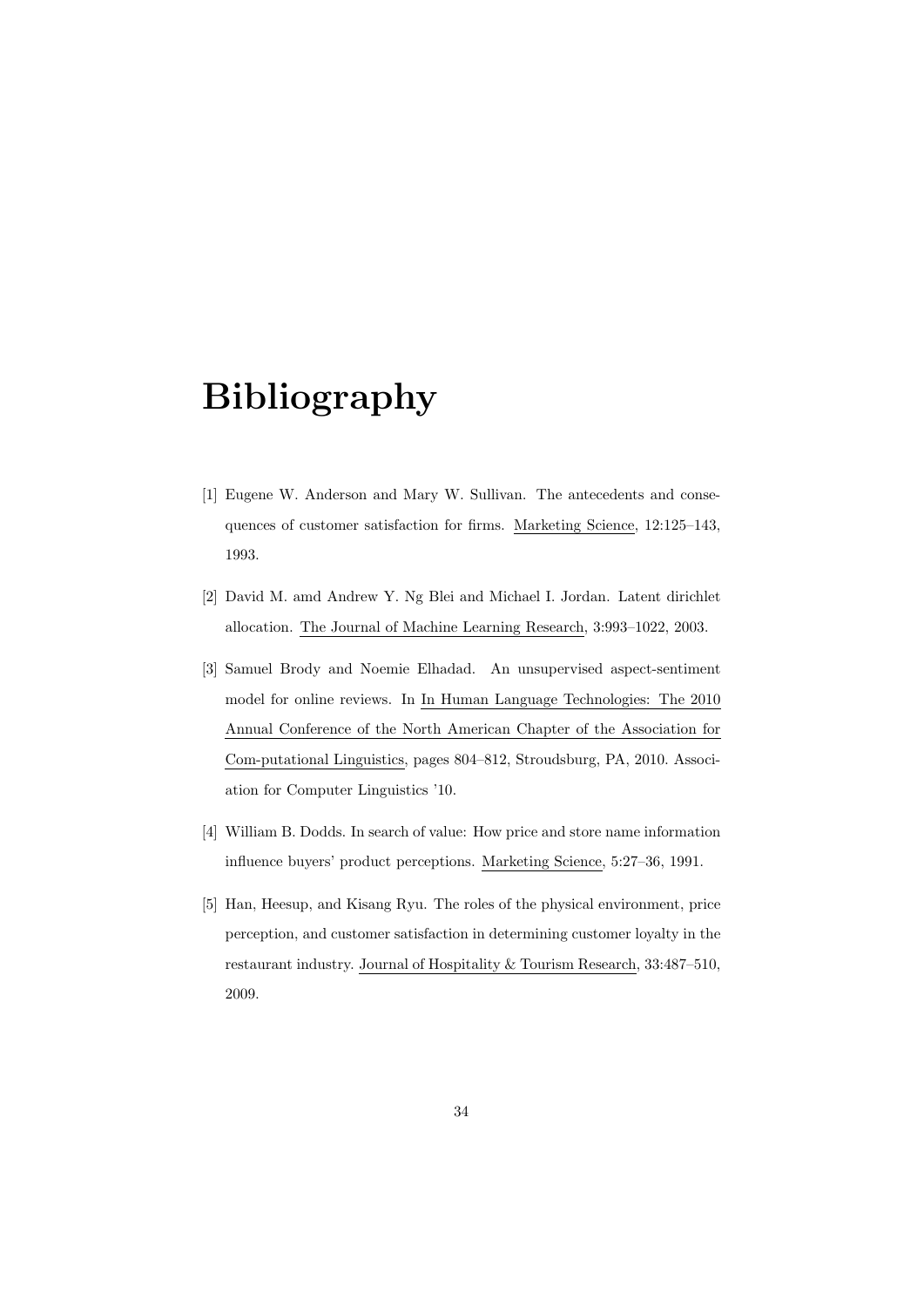Topics for Phoenix, AZ 1: steak / meat? 0.204\*steak + 0.075\*rare + 0.067\*medium + 0.038\*cook + 0.037\*cart + 0.025\*nacho + 0.024\*durant + 0.022\*california + 0.020\*pink + 0.017\*done + 0.017\*vega + 0.017\*rail + 0.016\*filet + 0.015\*maggiano + 0.014\*lentil + 0.013\*king + 0.012\*well + 0.012\*such + 0.011\*persian + 0.010\*ear 2: Lunch / Italian 0.135\*salad + 0.031\*pasta + 0.025\*chicken + 0.024\*the + 0.024\*tomato + 0.019\*dress  $+ 0.019*$ fresh + 0.017 $*$ lunch + 0.017 $*$ chees + 0.013 $*$ italian + 0.012 $*$ also + 0.011\*bread + 0.011\*spinach + 0.011\*soup + 0.010\*side + 0.010\*delici + 0.010\*lettuc + 0.010\*order + 0.009\*grill + 0.009\*great 3: positive 0.052\*love + 0.040\*amaz + 0.035\*place + 0.034\*best + 0.032\*the + 0.025\*delici + 0.023\*ever + 0.021\*tri + 0.018\*great + 0.016\*food + 0.013\*everyth + 0.013\*favorit +  $0.012*$ perfect +  $0.012*$ one +  $0.012*$ awesom +  $0.012*$ this +  $0.011*$ absolut +  $0.011*$  recommend +  $0.011*$ time +  $0.010*$  friend 4: ambience / decor 0.051\*clean + 0.047\*decor + 0.037\*modern + 0.028\*grand + 0.028\*trendi + 0.025\*bright + 0.024\*interior + 0.023\*restaur + 0.021\*bathroom + 0.017\*bonus + 0.015\*upscal +  $0.014$ \*courteous +  $0.012$ \*nice +  $0.012$ \*tourist +  $0.011$ \*southern + 0.011\*nonetheless +  $0.011*$ the + 0.010\*mmm + 0.010\*korean + 0.009\*rough 5: sushi 0.202\*roll + 0.181\*sushi + 0.032\*tuna + 0.021\*teriyaki + 0.018\*spici + 0.016\*fish + 0.016\*fresh + 0.014\*chef + 0.012\*salmon + 0.011\*california + 0.010\*sapporo + 0.010\*the + 0.009\*rice + 0.009\*wasabi + 0.007\*piec + 0.007\*octopus + 0.007\*construct + 0.007\*avocado + 0.006\*restur + 0.006\*hawaii 6: middle eastern food 0.073\*pita + 0.065\*hummus + 0.040\*gyro + 0.036\*greek + 0.025\*jungl + 0.024\*chicken + 0.023\*platter + 0.018\*plate + 0.016\*middl + 0.015\*eastern + 0.014\*express + 0.014\*meat + 0.014\*lamb + 0.013\*mediterranean + 0.013\*falafel + 0.013\*panda + 0.012\*tammi + 0.011\*baba + 0.011\*wrap + 0.010\*coe 7: bbq / meat / comfort food 0.034\*the + 0.028\*chicken + 0.028\*meat + 0.027\*bbq + 0.026\*rib + 0.026\*pork + 0.023\*chees + 0.023\*sauc + 0.015\*beef + 0.015\*side + 0.014\*mac + 0.014\*flavor + 0.011\*good + 0.011\*corn + 0.011\*tender + 0.010\*like + 0.009\*brisket + 0.009\*fri + 0.008\*tast + 0.008\*grill 8: past visits and plans to visit in the future 0.064\*had + 0.052\*look + 0.047\*back + 0.039\*forward + 0.034\*tri + 0.024\*groupon + 0.023\*went + 0.022\*next + 0.019\*away + 0.019\*time + 0.018\*will + 0.016\*soon + 0.016\*go + 0.015\*first + 0.014\*return + 0.013\*blown + 0.012\*grandma + 0.011\*trip + 0.011\*tonight + 0.011\*flatbread 9: purchases 0.080\*store + 0.050\*groceri + 0.044\*coupon + 0.043\*buy + 0.042\*ring + 0.033\*gift + 0.028\*deli + 0.026\*product + 0.025\*cupcak + 0.025\*card + 0.024\*onion + 0.022\*squar + 0.018\*period + 0.017\*bought + 0.016\*use + 0.013\*cannoli + 0.012\*bewar +  $0.011*$ shop + 0.011\*slam + 0.010\*bang 10: dessert 0.052\*coffe + 0.051\*cooki + 0.042\*chocol + 0.036\*cake + 0.034\*dessert +

0.018\*sugar + 0.015\*pastri + 0.013\*bake + 0.012\*donut + 0.012\*cup + 0.011\*sweet +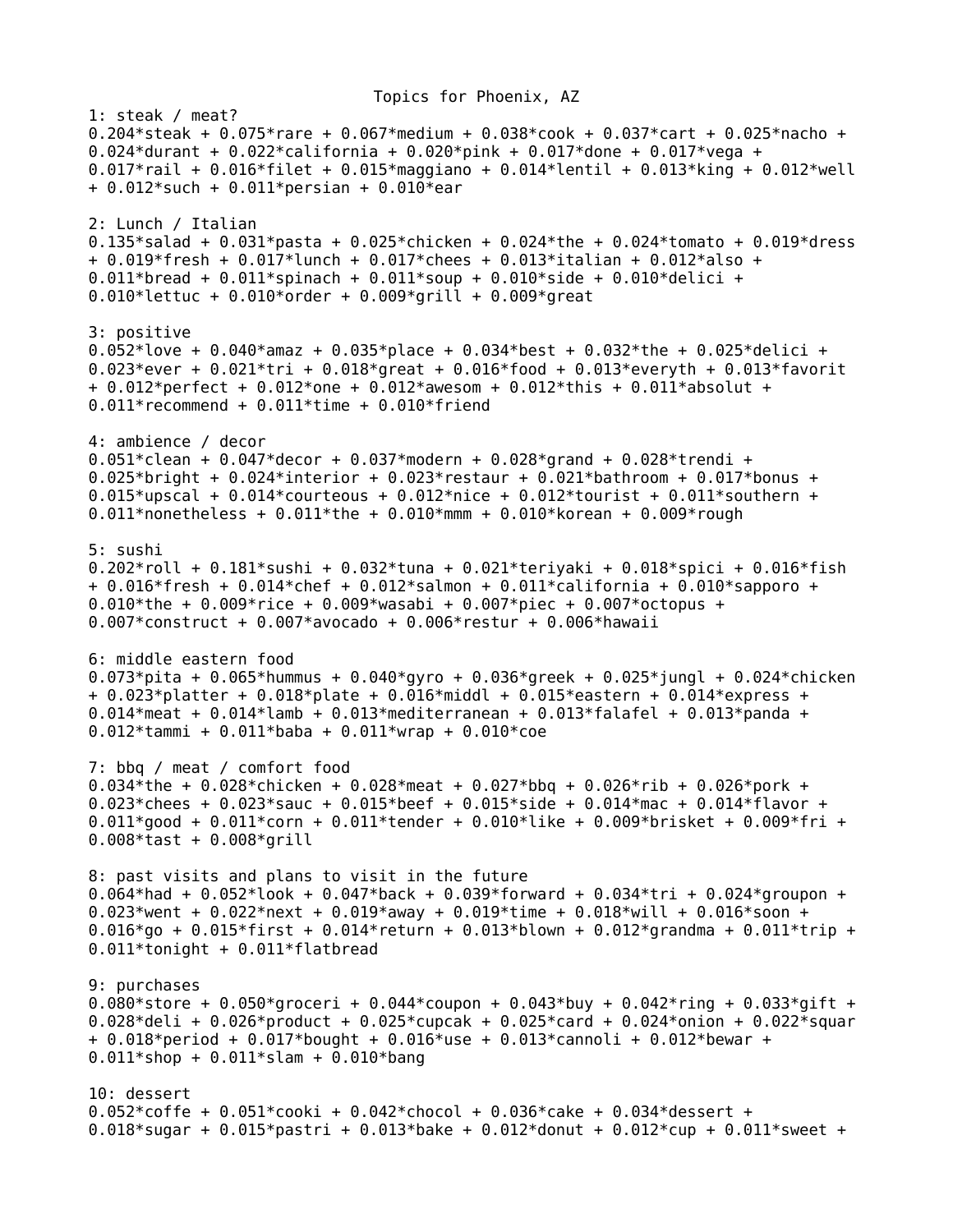0.010\*cinnamon + 0.010\*gelato + 0.010\*chip + 0.009\*almond + 0.009\*shop + 0.008\*bread + 0.008\*tiramisu + 0.008\*croissant + 0.008\*cafe 11: holiday/ show/ theme 0.062\*it + 0.042\*dont + 0.029\*cant + 0.024\*cowboy + 0.023\*vacat + 0.023\*yard + 0.023\*holi + 0.023\*crappi + 0.021\*killer + 0.021\*ive + 0.021\*knock + 0.020\*crap + 0.020\*downsid + 0.018\*sing + 0.018\*wont + 0.018\*packag + 0.016\*drank + 0.015\*hurt + 0.015\*devour + 0.013\*sooo 12: yelp review / service 0.027\*review + 0.019\*restaur + 0.019\*owner + 0.014\*custom + 0.013\*make + 0.012\*experi + 0.012\*new + 0.011\*visit + 0.010\*year + 0.009\*know + 0.009\*staff + 0.008\*see + 0.008\*manag + 0.008\*feel + 0.007\*star + 0.007\*thank + 0.007\*establish + 0.007\*busi + 0.007\*read + 0.007\*say 13: twenty-somethings 0.055\*school + 0.053\*lol + 0.041\*parent + 0.034\*rock + 0.034\*tequila + 0.031\*organ + 0.022\*shake + 0.021\*cloth + 0.021\*creme + 0.020\*key + 0.020\*low + 0.018\*yay + 0.015\*regret + 0.014\*mmmm + 0.013\*legit + 0.012\*pretend + 0.011\*starbuck + 0.011\*old + 0.011\*brule + 0.010\*suit 14: family 0.095\*mom + 0.079\*quesadilla + 0.035\*mother + 0.034\*dad + 0.032\*brother + 0.027\*terrif + 0.027\*mari + 0.025\*bloodi + 0.020\*law + 0.018\*gotta + 0.016\*gringo + 0.015\*everytim + 0.014\*boot + 0.014\*lil + 0.013\*camelback + 0.011\*arcadia + 0.010\*lisa + 0.010\*southwestern + 0.009\*proud + 0.009\*paradis 15: Mexican food 0.054\*mexican + 0.046\*taco + 0.038\*salsa + 0.035\*chip + 0.030\*bean + 0.026\*the + 0.024\*food + 0.023\*margarita + 0.022\*burrito + 0.018\*tortilla + 0.018\*enchilada + 0.017\*good + 0.015\*rice + 0.013\*chees + 0.012\*sauc + 0.012\*chicken + 0.009\*red + 0.009\*chile + 0.009\*flavor + 0.009\*order 16: outdoor spaces / ambience 0.036\*patio + 0.034\*the + 0.030\*outsid + 0.024\*park + 0.023\*seat + 0.020\*nice + 0.020\*insid + 0.018\*sit + 0.017\*bar + 0.017\*area + 0.015\*tabl + 0.014\*place + 0.013\*lot + 0.010\*outdoor + 0.010\*great + 0.009\*littl + 0.009\*enjoy + 0.008\*there + 0.008\*cool + 0.008\*friend 17: flavor / food quality 0.073\*fresh + 0.066\*fish + 0.053\*ingredi + 0.032\*dish + 0.030\*chef + 0.029\*cook + 0.028\*qualiti + 0.026\*prepar + 0.022\*oven + 0.019\*flavor + 0.015\*tast + 0.014\*the + 0.012\*perfect + 0.011\*brick + 0.011\*signatur + 0.010\*kitchen + 0.010\*serv + 0.010\*japanes + 0.009\*char + 0.009\*present 18: chicago style hot dogs / smoking ? 0.136\*hot + 0.050\*dog + 0.037\*chicago + 0.025\*guac + 0.016\*tempura + 0.012\*cigar + 0.011\*truth + 0.011\*ideal + 0.010\*pipe + 0.009\*del + 0.009\*capit + 0.009\*generic + 0.009\*creation + 0.008\*tacki + 0.008\*tucson + 0.008\*style + 0.008\*factori + 0.007\*squash + 0.007\*butternut + 0.007\*lousi 19: ? 0.053\*duck + 0.037\*spring + 0.032\*peanut + 0.027\*yelper + 0.026\*train + 0.024\*pomegran + 0.021\*hasn + 0.021\*fellow + 0.019\*trader + 0.018\*eateri +  $0.017*$ def + 0.017\*butter + 0.012\*cuban + 0.012\*poblano + 0.011\*colleagu + 0.011\*espresso + 0.011\*timer + 0.011\*hub + 0.010\*tongu + 0.010\*avenu

20: inexpensive desserts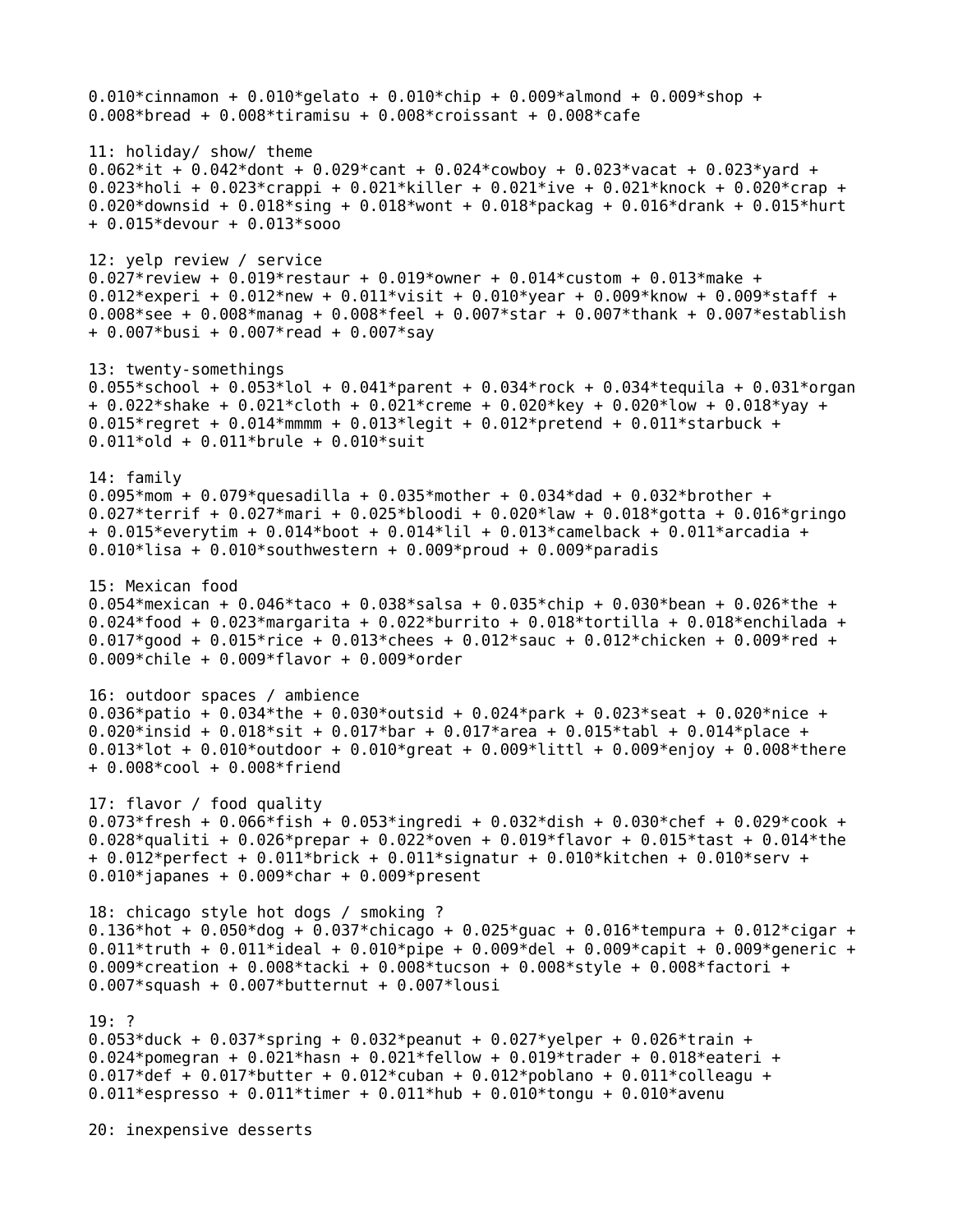```
0.071*pie + 0.046*crepe + 0.033*rosemari + 0.029*jam + 0.028*rosa + 0.025*appl +
0.024*inexpens + 0.023*meatbal + 0.022*nutella + 0.021*sprout + 0.019*snickerdoodl
+ 0.018*pistachio + 0.015*cilantro + 0.014*yogurt + 0.013*rustic + 0.012*banana + 
0.012*thanksgiv + 0.011*subway + 0.011*exot + 0.011*lime
21: fancy dinner words / ositive
0.040*wine + 0.028*the + 0.027*dinner + 0.022*menu + 0.020*great + 0.018*restaur +
0.017*night + 0.016*servic + 0.013*dine + 0.013*excel + 0.013*glass + 0.013*enjoy 
+ 0.012*experi + 0.011*food + 0.011*select + 0.010*date + 0.010*list + 
0.009*special + 0.009*server + 0.009*buffet
22: repeat customer / positive
0.078*alway + 0.045*time + 0.029*food + 0.026*get + 0.022*love + 0.022*year + 
0.019*good + 0.018*never + 0.018*the + 0.017*locat + 0.017*favorit + 0.017*servic 
+ 0.016*great + 0.015*come + 0.014*one + 0.014*usual + 0.014*everi + 0.013*place +
0.011*eat + 0.010*friend
23: negative
0.015*one + 0.013*like + 0.011*qet + 0.010*would + 0.009*even + 0.009*eat +
0.009*place + 0.009*want + 0.009*know + 0.008*ask + 0.008*star + 0.008*the + 
0.008*could + 0.007*never + 0.007*order + 0.007*give + 0.007*say + 0.007*food + 
0.007*ever + 0.007*and
24:
0.036*asada + 0.031*carn + 0.029*los + 0.028*prosciutto + 0.027*band + 0.020*pear 
+ 0.020*fav + 0.018*cave + 0.018*kobe + 0.018*deseo + 0.016*creek + 0.013*cracker 
+ 0.013*angel + 0.012*guacamol + 0.012*execut + 0.012*festiv + 0.012*champagn +
0.011*jazz + 0.010*eleg + 0.010*goat
25: seafood
0.086*boyfriend + 0.074*salmon + 0.059*sangria + 0.046*pesto + 0.034*sea + 
0.034*ahi + 0.027*tuna + 0.019*smoke + 0.016*bass + 0.015*stingray + 0.015*scallop
+ 0.013*babi + 0.012*sirloin + 0.012*wasnt + 0.011*risotto + 0.010*baja + 
0.009*cellar + 0.009*sandwhich + 0.008*flip + 0.008*prix
26: positive 
0.119*areat + 0.074*food + 0.060*place + 0.053*good + 0.043*servic + 0.040*the +
0.035*friend + 0.022*atmospher + 0.020*love + 0.019*staff + 0.018*realli + 
0.018*nice + 0.015*price + 0.014*awesom + 0.014*back + 0.012*this + 0.012*lunch + 
0.011*excel + 0.009*recommend + 0.009*definit
27: ambience / anecdote
0.016*citi + 0.015*upon + 0.013*ride + 0.011*charm + 0.009*photo + 0.009*pretenti
+ 0.009*oper + 0.009*chain + 0.009*trick + 0.009*histori + 0.008*overlook + 
0.008*old + 0.008*million + 0.008*stumbl + 0.008*success + 0.008*travel + 
0.007*fool + 0.007*afraid + 0.007*rais + 0.007*weekday
28: TexMex food / fruit
0.108*green + 0.087*chili + 0.047*fruit + 0.035*juic + 0.031*mahi + 0.027*patti +
0.023*queso + 0.022*lime + 0.021*chile + 0.018*denni + 0.017*southwest + 
0.017*natur + 0.016*stew + 0.016*machaca + 0.014*mango + 0.013*swim + 0.012*yellow
+ 0.012*orang + 0.012*pineappl + 0.010*pic
29: Italian / Olive Garden
0.047*mozzarella + 0.040*oliv + 0.028*oil + 0.023*eggplant + 0.022*garden +
0.017*balsam + 0.014*foodi + 0.014*calzon + 0.013*ricotta + 0.012*basil + 
0.012*calori + 0.012*challeng + 0.011*vinegar + 0.011*antipasto + 0.010*san +
```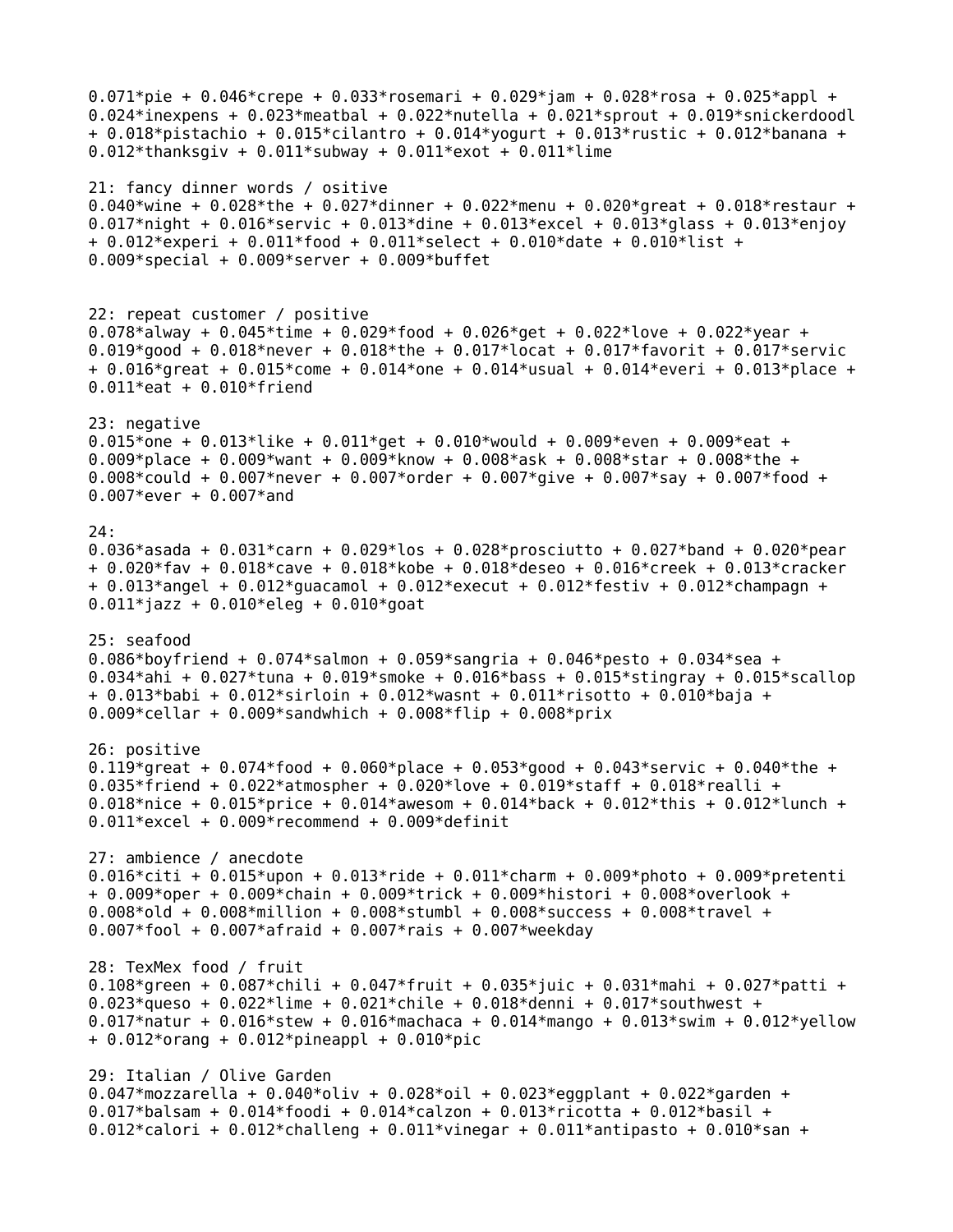```
0.010*mike + 0.009*arugula + 0.009*microwav + 0.008*cross + 0.008*class
30: seafood / sushi
0.099*shrimp + 0.046*crab + 0.039*seafood + 0.032*lobster + 0.022*bobbi + 
0.014*fusion + 0.014*oyster + 0.014*fish + 0.013*ginger + 0.012*sauc + 
0.012*sashimi + 0.012*sake + 0.011*scallop + 0.009*shell + 0.009*sesam + 0.009*leg
+ 0.009*dumpl + 0.009*rub + 0.008*soy + 0.008*clam
31: fast food
0.112*fez + 0.043*hype + 0.042*chino + 0.032*bell + 0.028*pollo + 0.025*dough +
0.022*bandido + 0.021*chipotl + 0.017*mcdonald + 0.015*anim + 0.015*sick +
0.013*chimi + 0.013*ill + 0.012*stomach + 0.012*finger + 0.012*current +
0.011*golf + 0.011*ultim + 0.010*soggi + 0.009*hmmm
32: elp website + ?
0.059*yelp + 0.054*com + 0.041*http + 0.040*select + 0.039*www + 0.034*scottsdal +
0.028*biz photo + 0.026*airport + 0.026*club + 0.023*steakhous + 0.022*chris +
0.020*weak + 0.013*impecc + 0.012*wiseguy + 0.011*brazilian + 0.010*blt +
0.010*factor + 0.009*spell + 0.009*bucket + 0.009*spotti
33: food / flavor / positive 
0.027*the + 0.025*ice + 0.022*cream + 0.021*sweet + 0.021*potato + 0.018*perfect +
0.016*dessert + 0.015*tea + 0.014*chees + 0.012*flavor + 0.010*delici + 0.009*top 
+ 0.009*serv + 0.008*for + 0.008*meal + 0.008*cake + 0.007*start + 0.007*also + 
0.007*butter + 0.007*sauc
34: location / directions / anecdote
0.068*drive + 0.067*local + 0.040*street + 0.038*market + 0.034*dive + 
0.031*across + 0.028*downtown + 0.023*citi + 0.018*support + 0.018*thru +
0.018*phoenix + 0.017*glendal + 0.016*ale + 0.014*joe + 0.013*car + 0.011*worthi +
0.011*draw + 0.009*wide + 0.009*client + 0.009*artist
35: holidays / ?
0.077*indian + 0.041*san + 0.035*philli + 0.034*christma + 0.031*breweri + 
0.022*gal + 0.022*chilli + 0.022*hospit + 0.019*diego + 0.017*eve + 0.016*4th +
0.016*blu + 0.016*udupi + 0.016*juli + 0.015*aka + 0.015*barbequ + 0.014*dosa + 
0.013*naan + 0.012*masala + 0.011*german
36: breakfast (positive)
0.090*breakfast + 0.052*egg + 0.028*coffe + 0.027*brunch + 0.025*morn + 
0.022*bacon + 0.022*toast + 0.020*pancak + 0.017*the + 0.014*sunday + 0.012*omelet
+ 0.011*brown + 0.011*potato + 0.010*muffin + 0.010*wait + 0.010*french + 
0.009*gravi + 0.008*scrambl + 0.008*good + 0.008*fresh
37: Comfort Food
0.084*sauc + 0.079*bread + 0.038*garlic + 0.038*bianco + 0.037*the + 0.028*dip +
0.022*fri + 0.021*chicken + 0.014*pepperoni + 0.013*good + 0.013*calamari + 
0.012*order + 0.012*son + 0.010*batter + 0.010*spaghetti + 0.010*greas +
0.009*marinara + 0.009*hubbi + 0.009*tast + 0.008*got
38: dietary restrictions / ?
0.182*free + 0.073*quacamol + 0.058*pho + 0.039*irish + 0.037*qluten +
0.034*resort + 0.031*fajita + 0.026*wheat + 0.019*broth + 0.013*noon + 0.012*cow +
0.012*allergi + 0.012*marg + 0.012*same + 0.011*dairi + 0.011*fleme + 0.010*code +
0.010*grain + 0.009*tripl + 0.009*option
39: romantic evening / special couple event
0.091*yum + 0.032*wed + 0.024*salami + 0.024*anniversari + 0.021*gorgeous +
```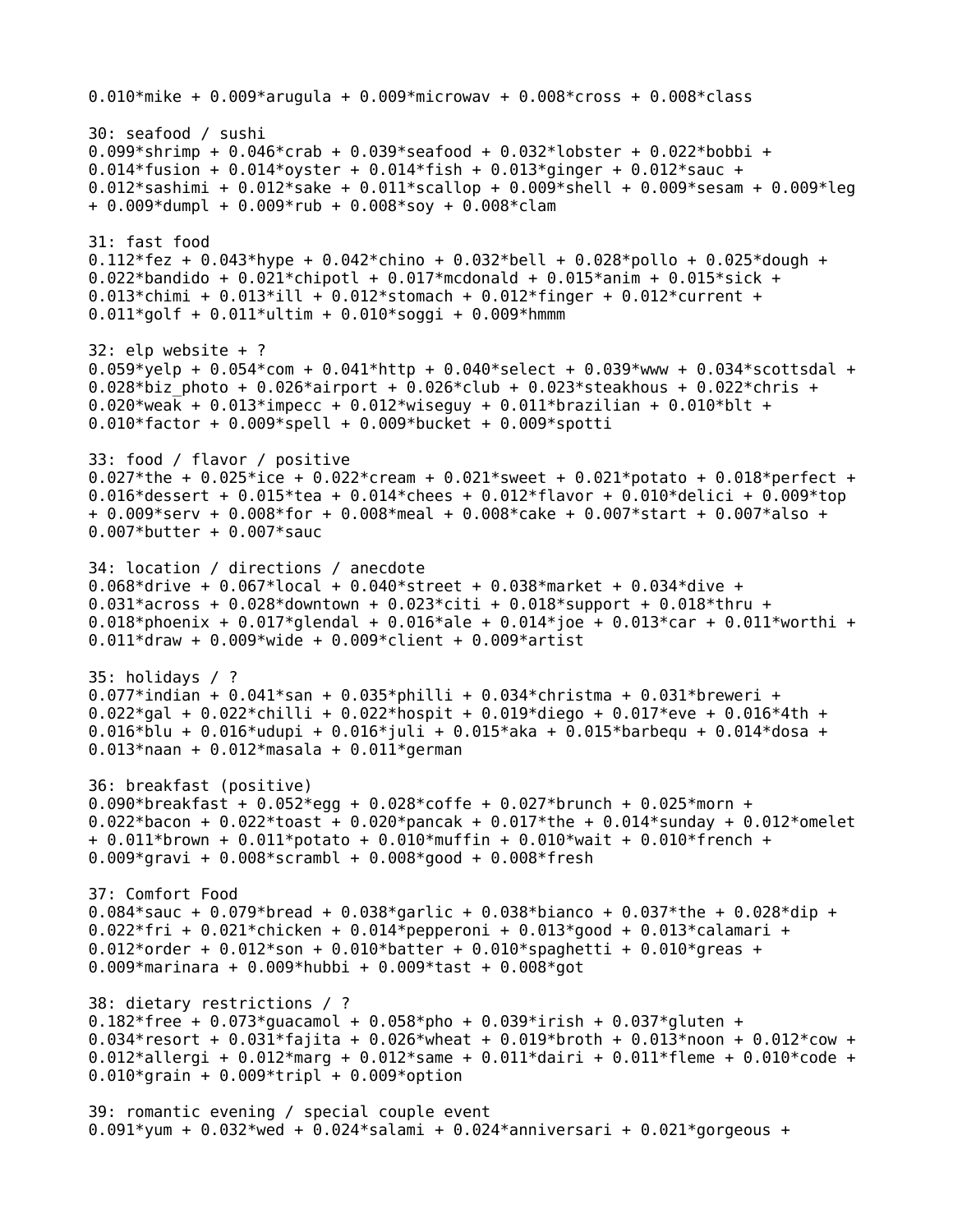0.019\*qnocchi + 0.019\*memor + 0.018\*partner + 0.017\*fox + 0.014\*funki + 0.014\*greatest + 0.013\*gay + 0.013\*marri + 0.012\*scrumptious + 0.012\*quarter + 0.012\*winter + 0.012\*mariachi + 0.012\*steal + 0.011\*flower + 0.010\*towner 40: Chinese food / Asian Food / flavor 0.057\*chicken + 0.042\*rice + 0.028\*chines + 0.026\*dish + 0.024\*the + 0.022\*soup + 0.022\*food + 0.019\*fri + 0.018\*order + 0.016\*spici + 0.015\*sauc + 0.013\*thai + 0.013\*bowl + 0.012\*good + 0.012\*noodl + 0.010\*beef + 0.010\*veggi + 0.010\*flavor + 0.010\*like + 0.009\*asian 41: Happy hour / deals 0.220\*hour + 0.213\*happi + 0.046\*drink + 0.027\*special + 0.023\*price + 0.017\*great + 0.017\*appet + 0.015\*half + 0.014\*bagel + 0.014\*menu + 0.013\*deal + 0.011\*margarita + 0.010\*martini + 0.009\*bar + 0.008\*app + 0.008\*good + 0.008\*day + 0.008\*they + 0.007\*get + 0.006\*tuesday 42: comfort food / burgers 0.168\*burger + 0.127\*fri + 0.026\*the + 0.022\*waffl + 0.018\*good + 0.017\*chees + 0.016\*order + 0.015\*potato + 0.014\*hash + 0.014\*bun + 0.013\*sweet + 0.013\*onion + 0.012\*french + 0.012\*bacon + 0.012\*grill + 0.009\*get + 0.008\*hamburg + 0.008\*they + 0.008\*chicken + 0.008\*also 43: hours of operation / visit logistics 0.026\*lunch + 0.025\*qet + 0.024\*time + 0.023\*order + 0.015\*place + 0.014\*call + 0.014\*day + 0.013\*work + 0.012\*open + 0.012\*close + 0.011\*take + 0.011\*they + 0.011\*one + 0.008\*vegan + 0.007\*sinc + 0.007\*next + 0.007\*make + 0.007\*still + 0.007\*week + 0.006\*right 44: service / negative? 0.033\*order + 0.019\*came + 0.015\*ask + 0.013\*back + 0.013\*got + 0.012\*tabl + 0.012\*didn + 0.011\*server + 0.011\*said + 0.011\*would + 0.009\*friend + 0.009\*went + 0.009\*one + 0.009\*the + 0.009\*meal + 0.008\*waitress + 0.008\*our + 0.008\*time + 0.008\*took + 0.008\*she 45: fast food? / ? 0.051\*jerk + 0.048\*sub + 0.041\*mill + 0.037\*lux + 0.033\*dirti + 0.032\*colleg + 0.032\*par + 0.021\*soda + 0.018\*chick + 0.018\*clean + 0.018\*ave + 0.015\*student + 0.015\*restroom + 0.014\*pond + 0.013\*asu + 0.013\*fountain + 0.012\*wash +  $0.011*$ ethiopian + 0.011\*ranch + 0.010\*bull 46: sports bar 0.128\*bar + 0.055\*game + 0.051\*watch + 0.032\*sport + 0.029\*sum + 0.029\*dim + 0.029\*chelsea + 0.016\*pool + 0.014\*bartend + 0.012\*footbal + 0.011\*pitcher + 0.011\*velvet + 0.011\*tvs + 0.010\*lee + 0.010\*entertain + 0.010\*play + 0.010\*coast + 0.010\*event + 0.010\*screen + 0.009\*fun 47: lunch food / sandwiches 0.356\*sandwich + 0.049\*bread + 0.044\*turkey + 0.026\*lunch + 0.020\*mayo + 0.020\*dave + 0.016\*chees + 0.015\*hog + 0.014\*meat + 0.014\*john + 0.012\*chip + 0.011\*club + 0.010\*bum + 0.008\*ham + 0.008\*till + 0.007\*cobbler + 0.006\*counter + 0.006\*swiss + 0.006\*today + 0.006\*snicker 48: comparison 0.043\*like + 0.036\*place + 0.034\*good + 0.029\*realli + 0.019\*the + 0.017\*food + 0.014\*pretti + 0.014\*tri + 0.013\*think + 0.013\*get + 0.012\*thing + 0.012\*would + 0.012\*much + 0.010\*better + 0.009\*someth + 0.009\*want + 0.009\*tast + 0.009\*look + 0.009\*didn + 0.009\*bad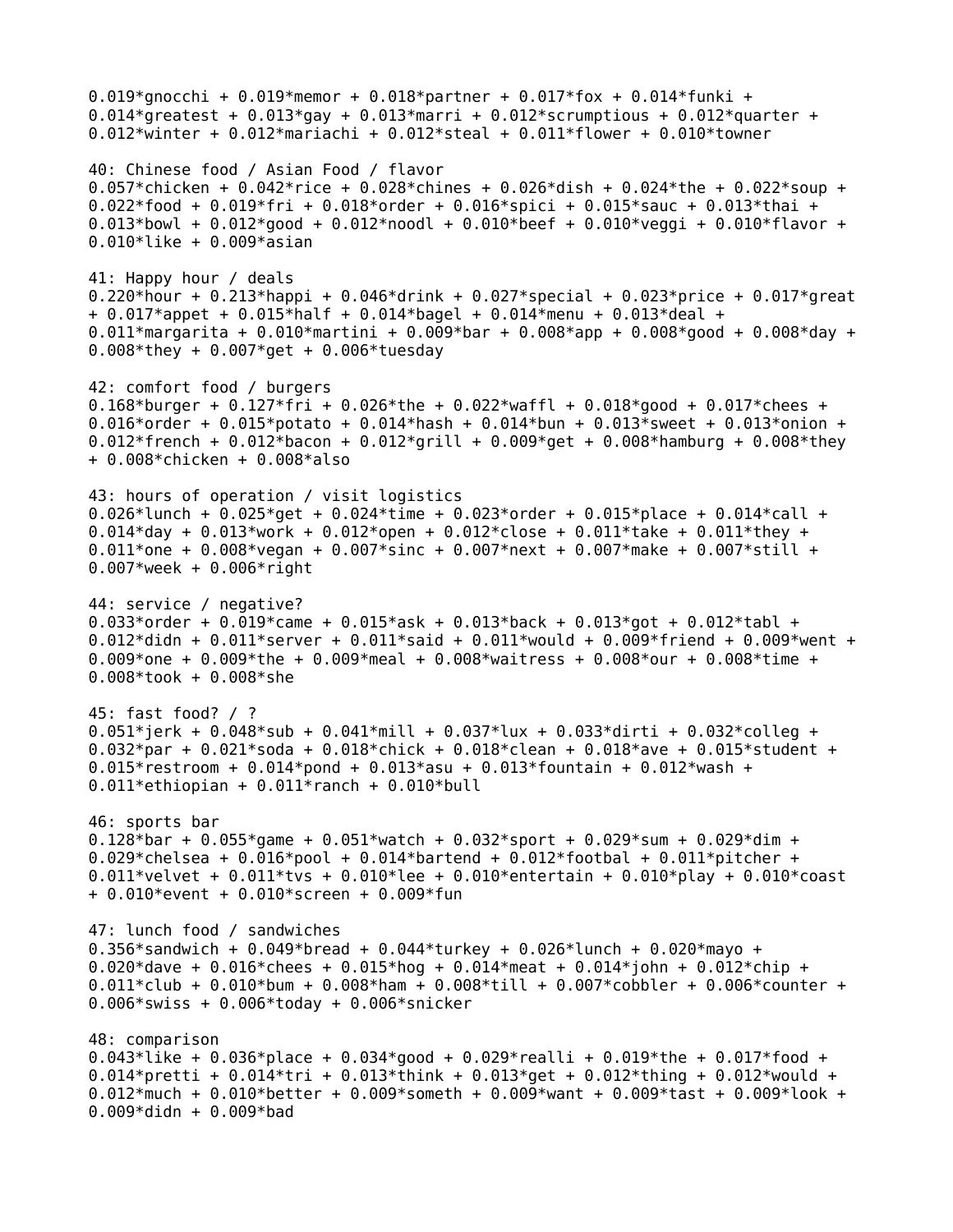49: crowd / other patrons / ambience? 0.017\*tabl + 0.015\*peopl + 0.011\*kid + 0.010\*room + 0.009\*jade + 0.009\*make + 0.009\*you + 0.009\*like + 0.008\*line + 0.007\*walk + 0.007\*see + 0.007\*get + 0.007\*one + 0.006\*two + 0.006\*and + 0.006\*around + 0.006\*there + 0.006\*front + 0.005\*sit + 0.005\*show 50: pizza 0.286\*pizza + 0.048\*crust + 0.033\*wing + 0.026\*chees + 0.025\*thin + 0.022\*sauc + 0.022\*slice + 0.020\*top + 0.018\*good + 0.017\*the + 0.017\*pizzeria + 0.014\*sausag + 0.013\*order + 0.010\*like + 0.008\*pie + 0.008\*style + 0.007\*margherita + 0.007\*great + 0.007\*tast + 0.006\*crispi 51: bar / atmosphere 0.093\*beer + 0.048\*night + 0.042\*bar + 0.039\*drink + 0.035\*music + 0.020\*select + 0.016\*good + 0.016\*bartend + 0.014\*live + 0.014\*crowd + 0.014\*friday + 0.013\*fun + 0.013\*play + 0.011\*great + 0.011\*tap + 0.010\*the + 0.010\*loud + 0.010\*four + 0.010\*they + 0.009\*peak 52: under-known restaurant / ?? 0.033\*wall + 0.017\*hole + 0.010\*old + 0.009\*carnita + 0.009\*floor + 0.009\*like + 0.009\*guy + 0.009\*cool + 0.009\*blue + 0.008\*girl + 0.008\*the + 0.008\*drunk + 0.007\*place + 0.007\*drink + 0.007\*look + 0.007\*ass + 0.007\*coke + 0.007\*alright + 0.006\*wear + 0.006\*bathroom 53: service / wait 0.051\*wait + 0.039\*food + 0.031\*servic + 0.025\*time + 0.022\*the + 0.021\*minut + 0.020\*get + 0.018\*tabl + 0.015\*order + 0.011\*place + 0.010\*back + 0.010\*long + 0.010\*drink + 0.009\*server + 0.009\*manag + 0.009\*took + 0.009\*never + 0.008\*come + 0.008\*busi + 0.008\*good 54: portion / value / expectation 0.063\*the + 0.059\*good + 0.031\*price + 0.030\*food + 0.021\*portion + 0.021\*servic + 0.019\*star + 0.018\*would + 0.017\*pretti + 0.016\*littl + 0.016\*bit + 0.011\*size + 0.011\*nice + 0.011\*small + 0.010\*overal + 0.009\*reason + 0.009\*meal + 0.009\*much + 0.009\*decent +  $0.009*$ expect 55: fancy food ? 0.065\*matt + 0.061\*cibo + 0.057\*delux + 0.036\*lamb + 0.023\*gourmet + 0.023\*snack + 0.022\*daughter + 0.020\*roast + 0.019\*adventur + 0.015\*mint + 0.015\*fianc + 0.015\*carb + 0.013\*squash + 0.013\*fluffi + 0.012\*divers + 0.012\*pot + 0.012\*diablo + 0.010\*combin + 0.010\*mapl + 0.010\*frost 56: location / surrounding area 0.046\*place + 0.044\*phoenix + 0.040\*best + 0.035\*restaur + 0.030\*food + 0.023\*this + 0.021\*the + 0.018\*one + 0.017\*find + 0.017\*area + 0.016\*valley + 0.016\*scottsdal + 0.015\*town + 0.014\*locat + 0.010\*live + 0.010\*authent + 0.010\*found + 0.009\*mall  $+ 0.009*$ great  $+ 0.009*$ new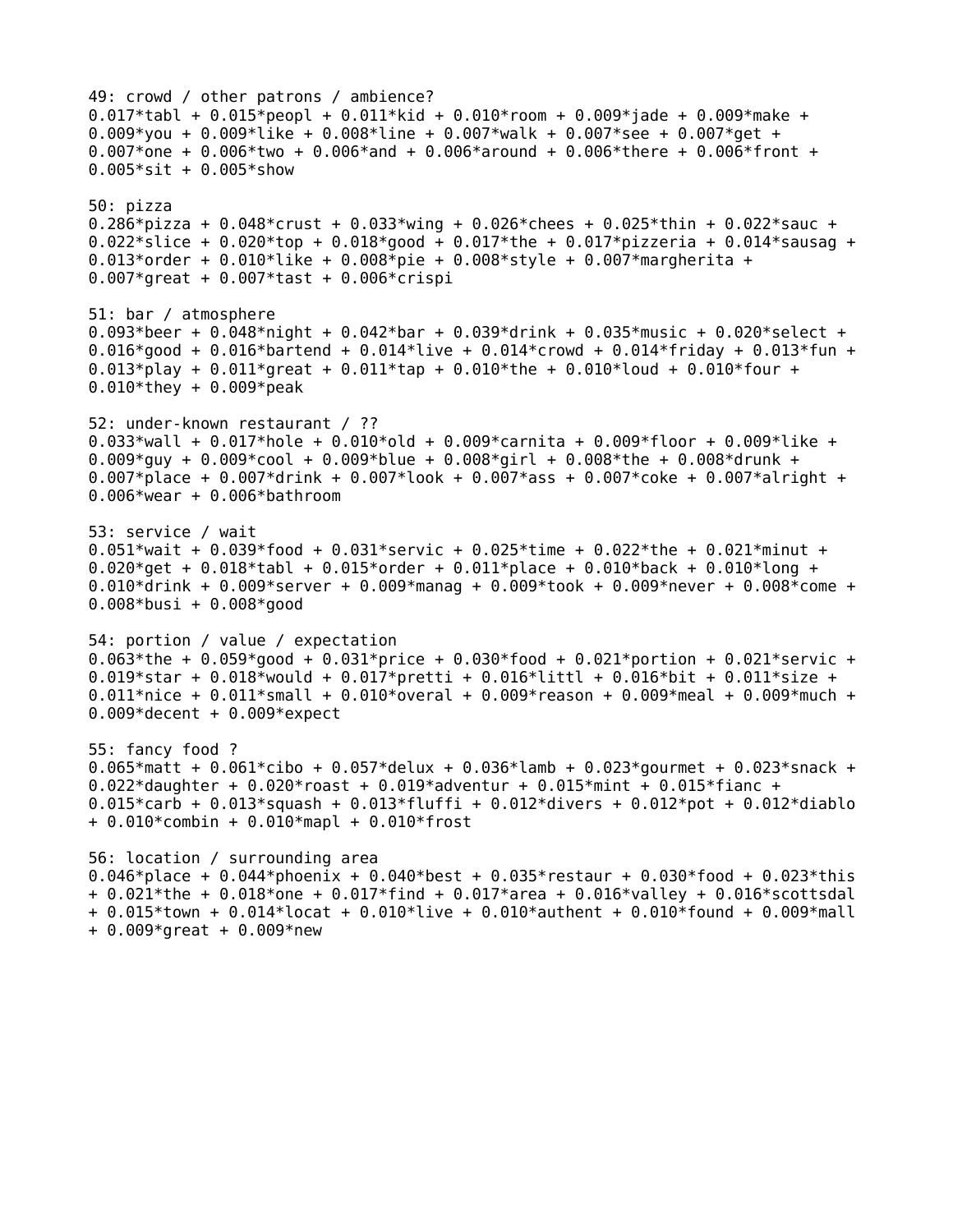Topics for Las Vegas, NV 1: past visits 0.094\*time + 0.080\*star + 0.033\*first + 0.032\*year + 0.029\*qive + 0.026\*last + 0.023\*back + 0.022\*visit + 0.016\*went + 0.016\*second + 0.015\*place + 0.014\*ago + 0.014\*rate + 0.014\*would + 0.013\*next + 0.012\*review + 0.012\*tri + 0.012\*food + 0.011\*still + 0.010\*sinc 2: portion size 0.214\*portion + 0.096\*size + 0.070\*huge + 0.059\*small + 0.050\*larg + 0.038\*big + 0.029\*loung + 0.017\*share + 0.015\*smaller + 0.012\*fusion + 0.010\*bigger + 0.010\*ihop + 0.008\*father + 0.008\*aspect + 0.007\*outfit + 0.006\*feed + 0.006\*tree + 0.006\*enough + 0.006\*whiskey + 0.006\*parm 3: 0.072\*box + 0.049\*carpaccio + 0.042\*pig + 0.036\*flight + 0.031\*tap + 0.026\*sooooo + 0.024\*wheat + 0.024\*flip + 0.023\*sun + 0.022\*hook + 0.018\*skeptic + 0.018\*automat + 0.015\*subpar + 0.013\*utensil + 0.013\*hire + 0.012\*offici + 0.012\*bento + 0.012\*advis + 0.011\*offic + 0.011\*student 4: Steakhouse 0.087\*steak + 0.032\*lobster + 0.029\*potato + 0.021\*side + 0.019\*order + 0.019\*cook + 0.019\*good + 0.018\*mash + 0.017\*the + 0.015\*medium + 0.014\*filet + 0.014\*bull + 0.014\*perfect + 0.013\*rare + 0.013\*dinner + 0.011\*salad + 0.010\*well + 0.010\*scallop + 0.010\*steakhous + 0.008\*meal 5: pizza / low key italian 0.116\*pizza + 0.043\*slice + 0.036\*chees + 0.033\*crust + 0.026\*pie + 0.026\*thin + 0.020\*the + 0.018\*top + 0.017\*order + 0.016\*bagel + 0.015\*good + 0.015\*mozzarella + 0.012\*tomato + 0.012\*sold + 0.012\*pesto + 0.012\*sauc + 0.010\*sausag + 0.009\*style + 0.009\*like + 0.009\*basil 6: lunch / coupons & deals 0.173\*salad + 0.058\*lunch + 0.025\*dress + 0.024\*caesar + 0.019\*the + 0.019\*mall + 0.018\*coupon + 0.017\*lamb + 0.014\*special + 0.012\*good + 0.011\*dinner + 0.010\*maggiano +  $0.010*$ side +  $0.010*$ groupon +  $0.009*$ fresh +  $0.009*$ deal + 0.008\*chop + 0.008\*also + 0.008\*lettuc + 0.008\*meal 7: italian food 0.088\*pasta + 0.062\*italian + 0.047\*oliv + 0.040\*com + 0.033\*yelp + 0.030\*http + 0.029\*select + 0.027\*www + 0.023\*qnocchi + 0.022\*oil + 0.019\*biz photo + 0.017\*bread + 0.015\*sauc + 0.014\*dish + 0.011\*beet + 0.011\*calamari + 0.011\*balsam + 0.011\*langoustin + 0.010\*vinegar + 0.010\*eateri 8: casino? 0.049\*bay + 0.046\*mandalay + 0.024\*tapa + 0.017\*skirt + 0.015\*tequila + 0.015\*laugh + 0.015\*divin + 0.014\*pink + 0.013\*outrag + 0.012\*rais + 0.011\*life + 0.011\*spoil + 0.009\*oper + 0.009\*excalibur + 0.009\*aria + 0.009\*pleasur + 0.009\*bed + 0.008\*nowher + 0.008\*day + 0.008\*butt 9: 0.019\*get + 0.018\*walk + 0.016\*you + 0.015\*make + 0.013\*like + 0.012\*guy + 0.012\*take + 0.012\*place + 0.011\*know + 0.010\*look + 0.009\*see + 0.009\*work + 0.008\*need + 0.008\*one + 0.008\*want + 0.008\*right + 0.007\*even + 0.007\*peopl + 0.007\*sure + 0.006\*face 10: fancy food / casino 0.120\*venetian + 0.079\*miso + 0.057\*quail + 0.043\*caviar + 0.028\*christma + 0.023\*complement + 0.023\*dough + 0.023\*bitter + 0.020\*seabass + 0.017\*holiday +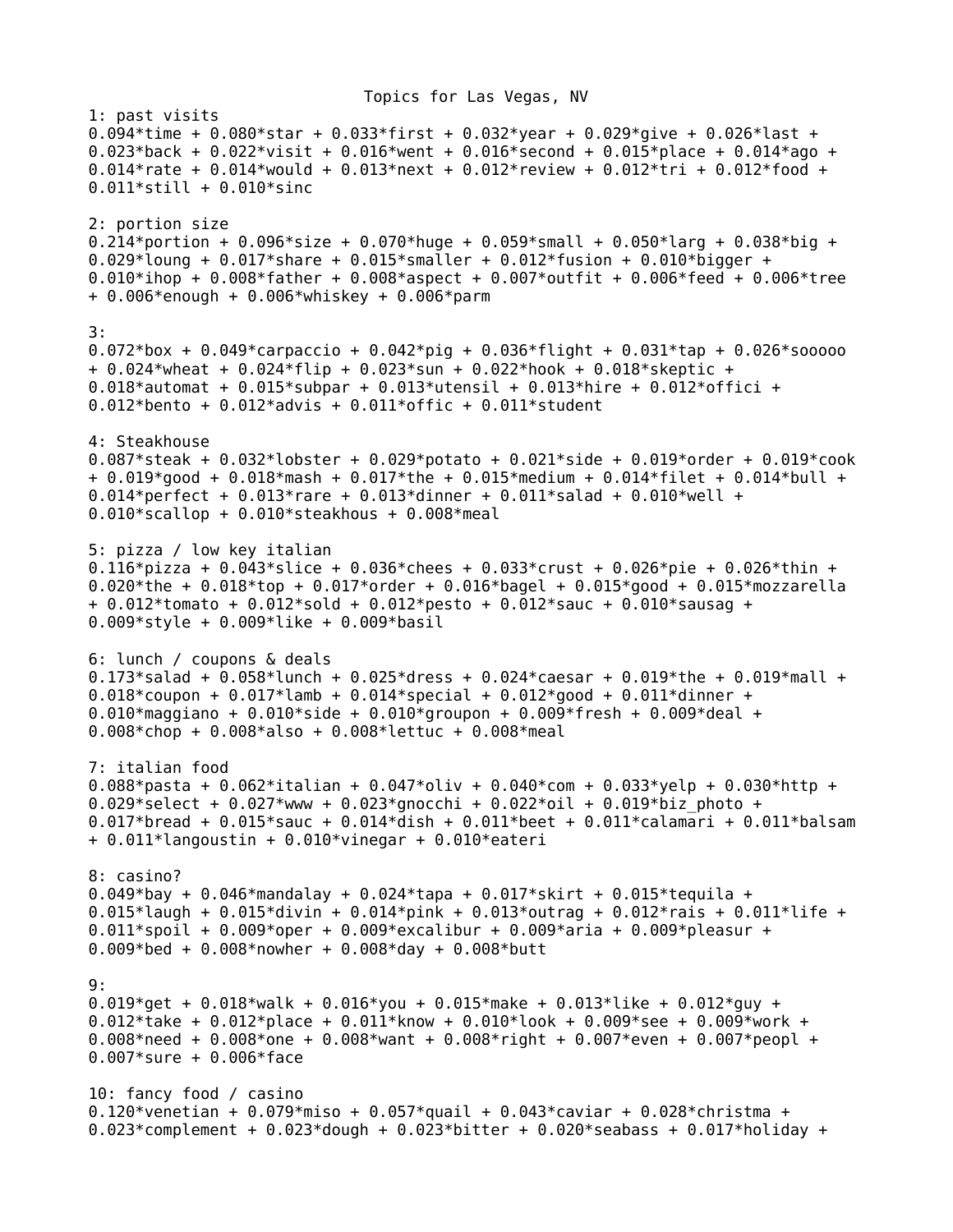0.017\*arugula + 0.016\*vietnames + 0.014\*beach + 0.014\*tao + 0.012\*prais + 0.009\*ador + 0.009\*public + 0.009\*aquaknox + 0.008\*enthusiast + 0.008\*wok 11: positive 0.092\*best + 0.057\*love + 0.056\*ever + 0.054\*vega + 0.053\*place + 0.042\*amaz + 0.030\*tri + 0.028\*one + 0.027\*this + 0.019\*must + 0.019\*delici + 0.018\*eat + 0.018\*everyth + 0.017\*favorit + 0.016\*definit + 0.016\*the + 0.015\*food + 0.014\*everi + 0.014\*awesom + 0.011\*die 12: value / price / comparison 0.159\*good + 0.091\*food + 0.064\*price + 0.043\*servic + 0.036\*pretti + 0.032\*place  $+$  0.028\*realli + 0.026\*the + 0.019\*reason + 0.019\*decent + 0.017\*qualiti + 0.012\*get + 0.011\*star + 0.010\*fast + 0.010\*nice + 0.010\*veri + 0.010\*averag + 0.010\*cheap + 0.008\*expens + 0.007\*quick 13: Asian food / dim sum 0.141\*dim + 0.133\*sum + 0.047\*sea + 0.039\*bass + 0.035\*fleur + 0.033\*band + 0.031\*sorbet + 0.021\*pho + 0.016\*spring + 0.015\*sprout + 0.015\*roll + 0.014\*dumpl + 0.013\*palm + 0.013\*lys + 0.010\*brussel + 0.010\*dimsum + 0.010\*poker + 0.008\*memphi + 0.008\*mountain + 0.008\*foam 14: general (nice) dinner words 0.019\*menu + 0.019\*order + 0.016\*meal + 0.014\*cours + 0.013\*dinner + 0.013\*one + 0.013\*dish + 0.012\*restaur + 0.010\*time + 0.009\*appet + 0.009\*two + 0.008\*came + 0.008\*even + 0.008\*foie + 0.008\*would + 0.008\*gras + 0.008\*got + 0.008\*night + 0.007\*the + 0.007\*entre 15: Seafood / ? 0.134\*crab + 0.083\*pari + 0.046\*mon + 0.042\*king + 0.031\*villag + 0.027\*gabi + 0.026\*leg + 0.023\*german + 0.016\*alaskan + 0.015\*catfish + 0.015\*flower + 0.014\*asia + 0.014\*shell + 0.011\*joe + 0.010\*philli + 0.009\*thousand + 0.009\*capit + 0.009\*voucher + 0.008\*dan + 0.008\*hanger 16: Asian food 0.045\*noodl + 0.030\*rice + 0.029\*dish + 0.026\*chines + 0.021\*the + 0.019\*fri + 0.018\*order + 0.018\*thai + 0.017\*soup + 0.017\*chicken + 0.016\*beef + 0.015\*food + 0.014\*good + 0.013\*restaur + 0.013\*pork + 0.012\*shrimp + 0.011\*asian + 0.011\*like + 0.010\*spici + 0.010\*curri 17: Italian food 0.052\*ball + 0.050\*pair + 0.038\*veal + 0.031\*penni + 0.028\*meatbal + 0.028\*cherri + 0.028\*chop + 0.027\*michelin + 0.022\*cowboy + 0.018\*hurri + 0.017\*jar + 0.016\*shave + 0.016\*cotta + 0.015\*panna + 0.015\*cloth + 0.014\*ingredi + 0.011\*legit + 0.010\*unusu + 0.010\*dent + 0.010\*tho 18: Cheese 0.208\*chees + 0.062\*mac + 0.040\*truffl + 0.037\*blue + 0.023\*grill + 0.022\*candi + 0.019\*bacon + 0.016\*qoat + 0.015\*tamal + 0.013\*craftsteak + 0.011\*raspberri + 0.011\*pretzel + 0.010\*cheddar + 0.009\*brioch + 0.008\*prosciutto + 0.008\*loui + 0.008\*chorizo + 0.008\*mushroom + 0.008\*tomato + 0.008\*cotton 19: dessert 0.047\*dessert + 0.044\*cream + 0.036\*ice + 0.036\*chocol + 0.021\*cake + 0.017\*sweet + 0.016\*the + 0.016\*like + 0.015\*banana + 0.014\*creme + 0.013\*strawberri + 0.011\*tea + 0.011\*brule + 0.010\*tast + 0.009\*pie + 0.009\*top + 0.009\*good + 0.009\*tart + 0.009\*cheesecak + 0.008\*pastri

20: food?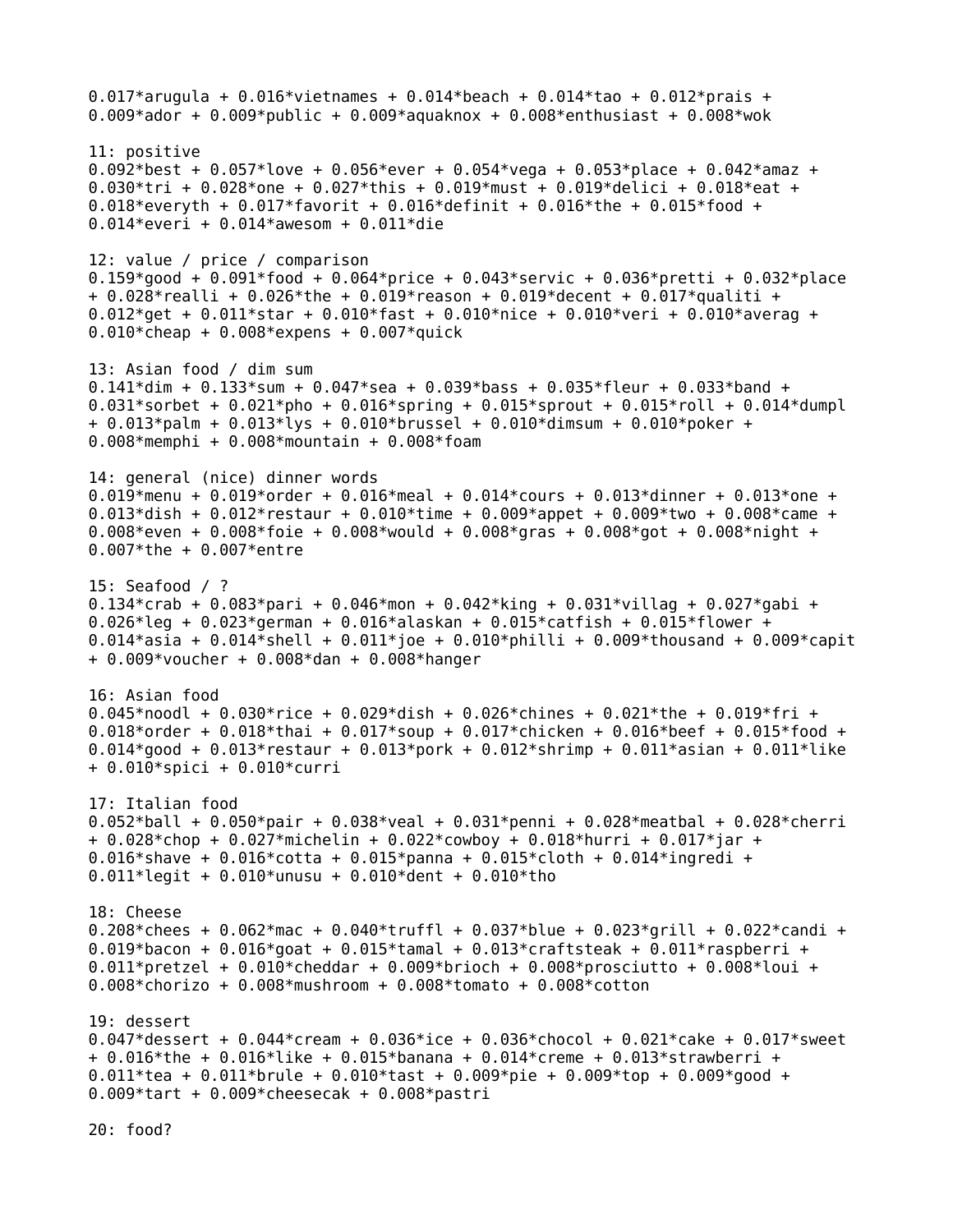0.134\*kobe + 0.071\*indian + 0.034\*donut + 0.032\*ramen + 0.026\*wagyu + 0.023\*noisi + 0.021\*daniel + 0.016\*monkey + 0.015\*such + 0.014\*obnoxi + 0.013\*tandoori + 0.012\*chutney + 0.010\*tamba + 0.010\*japanes + 0.009\*masala + 0.009\*lamb + 0.008\*mole + 0.008\*die + 0.008\*battl + 0.008\*languag 21: barbecue / flavor / famous Dave's 0.068\*sauc + 0.045\*spici + 0.043\*shrimp + 0.034\*yum + 0.034\*hot + 0.026\*bbq + 0.023\*dave + 0.018\*love + 0.018\*famous + 0.016\*sweet + 0.016\*bomb + 0.015\*dip + 0.014\*lucill + 0.011\*good + 0.010\*hall + 0.010\*concert + 0.010\*tri + 0.010\*spice + 0.010\*get + 0.008\*like 22: service / negative 0.021\*order + 0.019\*food + 0.016\*got + 0.016\*get + 0.014\*back + 0.013\*one + 0.013\*never + 0.011\*even + 0.010\*ask + 0.009\*servic + 0.009\*said + 0.008\*eat + 0.008\*charg + 0.008\*bad + 0.008\*horribl + 0.008\*took + 0.007\*didn + 0.007\*tip + 0.007\*like + 0.007\*manag 23: Mexican food 0.062\*taco + 0.047\*chip + 0.042\*margarita + 0.036\*nacho + 0.034\*mexican + 0.029\*salsa + 0.025\*the + 0.023\*bean + 0.018\*good + 0.016\*guacamol + 0.014\*order + 0.014\*tortilla + 0.013\*burrito + 0.013\*fish + 0.010\*food + 0.010\*enchilada + 0.008\*like + 0.008\*green + 0.008\*chili + 0.008\*rice 24: Comfort food / wings 0.287\*chicken + 0.083\*fri + 0.036\*wing + 0.033\*slider + 0.030\*order + 0.017\*buffalo + 0.015\*finger + 0.015\*the + 0.013\*ranch + 0.012\*wrap + 0.012\*sauc + 0.011\*breast + 0.010\*ketchup + 0.010\*good + 0.010\*lemonad + 0.008\*got + 0.008\*crispi + 0.008\*dip + 0.007\*also + 0.007\*dri 25: flavor / food quality / positive 0.054\*the + 0.041\*bread + 0.030\*perfect + 0.027\*sauc + 0.027\*flavor + 0.021\*delici + 0.018\*fresh + 0.016\*good + 0.013\*sweet + 0.012\*roast + 0.012\*butter + 0.011\*love + 0.011\*tender + 0.011\*tast + 0.011\*light + 0.011\*crispi + 0.010\*cook + 0.010\*mouth + 0.010\*season + 0.010\*melt 26: positive / repeat customer 0.053\*alway + 0.037\*place + 0.031\*the + 0.029\*time + 0.027\*qreat + 0.027\*food + 0.022\*friend + 0.020\*good + 0.019\*get + 0.018\*love + 0.018\*come + 0.017\*they + 0.014\*servic + 0.014\*staff + 0.012\*this + 0.011\*favorit + 0.011\*make + 0.011\*usual + 0.010\*eat + 0.009\*one 27: buffet / seafood 0.125\*buffet +  $0.023*$ crab +  $0.022*$ select + 0.021\*seafood + 0.020\*dessert + 0.019\*wynn + 0.018\*leg + 0.015\*dinner + 0.015\*food + 0.015\*station + 0.014\*the + 0.012\*line + 0.012\*bellagio + 0.011\*varieti + 0.010\*they + 0.010\*shrimp + 0.010\*lunch + 0.010\*oyster + 0.009\*vega + 0.009\*qualiti 28: ambience / nightlife 0.034\*fun + 0.032\*night + 0.029\*danc + 0.028\*music + 0.024\*beer + 0.023\*drink + 0.022\*play + 0.021\*bar + 0.020\*gilley + 0.017\*countri + 0.016\*club + 0.016\*place + 0.015\*watch + 0.013\*island + 0.011\*cool + 0.011\*girl + 0.010\*loud + 0.010\*peopl + 0.010\*crowd + 0.010\*like 29: nice food? 0.111\*pork + 0.080\*cake + 0.060\*red + 0.047\*belli + 0.032\*tenderloin + 0.029\*son + 0.028\*surf + 0.028\*nyc + 0.027\*gift + 0.024\*turf + 0.022\*cupcak + 0.022\*forest + 0.021\*greatest + 0.019\*luxor + 0.018\*terrac + 0.016\*bakeri + 0.015\*velvet + 0.014\*baguett + 0.013\*reuben + 0.012\*albacor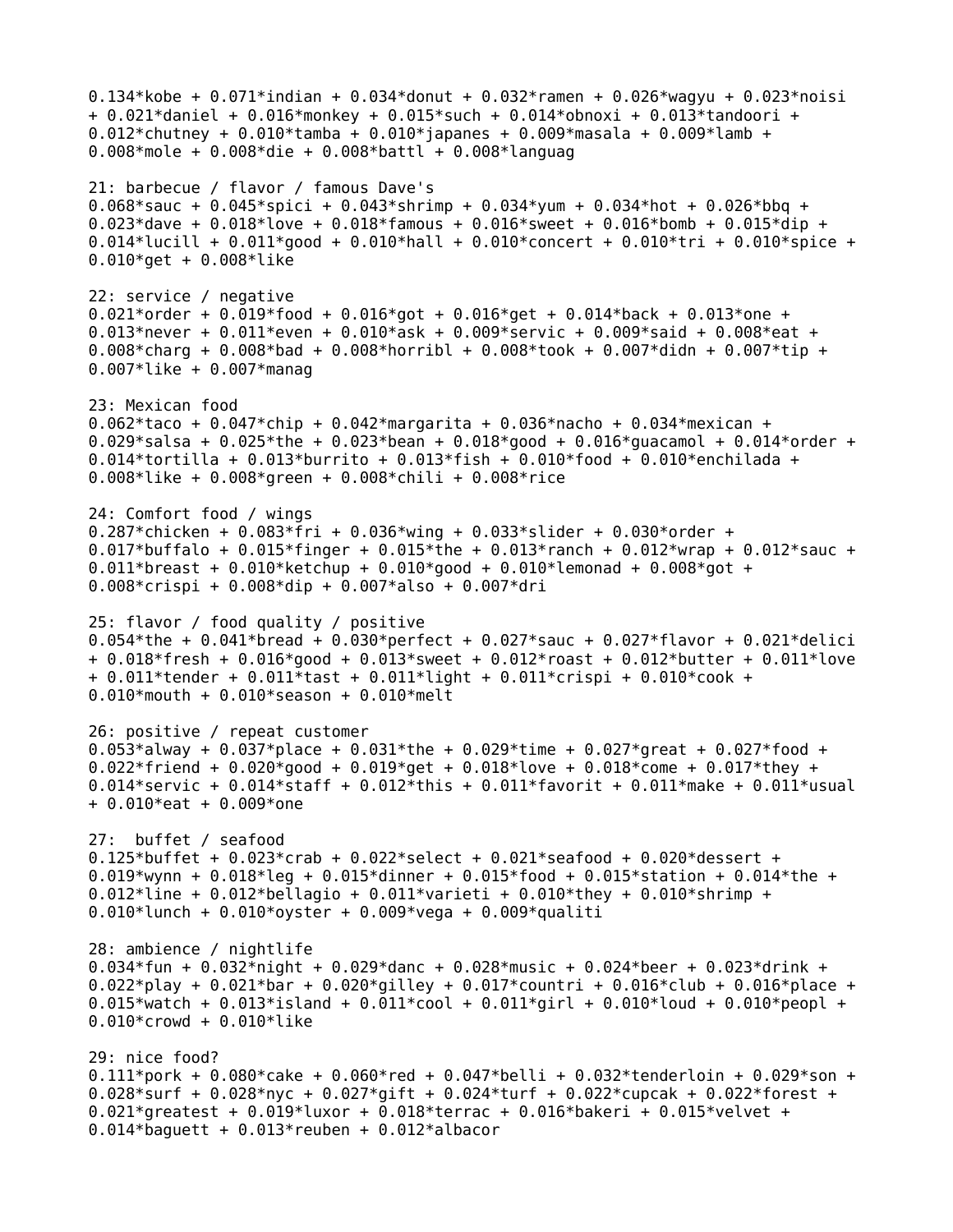30: anecdote + ? 0.109\*fountain +  $0.054*$ tempura +  $0.034*$ carnegi +  $0.027*$ croissant +  $0.025*$ cousin + 0.019\*pate + 0.019\*lake + 0.018\*cornbread + 0.016\*octopus + 0.016\*north + 0.016\*valley + 0.013\*studio + 0.013\*rainbow + 0.012\*gazpacho + 0.012\*bucket + 0.011\*tacki + 0.011\*spank + 0.010\*former + 0.009\*golf + 0.009\*viva 31: event / anecdote 0.102\*duck + 0.042\*citi + 0.034\*sin + 0.032\*dad + 0.025\*cod + 0.025\*mai + 0.025\*cirqu + 0.022\*express + 0.020\*karaok + 0.016\*flan + 0.016\*confit + 0.016\*raffl + 0.013\*drunken + 0.013\*rick + 0.011\*panda + 0.010\*heel + 0.009\*preserv + 0.009\*hilari + 0.009\*bao + 0.008\*soo 32: ambience / restaurant layout / decor 0.045\*tabl + 0.029\*room + 0.028\*seat + 0.028\*parti + 0.027\*reserv + 0.018\*group + 0.017\*peopl + 0.016\*show + 0.015\*the + 0.013\*bar + 0.011\*sit + 0.011\*view + 0.010\*watch + 0.010\*larg + 0.010\*area + 0.009\*restaur + 0.009\*dine + 0.008\*get + 0.008\*one + 0.007\*they 33: flavor 0.021\*the + 0.013\*dish + 0.010\*serv + 0.010\*menu + 0.009\*one + 0.009\*flavor + 0.007\*well + 0.007\*tast + 0.006\*meal + 0.006\*restaur + 0.006\*like + 0.005\*two + 0.005\*bit + 0.005\*star + 0.005\*top + 0.005\*would + 0.005\*chef + 0.005\*meat + 0.005\*quit + 0.005\*dine 34: anecdote / vacation 0.209\*vega + 0.092\*las + 0.037\*strip + 0.037\*trip + 0.028\*beer + 0.025\*best + 0.022\*wine + 0.019\*visit + 0.017\*restaur + 0.013\*select + 0.011\*frite + 0.011\*ami + 0.011\*list + 0.010\*local + 0.009\*one + 0.008\*find + 0.008\*tourist + 0.007\*bottl + 0.007\*glass + 0.007\*live 35: comfort food / flavor 0.122\*soup + 0.068\*onion + 0.031\*pot + 0.026\*bowl + 0.026\*french + 0.019\*chili + 0.016\*tomato + 0.016\*clam + 0.016\*order + 0.013\*hot + 0.013\*pastrami + 0.012\*ring + 0.012\*mushroom + 0.012\*pickl + 0.010\*salti + 0.010\*the + 0.009\*good + 0.009\*came + 0.009\*chowder + 0.008\*pepper 36: dinner and a show? / entertainment 0.060\*old + 0.031\*mirag + 0.029\*school + 0.022\*tom + 0.014\*accord + 0.013\*cheer + 0.011\*everybodi + 0.011\*bewar + 0.011\*afraid + 0.010\*bird + 0.010\*pant + 0.009\*wind + 0.009\*colleg + 0.009\*scale + 0.009\*buzz + 0.009\*fire + 0.008\*neat + 0.008\*hawaii + 0.008\*frontier + 0.008\*finest 37: burger joint 0.241\*burger + 0.155\*fri + 0.027\*bun + 0.015\*top + 0.014\*dog + 0.014\*coast + 0.014\*shake + 0.013\*patti + 0.012\*potato + 0.011\*hamburg + 0.010\*bacon + 0.010\*chees + 0.009\*sweet + 0.009\*west + 0.009\*east + 0.008\*order + 0.008\*beef + 0.007\*hot + 0.007\*juici + 0.007\*joint 38: service 0.037\*server + 0.037\*ask + 0.033\*order + 0.027\*tabl + 0.026\*came + 0.025\*waiter + 0.023\*waitress + 0.021\*servic + 0.021\*our + 0.016\*the + 0.015\*she + 0.014\*said + 0.014\*drink + 0.012\*check + 0.012\*friend + 0.012\*didn + 0.012\*back + 0.011\*would + 0.011\*took + 0.011\*told 39: flavor / expectations & comparison 0.038\*the + 0.030\*food + 0.030\*like + 0.029\*qood + 0.022\*realli + 0.021\*place + 0.017\*would + 0.016\*better + 0.015\*much + 0.014\*pretti + 0.014\*didn + 0.014\*wasn +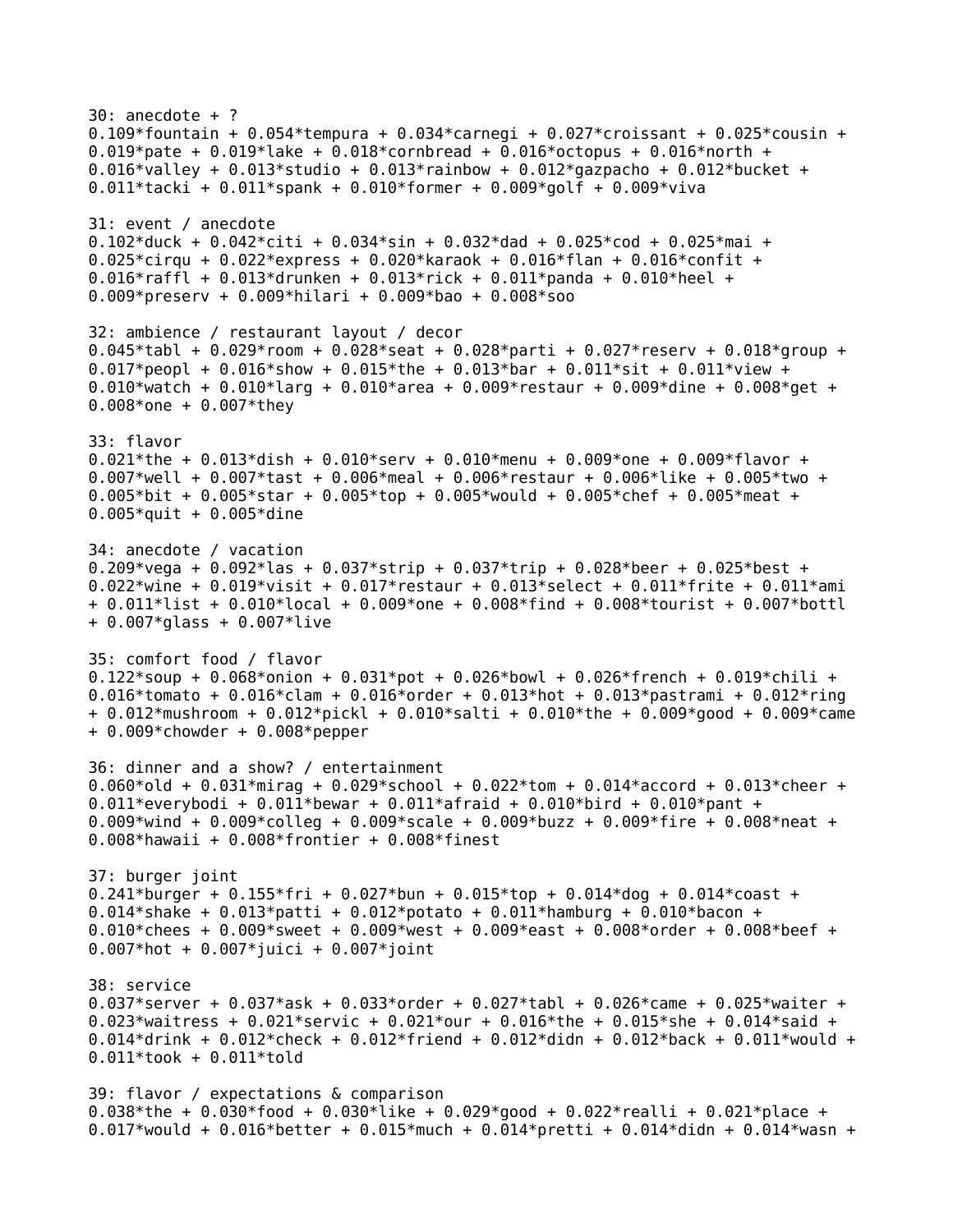0.013\*tast + 0.012\*think + 0.012\*eat + 0.011\*qet + 0.011\*bad + 0.010\*noth + 0.010\*expect + 0.009\*thing 40: hapy hour / coctails 0.104\*drink + 0.095\*bar + 0.065\*hour + 0.063\*happi + 0.044\*bartend + 0.029\*cocktail + 0.017\*martini + 0.012\*card + 0.011\*vodka + 0.011\*gold + 0.011\*alcohol + 0.008\*mojito + 0.007\*app + 0.007\*venu + 0.006\*shot + 0.006\*strong + 0.006\*drank + 0.005\*sat + 0.005\*reward + 0.004\*passion 41: anecdote 0.058\*drive + 0.038\*hubbi + 0.037\*shop + 0.029\*planet + 0.027\*sooo + 0.025\*wall + 0.025\*hollywood + 0.023\*hole + 0.020\*stumbl + 0.018\*palazzo + 0.017\*jean + 0.016\*mile + 0.015\*blt + 0.014\*mom + 0.013\*thru + 0.013\*cube + 0.013\*locat + 0.011\*3am + 0.010\*jalap + 0.010\*home 42: sushi 0.108\*sushi + 0.082\*roll + 0.035\*tuna + 0.034\*fish + 0.022\*salmon + 0.019\*bouchon + 0.018\*order + 0.018\*fresh + 0.018\*sashimi + 0.015\*eat + 0.014\*japanes + 0.013\*chef + 0.013\*the + 0.011\*place + 0.011\*rice + 0.009\*good + 0.009\*ayc + 0.008\*like + 0.008\*spici + 0.008\*menu 43: positive / dinner 0.058\*the + 0.033\*food + 0.032\*servic + 0.027\*restaur + 0.023\*great + 0.020\*excel + 0.018\*experi + 0.017\*wine + 0.016\*amaz + 0.015\*dine + 0.014\*recommend + 0.014\*high + 0.013\*bellagio + 0.012\*perfect + 0.011\*meal + 0.010\*delici + 0.010\*top + 0.010\*beauti + 0.010\*vega + 0.010\*view 44: negative / flavor / cheesecake factory 0.035\*disappoint + 0.034\*dri + 0.028\*the + 0.023\*tast + 0.023\*lux + 0.022\*bland + 0.022\*cold + 0.020\*factori + 0.018\*grand + 0.018\*cheesecak + 0.017\*store + 0.017\*frozen + 0.013\*tasteless + 0.012\*recal + 0.012\*overcook + 0.012\*qualiti +  $0.011*$ flavorless + 0.011\*sad + 0.011\*lasagna + 0.011\*improv 45: ambience / outdoor area 0.063\*the + 0.042\*nice + 0.022\*restaur + 0.015\*outsid + 0.015\*decor + 0.013\*seat + 0.013\*friend + 0.013\*enjoy + 0.012\*patio + 0.012\*insid + 0.012\*area + 0.011\*littl + 0.011\*atmospher + 0.010\*bit + 0.010\*realli + 0.010\*good + 0.009\*like + 0.009\*feel + 0.008\*sit + 0.008\*ambianc 46: hotel? 0.061\*mgm + 0.035\*free + 0.031\*deli + 0.025\*yellowtail + 0.022\*grand + 0.022\*pineappl + 0.021\*juic + 0.018\*sensi + 0.017\*culinari + 0.016\*gluten + 0.015\*almond + 0.014\*orang + 0.014\*mint + 0.014\*fiamma + 0.013\*flatbread + 0.012\*parfait +  $0.012*$ master +  $0.011*$ franc +  $0.011*$ orchid +  $0.011*$ exquisit 47: hotel / location & convenience 0.036\*hotel + 0.035\*locat + 0.030\*strip + 0.030\*casino + 0.028\*night + 0.028\*vega + 0.027\*place + 0.025\*stay + 0.023\*late + 0.018\*open + 0.013\*this + 0.013\*cafe + 0.010\*close + 0.010\*it + 0.009\*find + 0.009\*one + 0.009\*right + 0.009\*get + 0.009\*spot + 0.009\*conveni 48: event? 0.065\*rock + 0.038\*con + 0.026\*theme + 0.024\*pros + 0.022\*anim + 0.019\*perform + 0.018\*spaghetti + 0.017\*palac + 0.017\*craft + 0.017\*signatur + 0.015\*design + 0.014\*crystal +  $0.014*$ watermelon +  $0.014*$ airport +  $0.012*$ scrumptious +  $0.012*$ mass + 0.012\*art + 0.012\*access + 0.012\*squar + 0.012\*produc 49: breakfast / brunch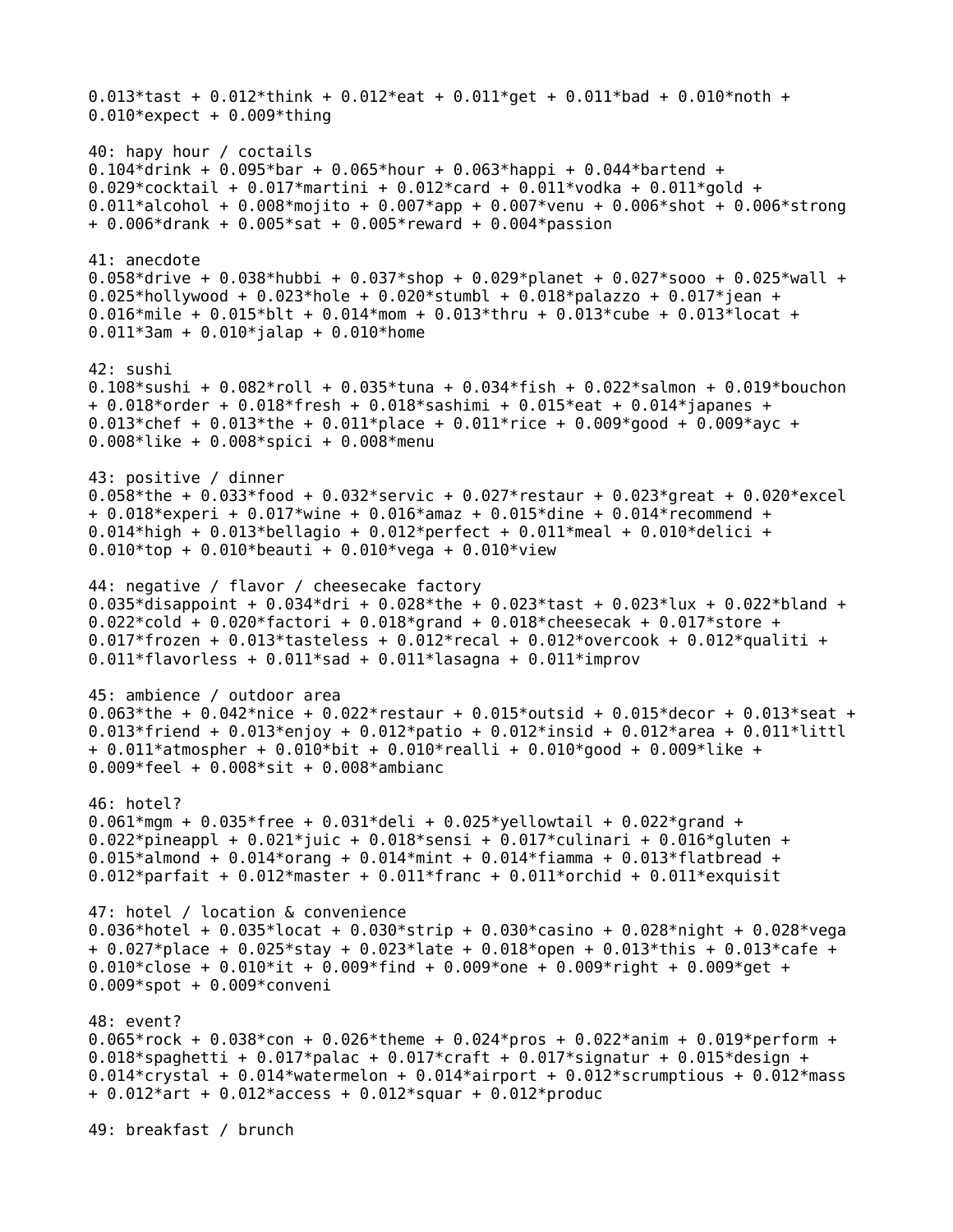0.114\*breakfast + 0.060\*brunch + 0.045\*crepe + 0.040\*coffe + 0.029\*egg + 0.025\*omelet + 0.024\*morn + 0.023\*cafe + 0.019\*benedict + 0.016\*sunday + 0.015\*omelett +  $0.014*$ day +  $0.013*$ waffl +  $0.013*$ fruit +  $0.012*$ mimosa +  $0.010*$ fresh + 0.010\*juic + 0.010\*the + 0.008\*lunch + 0.008\*serv 50: wait time / service 0.092\*wait + 0.037\*minut + 0.032\*line + 0.028\*get + 0.028\*long + 0.027\*time + 0.025\*food + 0.022\*seat + 0.022\*hour + 0.018\*order + 0.014\*tabl + 0.014\*the +  $0.011*$ got + 0.011\*around + 0.011\*took + 0.010\*come + 0.009\*take + 0.009\*peopl + 0.008\*servic + 0.007\*busi 51: yelp reviews 0.032\*review + 0.025\*know + 0.024\*like + 0.018\*say + 0.012\*one + 0.012\*make + 0.012\*place + 0.011\*but + 0.010\*read + 0.010\*thing + 0.010\*and + 0.010\*let + 0.009\*want + 0.008\*think + 0.008\*someth + 0.008\*said + 0.008\*write + 0.007\*way +  $0.007*$ yelp + 0.007 $*$ go 52: positive 0.311\*great +  $0.095*$  food +  $0.080*$  servic +  $0.031*$  back +  $0.028*$  love + 0.027\*atmospher +  $0.020*$ fantast + 0.019\*had + 0.018\*place + 0.017\*friend + 0.013\*definit +  $0.013*$ wife + 0.012\*amaz + 0.011\*will + 0.011\*delici + 0.010\*recommend +  $0.010*$ the + 0.009\*went + 0.007\*root + 0.007\*veri 53: breakfast 0.112\*egg +  $0.065*$ french +  $0.062*$ toast +  $0.048*$ breakfast +  $0.047*$ bacon + 0.038\*hash + 0.034\*potato + 0.032\*muffin + 0.031\*pancak + 0.027\*sausag + 0.024\*brown + 0.022\*corn + 0.017\*denni + 0.016\*gravi + 0.016\*ham + 0.015\*waffl + 0.015\*biscuit + 0.013\*beef + 0.012\*bloodi + 0.012\*scrambl 54: barbecue / meat / flavor 0.112\*rib + 0.056\*meat + 0.052\*prime + 0.048\*bbq + 0.030\*the + 0.023\*pork + 0.022\*beef + 0.019\*good + 0.016\*side + 0.016\*brisket + 0.015\*short + 0.013\*like + 0.013\*cut + 0.012\*tender + 0.011\*dri + 0.010\*smoke + 0.010\*pull + 0.008\*bean + 0.008\*corn + 0.008\*flavor 55: dietary restrictions / menu variety 0.060\*option + 0.056\*authent + 0.055\*vegetarian + 0.041\*vegan + 0.039\*veggi + 0.035\*out + 0.027\*cheeseburg + 0.020\*doubl + 0.016\*fast + 0.015\*employe + 0.015\*healthi + 0.015\*food + 0.014\*menu + 0.014\*thanksgiv + 0.014\*tea + 0.010\*gourmet +  $0.010*$ cross + 0.009\*penn + 0.009\*fresh + 0.009\*like 56: lunch 0.127\*sandwich + 0.024\*turkey + 0.019\*order + 0.016\*bread + 0.016\*lunch + 0.015\*got + 0.012\*club + 0.011\*tri + 0.011\*bite + 0.009\*eat + 0.009\*good + 0.008\*one + 0.008\*quick + 0.007\*qet + 0.007\*look + 0.007\*stop + 0.007\*like + 0.007\*the + 0.006\*half + 0.006\*decid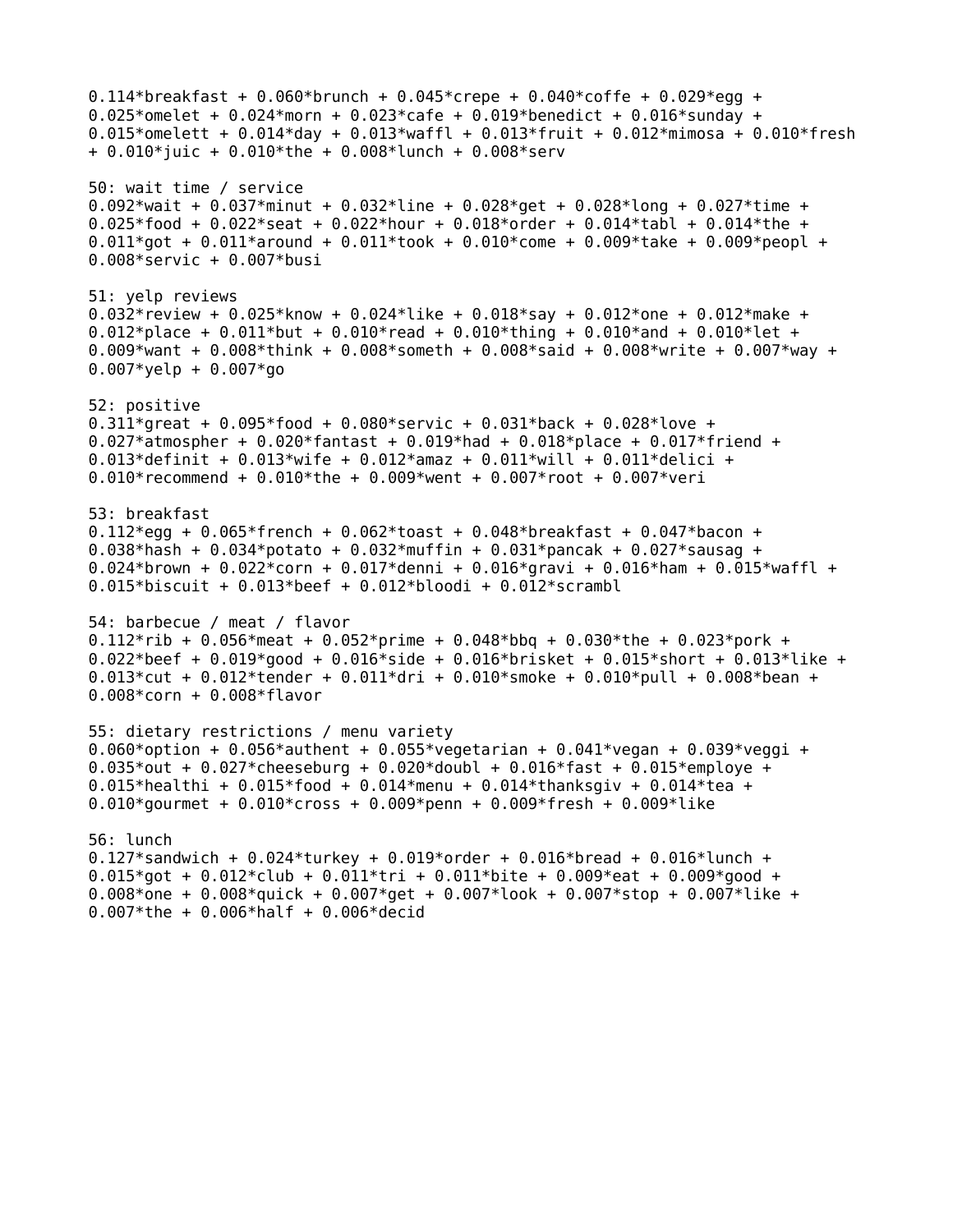| Dep. Variable:<br>Model: |                   |                  | y.<br>OLS | R-squared:<br>Adj. R-squared: |          | 0.237<br>0.237       |
|--------------------------|-------------------|------------------|-----------|-------------------------------|----------|----------------------|
| Method:                  |                   | Least Squares    |           | F-statistic:                  |          | 447.1                |
| Date:                    |                   | Sun, 22 Mar 2015 |           | Prob (F-statistic):           |          | 0.00                 |
| Time:                    |                   | 16:11:43         |           | Log-Likelihood:               |          | $-1.1120e+05$        |
|                          | No. Observations: | 80500            | AIC:      |                               |          | 2.225e+05            |
| Df Residuals:            |                   | 80444            | BIC:      |                               |          | 2.230e+05            |
| Df Model:                |                   |                  | 56        |                               |          |                      |
| Covariance Type:         |                   | nonrobust        |           |                               |          |                      |
| topic                    | coef              | std err          | $\sf t$   | P >  t                        |          | [95.0% Conf. Int.]   |
| const                    | $-5.619e-20$      | 5.53e-21         | $-10.159$ | 0.000                         |          | $-6.7e-20 -4.53e-20$ |
| x1                       | $-0.0046$         | 0.004            | $-1.297$  | 0.195                         | $-0.011$ | 0.002                |
| x2                       | 0.0176            | 0.004            | 4.777     | 0.000                         | 0.010    | 0.025                |
| x3                       | 0.2472            | 0.004            | 69.714    | 0.000                         | 0.240    | 0.254                |
| x4                       | 0.0065            | 0.004            | 1.838     | 0.066                         | $-0.000$ | 0.013                |
| x5                       | $-0.0122$         | 0.004            | $-3.433$  | 0.001                         | $-0.019$ | $-0.005$             |
| x6                       | 0.0076            | 0.004            | 2.110     | 0.035                         | 0.001    | 0.015                |
| x7                       | 0.0117            | 0.004            | 3.152     | 0.002                         | 0.004    | 0.019                |
| x8                       | 0.0109            | 0.003            | 3.154     | 0.002                         | 0.004    | 0.018                |
| x9                       | $-0.0066$         | 0.004            | $-1.823$  | 0.068                         | $-0.014$ | 0.000                |
| x10                      | 0.0243            | 0.004            | 6.591     | 0.000                         | 0.017    | 0.032                |
| x11                      | 0.0117            | 0.004            | 3.265     | 0.001                         | 0.005    | 0.019                |
| x12                      | 0.0185            | 0.004            | 4.906     | 0.000                         | 0.011    | 0.026                |
| x13                      | 0.0183            | 0.004            | 5.143     | 0.000                         | 0.011    | 0.025                |
| x14                      | 0.0155            | 0.004            | 4.290     | 0.000                         | 0.008    | 0.023                |
| x15                      | 0.0157            | 0.004            | 4.118     | 0.000                         | 0.008    | 0.023                |
| x16                      | 0.0197            | 0.004            | 5.405     | 0.000                         | 0.013    | 0.027                |
| x17                      | 0.0099            | 0.004            | 2.733     | 0.006                         | 0.003    | 0.017                |
| x18                      | 0.0166            | 0.004            | 4.635     | 0.000                         | 0.010    | 0.024                |
| x19                      | 0.0020            | 0.004            | 0.549     | 0.583                         | $-0.005$ | 0.009                |
| x20                      | 0.0138            | 0.004            | 3.874     | 0.000                         | 0.007    | 0.021                |
| x21                      | 0.0102            | 0.004            | 2.891     | 0.004                         | 0.003    | 0.017                |
| x22                      | 0.1016            | 0.003            | 29.191    | 0.000                         | 0.095    | 0.108                |
| x23                      | $-0.2509$         | 0.004            | $-61.207$ | 0.000                         | $-0.259$ | $-0.243$             |
| x24                      | 0.0082            | 0.004            | 2.232     | 0.026                         | 0.001    | 0.015                |
| x25                      | $-0.0013$         | 0.004            | $-0.365$  | 0.715                         | $-0.008$ | 0.006                |
| x26                      | 0.1798            | 0.003            | 52.197    | 0.000                         | 0.173    | 0.187                |
| x27                      | 0.0092            | 0.004            | 2.398     | 0.016                         | 0.002    | 0.017                |
| x28                      | 0.0002            | 0.004            | 0.069     | 0.945                         | $-0.007$ | 0.007                |
| x29                      | $-0.0095$         | 0.004            | $-2.603$  | 0.009                         | $-0.017$ | $-0.002$             |
| x30                      | 0.0113            | 0.004            | 3.047     | 0.002                         | 0.004    | 0.019                |
| x31                      | $-0.0237$         | 0.004            | $-6.571$  | 0.000                         | $-0.031$ | $-0.017$             |
| x32                      | $-0.0070$         | 0.003            | $-2.122$  | 0.034                         | $-0.014$ | $-0.001$             |
| x33                      | 0.0255            | 0.004            | 6.790     | 0.000                         | 0.018    | 0.033                |
| x34                      | $-0.0074$         | 0.004            | $-2.084$  | 0.037                         | $-0.014$ | $-0.000$             |
| x35                      | 0.0052            | 0.004            | 1.492     | 0.136                         | $-0.002$ | 0.012                |
| x36                      | 0.0051            | 0.004            | 1.398     | 0.162                         | $-0.002$ | 0.012                |
| x37                      | 0.0059            | 0.004            | 1.644     | 0.100                         | $-0.001$ | 0.013                |
| x38                      | 0.0159            | 0.004            | 4.524     | 0.000                         | 0.009    | 0.023                |
| x39                      | 0.0259            | 0.004            | 7.192     | 0.000                         | 0.019    | 0.033                |
| x40                      | 0.0082            | 0.004            | 2.173     | 0.030                         | 0.001    | 0.016                |
| x41                      | 0.0002            | 0.003            | 0.055     | 0.957                         | $-0.007$ | 0.007                |
| x42                      | 0.0281            | 0.004            | 7.709     | 0.000                         | 0.021    | 0.035                |

Phoenix, \$ OLS Regression Results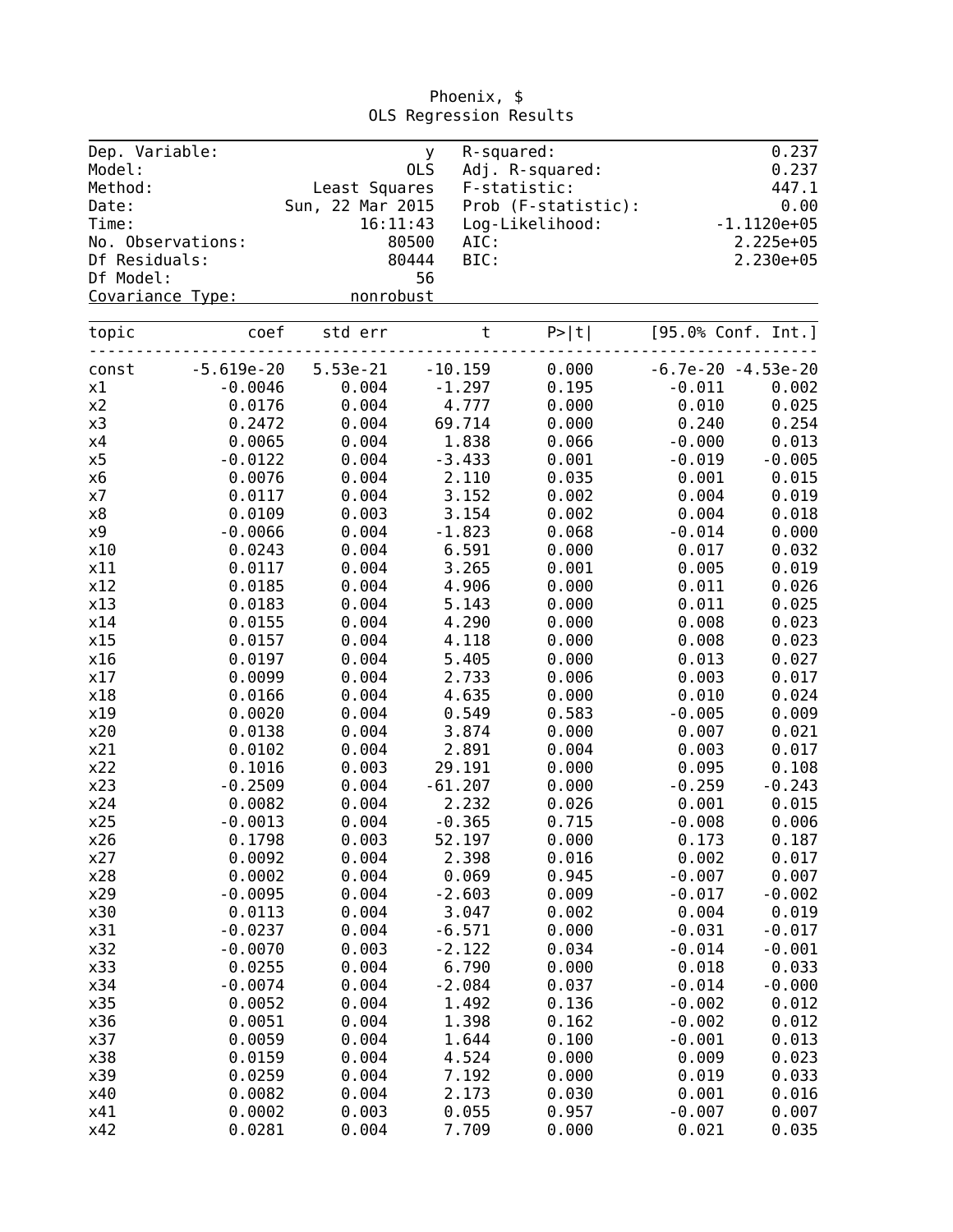| x43            | 0.0154    | 0.004    | 4.093                    | 0.000             | 0.008    | 0.023      |
|----------------|-----------|----------|--------------------------|-------------------|----------|------------|
| x44            | $-0.0503$ | 0.004    | $-12.857$                | 0.000             | $-0.058$ | $-0.043$   |
| x45            | $-0.0182$ | 0.004    | $-5.005$                 | 0.000             | $-0.025$ | $-0.011$   |
| x46            | 0.0002    | 0.004    | 0.043                    | 0.965             | $-0.007$ | 0.007      |
| x47            | 0.0069    | 0.004    | 1.816                    | 0.069             | $-0.001$ | 0.014      |
| x48            | $-0.1409$ | 0.004    | $-36.859$                | 0.000             | $-0.148$ | $-0.133$   |
| x49            | 0.0160    | 0.004    | 3.904                    | 0.000             | 0.008    | 0.024      |
| x50            | 0.0266    | 0.004    | 7.474                    | 0.000             | 0.020    | 0.034      |
| x51            | $-0.0034$ | 0.004    | $-0.922$                 | 0.356             | $-0.011$ | 0.004      |
| x52            | $-0.0113$ | 0.004    | $-2.943$                 | 0.003             | $-0.019$ | $-0.004$   |
| x53            | $-0.1758$ | 0.004    | $-46.998$                | 0.000             | $-0.183$ | $-0.168$   |
| x54            | $-0.0438$ | 0.004    | $-12.299$                | 0.000             | $-0.051$ | $-0.037$   |
| x55            | 0.0183    | 0.004    | 5.129                    | 0.000             | 0.011    | 0.025      |
| x56            | 0.0972    | 0.004    | 26.997                   | 0.000             | 0.090    | 0.104      |
| Omnibus:       |           | 1500.663 |                          | Durbin-Watson:    |          | 1.998      |
| Prob(Omnibus): |           |          | 0.000                    | Jarque-Bera (JB): |          | 1710.512   |
| Skew:          |           |          | $Prob(JB)$ :<br>$-0.295$ |                   |          | 0.00       |
| Kurtosis:      |           |          | 3.403<br>Cond. No.       |                   |          | $2.25e+15$ |

[1] Standard Errors assume that the covariance matrix of the errors is correctly specified.

[2] The smallest eigenvalue is 9.52e-26. This might indicate that there are strong multicollinearity problems or that the design matrix is singular.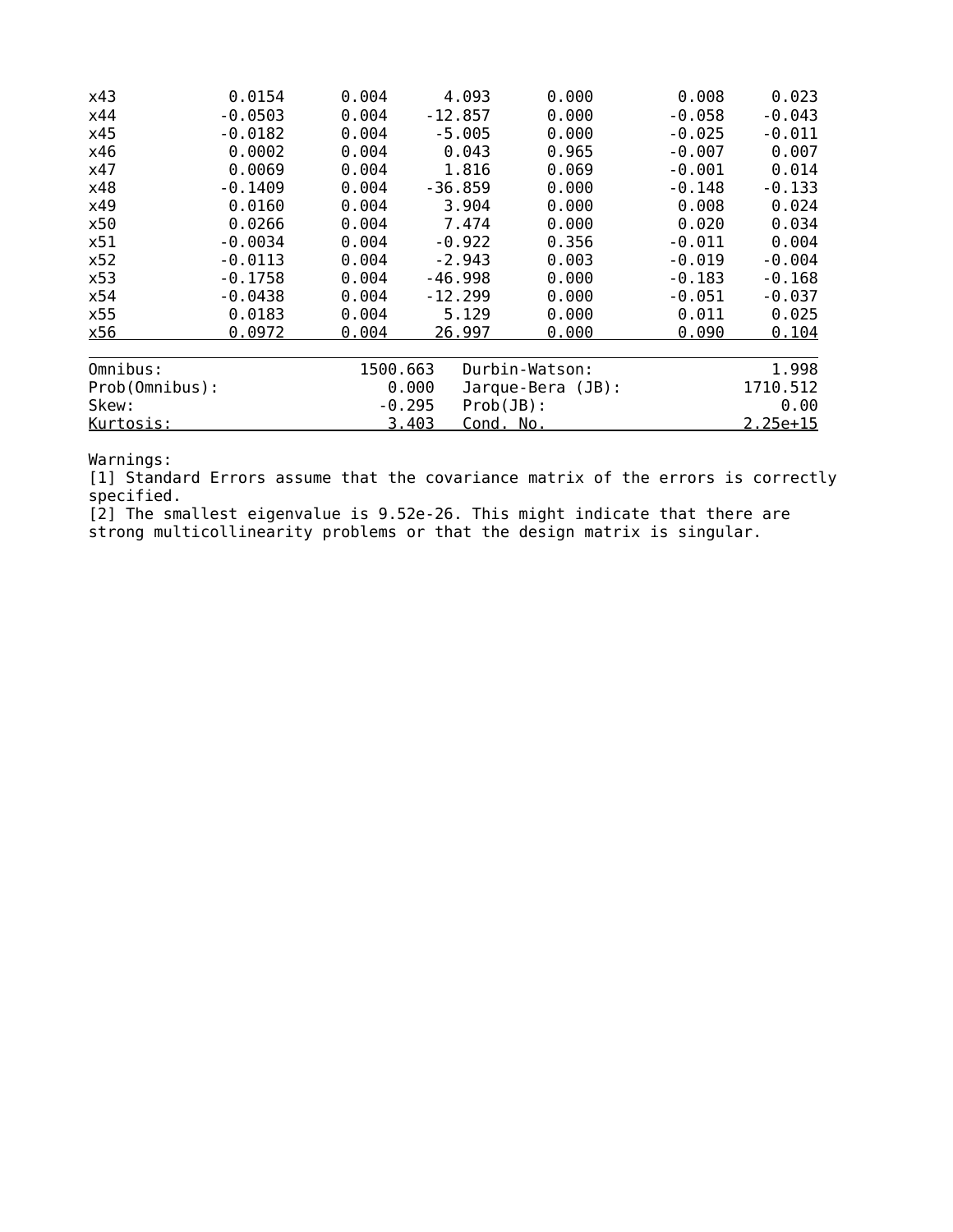| Dep. Variable:<br>Model: |                   |                  | y<br>0LS |           | R-squared:<br>Adj. R-squared: |                   | 0.265<br>0.265         |
|--------------------------|-------------------|------------------|----------|-----------|-------------------------------|-------------------|------------------------|
| Method:                  |                   | Least Squares    |          |           | F-statistic:                  |                   | 1040.                  |
| Date:                    |                   | Sun, 22 Mar 2015 |          |           | Prob (F-statistic):           |                   | 0.00                   |
| Time:                    |                   |                  | 16:11:51 |           | Log-Likelihood:               |                   | $-2.1860e+05$          |
|                          | No. Observations: |                  | 161148   | AIC:      |                               |                   | 4.373e+05              |
| Df Residuals:            |                   |                  | 161092   | BIC:      |                               |                   | 4.379e+05              |
| Df Model:                |                   |                  | 56       |           |                               |                   |                        |
| Covariance Type:         |                   | nonrobust        |          |           |                               |                   |                        |
|                          |                   |                  |          |           |                               |                   |                        |
| topic                    | coef              | std err          |          | $\sf t$   | P >  t                        |                   | [95.0% Conf. Int.]     |
| const                    | $-1.075e-19$      | 2.34e-21         |          | $-45.947$ | 0.000                         |                   | $-1.12e-19 - 1.03e-19$ |
| x1                       | $-0.0010$         | 0.002            |          | $-0.397$  | 0.691                         | $-0.006$          | 0.004                  |
| x2                       | 0.0244            | 0.003            |          | 9.170     | 0.000                         | 0.019             | 0.030                  |
| x3                       | 0.2513            | 0.002            |          | 101.580   | 0.000                         | 0.246             | 0.256                  |
| x4                       | 0.0072            | 0.002            |          | 2.918     | 0.004                         | 0.002             | 0.012                  |
| x5                       | $-0.0046$         | 0.003            |          | $-1.840$  | 0.066                         | $-0.010$          | 0.000                  |
| х6                       | 0.0042            | 0.002            |          | 1.780     | 0.075                         | $-0.000$          | 0.009                  |
| x7                       | 0.0133            | 0.003            |          | 5.226     | 0.000                         | 0.008             | 0.018                  |
| x8                       | 0.0151            | 0.002            |          | 6.274     | 0.000                         | 0.010             | 0.020                  |
| $\times 9$               | $-0.0039$         | 0.002            |          | $-1.553$  | 0.121                         | $-0.009$          | 0.001                  |
| x10                      | 0.0100            | 0.003            |          | 3.866     | 0.000                         | 0.005             | 0.015                  |
| x11                      | 0.0075            | 0.002            |          | 3.032     | 0.002                         | 0.003             | 0.012                  |
| x12                      | 0.0181            | 0.003            |          | 6.935     | 0.000                         | 0.013             | 0.023                  |
| x13                      | 0.0071            | 0.002            |          | 2.907     | 0.004                         | 0.002             | 0.012                  |
| x14                      | 0.0125            | 0.002            |          | 5.016     | 0.000                         | 0.008             | 0.017                  |
| x15                      | $-0.0120$         | 0.002            |          | $-4.812$  | 0.000                         | $-0.017$          | $-0.007$               |
| x16                      | 0.0312            | 0.003            |          | 12.277    | 0.000                         | 0.026             | 0.036                  |
| x17                      | 0.0056            | 0.003            |          | 2.193     | 0.028                         | 0.001             | 0.011                  |
| x18                      | $-0.0091$         | 0.003            |          | $-3.643$  | 0.000                         | $-0.014$          | $-0.004$               |
| x19                      | 0.0012            | 0.002            |          | 0.482     | 0.630                         | $-0.004$          | 0.006                  |
| x20                      | 0.0157            | 0.002            |          | 6.375     | 0.000                         | 0.011             | 0.021                  |
| x21                      | 0.0605            | 0.003            |          | 24.097    | 0.000                         | 0.056             | 0.065                  |
| x22                      | 0.0984            | 0.002            |          | 41.051    | 0.000                         | 0.094             | 0.103                  |
| x23                      | $-0.2229$         | 0.003            |          | $-80.268$ | 0.000                         | $-0.228$          | $-0.217$               |
| x24                      | 0.0111            | 0.003            |          | 4.366     | 0.000                         | 0.006             | 0.016                  |
| x25                      | $-0.0013$         | 0.002            |          | $-0.508$  | 0.611                         | $-0.006$          | 0.004                  |
| x26                      | 0.1626            | 0.002            |          | 68.061    | 0.000                         | 0.158             | 0.167                  |
| x27                      | $-0.0024$         | 0.003            |          | $-0.909$  | 0.363                         | $-0.008$          | 0.003                  |
| x28                      | $-0.0006$         | 0.002            |          | $-0.254$  | 0.800                         | $-0.006$          | 0.004                  |
| x29                      | $-0.0037$         | 0.003            |          | $-1.430$  | 0.153                         | $-0.009$          | 0.001                  |
| x30                      | 0.0135            | 0.003            |          | 5.349     | 0.000                         | 0.009             | 0.018                  |
| x31                      | $-0.0154$         | 0.003            |          | $-6.162$  | 0.000                         | $-0.020$          | $-0.011$               |
| x32                      | $-0.0002$         | 0.002            |          | $-0.105$  | 0.916                         | $-0.005$          | 0.004                  |
|                          | 0.0422            | 0.003            |          |           |                               |                   |                        |
| x33                      |                   | 0.003            |          | 15.070    | 0.000                         | 0.037<br>$-0.010$ | 0.048                  |
| x34                      | $-0.0049$         |                  |          | $-1.937$  | 0.053                         |                   | $5.8e-05$              |
| x35                      | 0.0057            | 0.002            |          | 2.332     | 0.020                         | 0.001             | 0.011                  |
| x36                      | 0.0188            | 0.002            |          | 7.588     | 0.000                         | 0.014             | 0.024                  |
| x37                      | $-0.0019$         | 0.003            |          | $-0.761$  | 0.447                         | $-0.007$          | 0.003                  |
| x38                      | 0.0077            | 0.002            |          | 3.210     | 0.001                         | 0.003             | 0.012                  |
| x39                      | 0.0109            | 0.003            |          | 4.295     | 0.000                         | 0.006             | 0.016                  |
| x40                      | 0.0096            | 0.003            |          | 3.836     | 0.000                         | 0.005             | 0.015                  |
| x41                      | 0.0075            | 0.002            |          | 3.097     | 0.002                         | 0.003             | 0.012                  |
| x42                      | 0.0141            | 0.002            |          | 5.719     | 0.000                         | 0.009             | 0.019                  |

Phoenix, \$\$ OLS Regression Results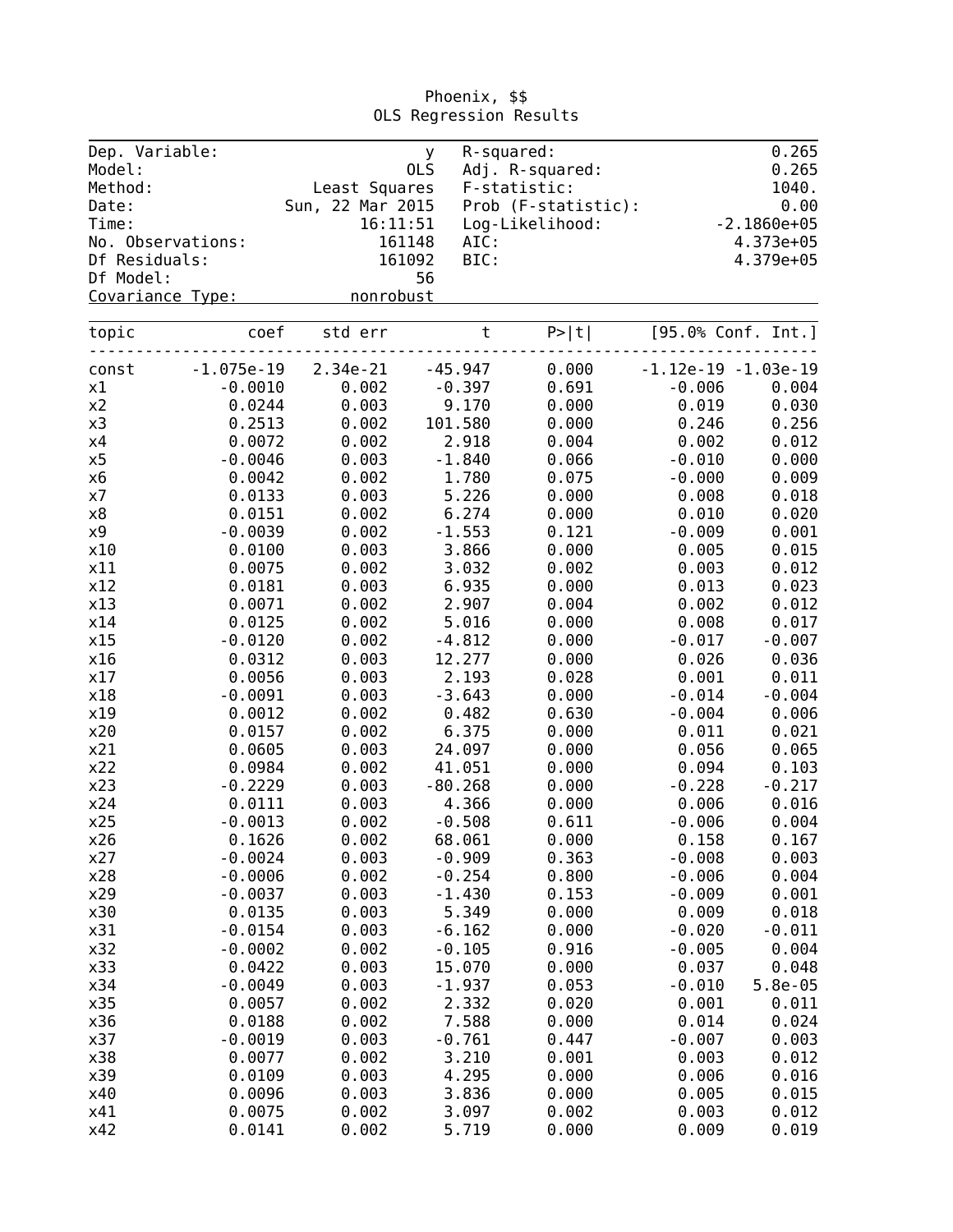| x43            | 0.0124    | 0.003    | 4.921                    | 0.000               | 0.007    | 0.017      |
|----------------|-----------|----------|--------------------------|---------------------|----------|------------|
| x44            | $-0.0587$ | 0.003    | $-20.473$                | 0.000               | $-0.064$ | $-0.053$   |
| x45            | $-0.0222$ | 0.003    | $-8.743$                 | 0.000               | $-0.027$ | $-0.017$   |
| x46            | $-0.0025$ | 0.002    | $-1.010$                 | 0.313               | $-0.007$ | 0.002      |
| x47            | 0.0038    | 0.003    | 1.533                    | 0.125               | $-0.001$ | 0.009      |
| x48            | $-0.1455$ | 0.003    | $-55.276$                | 0.000               | $-0.151$ | $-0.140$   |
| x49            | 0.0073    | 0.003    | 2.601                    | 0.009               | 0.002    | 0.013      |
| x50            | 0.0334    | 0.002    | 13.415                   | 0.000               | 0.029    | 0.038      |
| x51            | 0.0158    | 0.003    | 6.195                    | 0.000               | 0.011    | 0.021      |
| x52            | $-0.0066$ | 0.003    | $-2.473$                 | 0.013               | $-0.012$ | $-0.001$   |
| x53            | $-0.2192$ | 0.003    | $-81.967$                | 0.000               | $-0.224$ | $-0.214$   |
| x54            | $-0.0658$ | 0.002    | $-26.583$                | 0.000               | $-0.071$ | $-0.061$   |
| x55            | 0.0173    | 0.003    | 6.834                    | 0.000               | 0.012    | 0.022      |
| x56            | 0.0757    | 0.002    | 30.351                   | 0.000               | 0.071    | 0.081      |
| Omnibus:       |           | 2502.883 |                          | Durbin-Watson:      |          | 1.991      |
| Prob(Omnibus): |           |          | 0.000                    | $Jarque-Bera (JB):$ |          | 2914.638   |
| Skew:          |           |          | $Prob(JB)$ :<br>$-0.255$ |                     |          | 0.00       |
| Kurtosis:      |           |          | 3.416<br>Cond. No.       |                     |          | $2.25e+15$ |

[1] Standard Errors assume that the covariance matrix of the errors is correctly specified.

[2] The smallest eigenvalue is 2.06e-25. This might indicate that there are strong multicollinearity problems or that the design matrix is singular.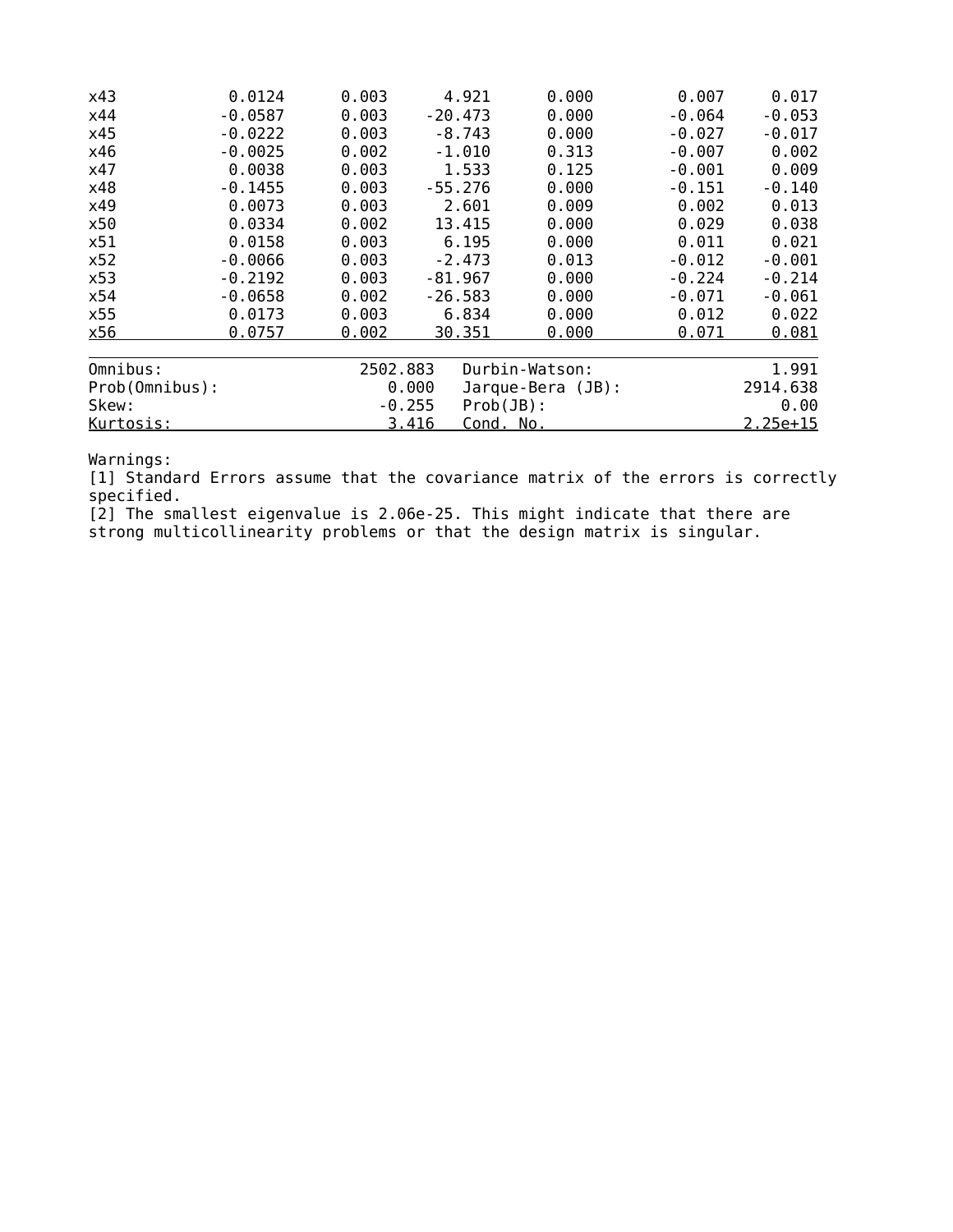| Dep. Variable:<br>Model: |                   | OLS              | y.             | R-squared:<br>Adj. R-squared: |                   | 0.271<br>0.268     |
|--------------------------|-------------------|------------------|----------------|-------------------------------|-------------------|--------------------|
| Method:                  |                   | Least Squares    |                | F-statistic:                  |                   | 90.95              |
| Date:                    |                   | Sun, 22 Mar 2015 |                | Prob (F-statistic):           |                   | 0.00               |
| Time:                    |                   | 16:11:52         |                | Log-Likelihood:               |                   | $-18548.$          |
|                          | No. Observations: | 13761            | AIC:           |                               |                   | 3.721e+04          |
| Df Residuals:            |                   | 13705            | BIC:           |                               |                   | $3.763e+04$        |
| Df Model:                |                   |                  | 56             |                               |                   |                    |
| Covariance Type:         |                   | nonrobust        |                |                               |                   |                    |
| topic                    | coef              | std err          | $\sf t$        | P >  t                        |                   | [95.0% Conf. Int.] |
|                          |                   |                  |                |                               |                   |                    |
| const                    | 5.287e-19         | 1.09e-19         | 4.849          | 0.000                         | 3.15e-19          | 7.42e-19           |
| x1                       | 0.0187            | 0.009            | 2.111          | 0.035                         | 0.001             | 0.036              |
| x2                       | 0.0189            | 0.009            | 2.066          | 0.039                         | 0.001             | 0.037              |
| x3                       | 0.2702            | 0.008            | 31.910         | 0.000                         | 0.254             | 0.287              |
| x4                       | $-0.0081$         | 0.008            | $-0.961$       | 0.336                         | $-0.025$          | 0.008              |
| x5                       | 0.0050            | 0.009            | 0.554          | 0.580                         | $-0.013$          | 0.023              |
| x6                       | $-0.0079$         | 0.009            | $-0.921$       | 0.357                         | $-0.025$          | 0.009              |
| x7                       | 0.0271            | 0.009            | 3.013          | 0.003                         | 0.009             | 0.045              |
| x8                       | 0.0138            | 0.008            | 1.638          | 0.101                         | $-0.003$          | 0.030              |
| x9<br>x10                | 0.0102            | 0.009            | 1.190          | 0.234                         | $-0.007$          | 0.027              |
|                          | 0.0153<br>0.0180  | 0.009            | 1.654          | 0.098                         | $-0.003$          | 0.033              |
| x11<br>x12               |                   | 0.008<br>0.009   | 2.147          | 0.032                         | 0.002<br>$-0.011$ | 0.034              |
| x13                      | 0.0066<br>0.0064  |                  | 0.736          | 0.462                         | $-0.010$          | 0.024              |
| x14                      |                   | 0.008<br>0.008   | 0.778<br>1.289 | 0.436<br>0.197                | $-0.006$          | 0.023              |
| x15                      | 0.0108<br>0.0074  | 0.009            | 0.817          | 0.414                         | $-0.010$          | 0.027<br>0.025     |
|                          | 0.0250            | 0.009            | 2.929          | 0.003                         | 0.008             | 0.042              |
| x16<br>x17               | 0.0265            | 0.010            | 2.780          | 0.005                         | 0.008             | 0.045              |
| x18                      | 0.0060            | 0.009            | 0.682          | 0.496                         | $-0.011$          | 0.023              |
| x19                      | $-0.0013$         | 0.009            | $-0.146$       | 0.884                         | $-0.019$          | 0.016              |
| x20                      | 0.0152            | 0.009            | 1.747          | 0.081                         | $-0.002$          | 0.032              |
| x21                      | 0.1075            | 0.009            | 12.003         | 0.000                         | 0.090             | 0.125              |
| x22                      | 0.0619            | 0.008            | 7.651          | 0.000                         | 0.046             | 0.078              |
| x23                      | $-0.2122$         | 0.010            | $-21.831$      | 0.000                         | $-0.231$          | $-0.193$           |
| x24                      | 0.0109            | 0.009            | 1.221          | 0.222                         | $-0.007$          | 0.029              |
| x25                      | 0.0011            | 0.009            | 0.127          | 0.899                         | $-0.017$          | 0.019              |
| x26                      | 0.1120            | 0.008            | 13.714         | 0.000                         | 0.096             | 0.128              |
| x27                      | 0.0102            | 0.009            | 1.125          | 0.261                         | $-0.008$          | 0.028              |
| x28                      | 0.0026            | 0.009            | 0.298          | 0.766                         | $-0.015$          | 0.020              |
| x29                      | $-0.0091$         | 0.009            | $-0.990$       | 0.322                         | $-0.027$          | 0.009              |
| x30                      | 0.0091            | 0.010            | 0.958          | 0.338                         | $-0.010$          | 0.028              |
| x31                      | $-0.0184$         | 0.008            | $-2.171$       | 0.030                         | $-0.035$          | $-0.002$           |
| x32                      | 0.0075            | 0.009            | 0.838          | 0.402                         | $-0.010$          | 0.025              |
| x33                      | 0.0920            | 0.011            | 8.486          | 0.000                         | 0.071             | 0.113              |
| x34                      | $-0.0072$         | 0.009            | $-0.827$       | 0.408                         | $-0.024$          | 0.010              |
| x35                      | 0.0009            | 0.008            | 0.104          | 0.917                         | $-0.016$          | 0.017              |
| x36                      | $-0.0062$         | 0.009            | $-0.713$       | 0.476                         | $-0.023$          | 0.011              |
| x37                      | $-0.0118$         | 0.008            | $-1.424$       | 0.155                         | $-0.028$          | 0.004              |
| x38                      | 0.0095            | 0.008            | 1.160          | 0.246                         | $-0.007$          | 0.025              |
| x39                      | 0.0312            | 0.009            | 3.416          | 0.001                         | 0.013             | 0.049              |
| x40                      | $-0.0214$         | 0.009            | $-2.480$       | 0.013                         | $-0.038$          | $-0.004$           |
| x41                      | 0.0002            | 0.008            | 0.029          | 0.977                         | $-0.016$          | 0.017              |
| x42                      | $-0.0055$         | 0.009            | $-0.642$       | 0.521                         | $-0.022$          | 0.011              |

Phoenix, \$\$\$ OLS Regression Results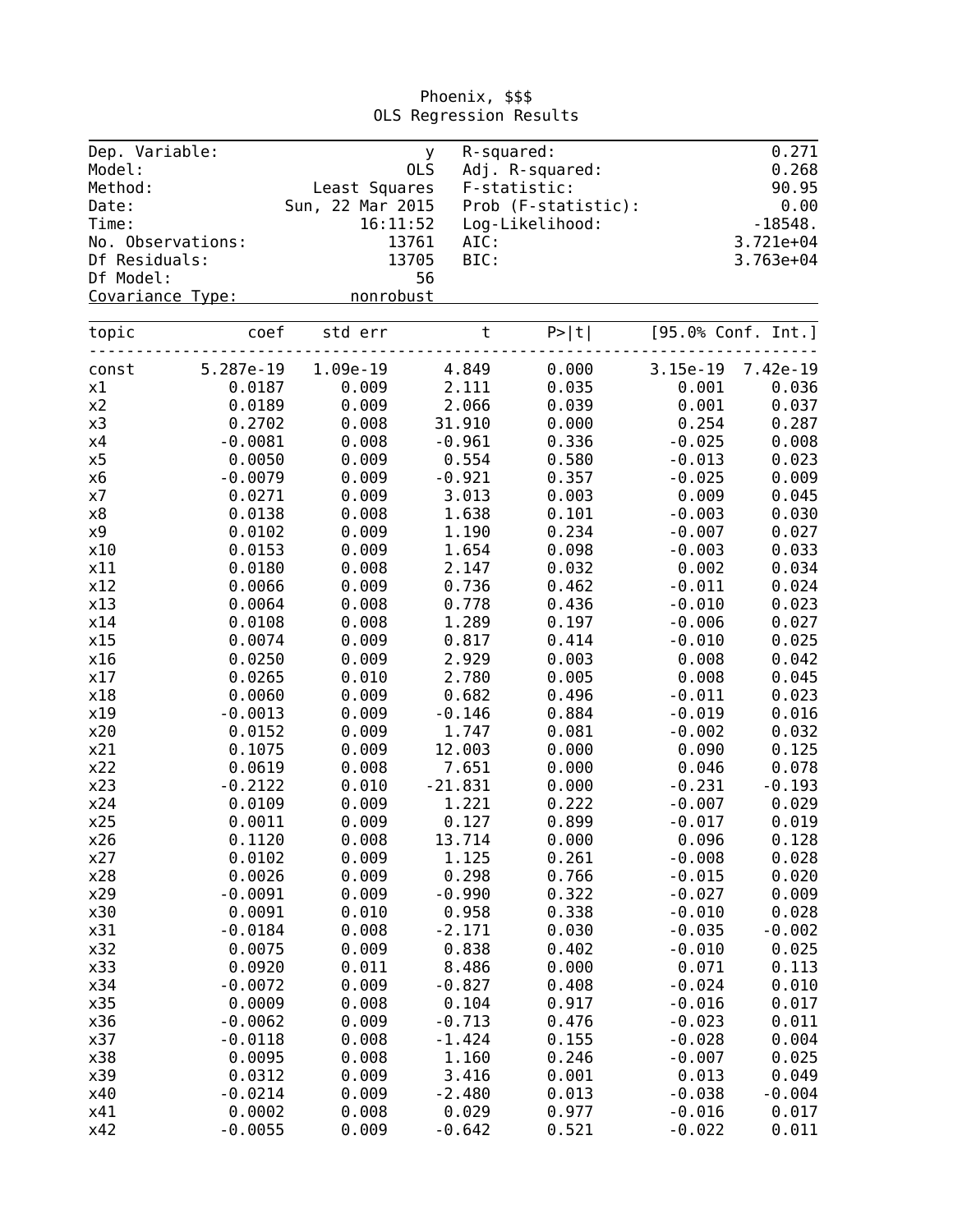| x43            | $-0.0159$ | 0.009   | $-1.858$                 | 0.063               | $-0.033$ | 0.001      |
|----------------|-----------|---------|--------------------------|---------------------|----------|------------|
| x44            | $-0.0864$ | 0.010   | -8.578                   | 0.000               | $-0.106$ | $-0.067$   |
| x45            | $-0.0303$ | 0.009   | $-3.517$                 | 0.000               | $-0.047$ | $-0.013$   |
| x46            | 0.0065    | 0.009   | 0.753                    | 0.451               | $-0.010$ | 0.023      |
| x47            | $-0.0078$ | 0.009   | $-0.894$                 | 0.371               | $-0.025$ | 0.009      |
| x48            | $-0.1402$ | 0.009   | $-15.856$                | 0.000               | $-0.158$ | $-0.123$   |
| x49            | 0.0042    | 0.010   | 0.436                    | 0.663               | $-0.015$ | 0.023      |
| x50            | $-0.0127$ | 0.008   | $-1.597$                 | 0.110               | $-0.028$ | 0.003      |
| x51            | 0.0134    | 0.008   | 1.659                    | 0.097               | $-0.002$ | 0.029      |
| x52            | $-0.0173$ | 0.009   | $-1.936$                 | 0.053               | $-0.035$ | 0.000      |
| x53            | $-0.2051$ | 0.009   | $-22.734$                | 0.000               | $-0.223$ | $-0.187$   |
| x54            | -0.1260   | 0.009   | $-14.489$                | 0.000               | $-0.143$ | $-0.109$   |
| x55            | 0.0035    | 0.009   | 0.397                    | 0.692               | $-0.014$ | 0.021      |
| x56            | 0.0509    | 0.009   | 5.960                    | 0.000               | 0.034    | 0.068      |
| Omnibus:       |           | 331.064 |                          | Durbin-Watson:      |          | 2.001      |
| Prob(Omnibus): |           |         | 0.000                    | $Jarque-Bera (JB):$ |          | 391.293    |
| Skew:          |           |         | $-0.331$<br>$Prob(JB)$ : |                     |          | 1.08e-85   |
| Kurtosis:      |           |         | 3.494<br>Cond. No.       |                     |          | $2.25e+15$ |

[1] Standard Errors assume that the covariance matrix of the errors is correctly specified.

[2] The smallest eigenvalue is 2.09e-26. This might indicate that there are strong multicollinearity problems or that the design matrix is singular.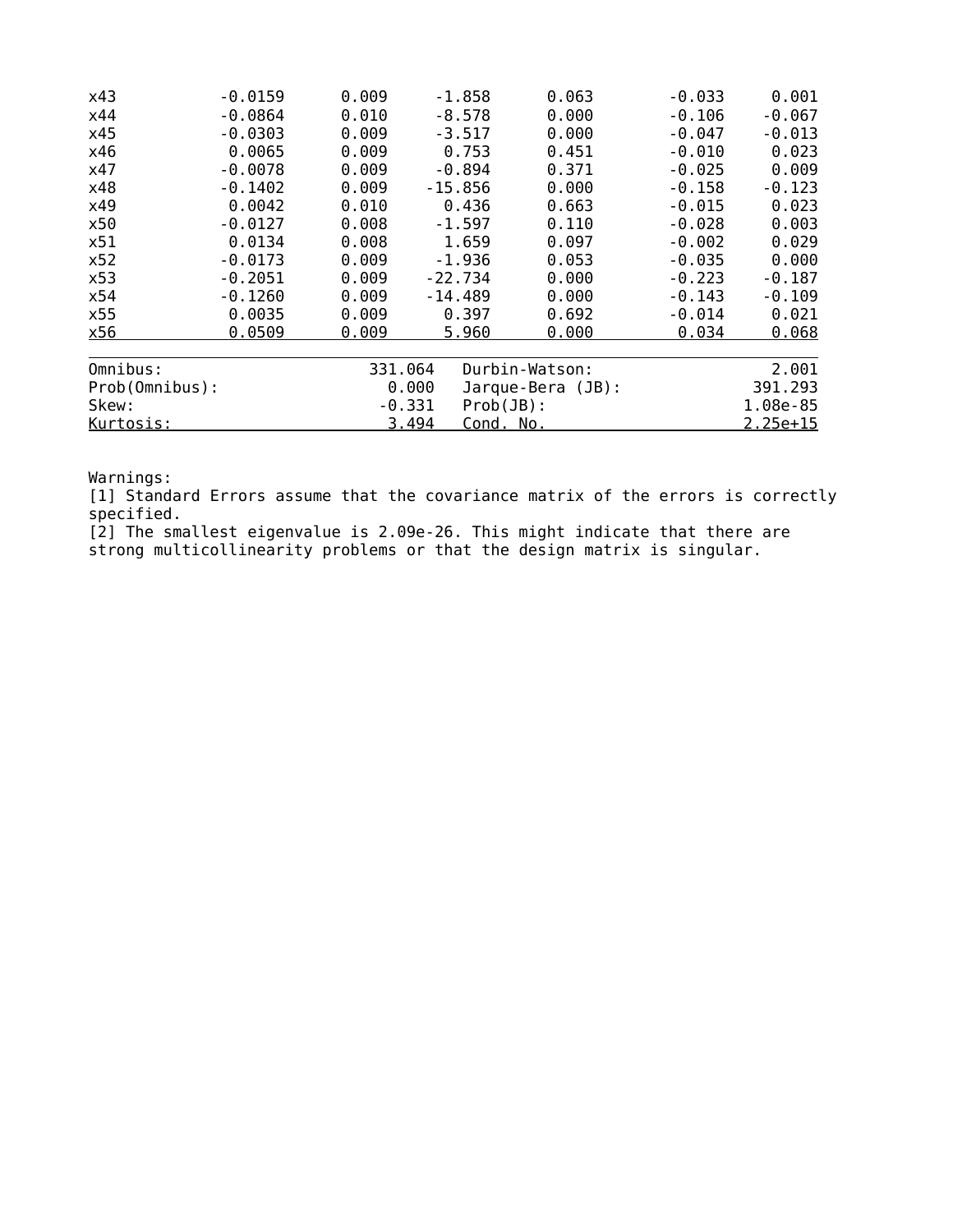| Dep. Variable:<br>Model: |                   | y.<br>OLS        |          | R-squared:<br>Adj. R-squared: |             | 0.277<br>0.262     |
|--------------------------|-------------------|------------------|----------|-------------------------------|-------------|--------------------|
| Method:                  |                   | Least Squares    |          | F-statistic:                  |             | 18.13              |
| Date:                    |                   | Sun, 22 Mar 2015 |          | Prob (F-statistic):           |             | 5.86e-146          |
| Time:                    |                   | 16:11:52         |          | Log-Likelihood:               |             | $-3726.4$          |
|                          | No. Observations: | 2704             | AIC:     |                               |             | 7565.              |
| Df Residuals:            |                   | 2648             | BIC:     |                               |             | 7895.              |
| Df Model:                |                   | 56               |          |                               |             |                    |
| Covariance Type:         |                   | nonrobust        |          |                               |             |                    |
|                          |                   |                  |          |                               |             |                    |
| topic                    | coef              | std err          | $\sf t$  | P >  t                        |             | [95.0% Conf. Int.] |
| const                    | 6.176e-19         | $5.2e-19$        | 1.187    | 0.235                         | $-4.03e-19$ | 1.64e-18           |
| x1                       | $-0.0237$         | 0.021            | $-1.140$ | 0.255                         | $-0.064$    | 0.017              |
| x2                       | $-0.0243$         | 0.022            | $-1.102$ | 0.270                         | $-0.067$    | 0.019              |
| x3                       | 0.2502            | 0.020            | 12.325   | 0.000                         | 0.210       | 0.290              |
| x4                       | $-0.0133$         | 0.020            | $-0.676$ | 0.499                         | $-0.052$    | 0.025              |
| x5                       | 0.0211            | 0.021            | 0.982    | 0.326                         | $-0.021$    | 0.063              |
| x6                       | $-0.0204$         | 0.020            | $-1.019$ | 0.308                         | $-0.060$    | 0.019              |
| x7                       | $-0.0144$         | 0.023            | $-0.620$ | 0.535                         | $-0.060$    | 0.031              |
| x8                       | $-0.0284$         | 0.019            | $-1.471$ | 0.141                         | $-0.066$    | 0.009              |
| x9                       | 0.0178            | 0.021            | 0.852    | 0.394                         | $-0.023$    | 0.059              |
| x10                      | 0.0185            | 0.024            | 0.779    | 0.436                         | $-0.028$    | 0.065              |
| x11                      | 0.0045            | 0.020            | 0.220    | 0.826                         | $-0.036$    | 0.045              |
| x12                      | 0.0306            | 0.023            | 1.349    | 0.177                         | $-0.014$    | 0.075              |
| x13                      | $-0.0152$         | 0.021            | $-0.732$ | 0.464                         | $-0.056$    | 0.026              |
| x14                      | $-0.0141$         | 0.021            | $-0.684$ | 0.494                         | $-0.055$    | 0.026              |
| x15                      | $-0.0217$         | 0.018            | $-1.190$ | 0.234                         | $-0.057$    | 0.014              |
| x16                      | 0.0033            | 0.020            | 0.163    | 0.871                         | $-0.036$    | 0.043              |
| x17                      | 0.0442            | 0.023            | 1.893    | 0.058                         | $-0.002$    | 0.090              |
| x18                      | $-0.0005$         | 0.021            | $-0.023$ | 0.982                         | $-0.041$    | 0.040              |
| x19                      | 0.0327            | 0.023            | 1.419    | 0.156                         | $-0.012$    | 0.078              |
| x20                      | 0.0144            | 0.021            | 0.673    | 0.501                         | $-0.028$    | 0.056              |
| x21                      | 0.1042            | 0.023            | 4.435    | 0.000                         | 0.058       | 0.150              |
| x22                      | 0.0448            | 0.019            | 2.379    | 0.017                         | 0.008       | 0.082              |
| x23                      | $-0.2275$         | 0.023            | $-9.839$ | 0.000                         | $-0.273$    | $-0.182$           |
| x24                      | 0.0179            | 0.023            | 0.774    | 0.439                         | $-0.027$    | 0.063              |
| x25                      | 0.0190            | 0.022            | 0.881    | 0.379                         | $-0.023$    | 0.061              |
| x26                      | 0.0442            | 0.019            | 2.293    | 0.022                         | 0.006       | 0.082              |
| x27                      | 0.0293            | 0.022            | 1.325    | 0.185                         | $-0.014$    | 0.073              |
| x28                      | 0.0238            | 0.022            | 1.087    | 0.277                         | $-0.019$    | 0.067              |
| x29                      | 0.0190            | 0.023            | 0.825    | 0.409                         | $-0.026$    | 0.064              |
| x30                      | 0.0028            | 0.023            | 0.124    | 0.901                         | $-0.042$    | 0.047              |
| x31                      | $-0.0802$         | 0.022            | $-3.655$ | 0.000                         | $-0.123$    | $-0.037$           |
| x32                      | $-0.0049$         | 0.018            | $-0.265$ | 0.791                         | $-0.041$    | 0.031              |
| x33                      | 0.1381            | 0.029            | 4.688    | 0.000                         | 0.080       | 0.196              |
| x34                      | 0.0016            | 0.022            | 0.075    | 0.940                         | $-0.041$    | 0.044              |
| x35                      | 0.0027            | 0.019            | 0.140    | 0.889                         | $-0.035$    | 0.040              |
| x36                      | 0.0229            | 0.021            | 1.074    | 0.283                         | $-0.019$    | 0.065              |
| x37                      | $-0.0237$         | 0.020            | $-1.210$ | 0.227                         |             | 0.015              |
|                          |                   |                  |          |                               | $-0.062$    |                    |
| x38                      | $-0.0232$         | 0.020            | $-1.141$ | 0.254                         | $-0.063$    | 0.017              |
| x39                      | 0.0295            | 0.021            | 1.399    | 0.162                         | $-0.012$    | 0.071              |
| x40                      | $-0.0108$         | 0.020            | $-0.526$ | 0.599                         | $-0.051$    | 0.029              |
| x41                      | 0.0158            | 0.020            | 0.802    | 0.423                         | $-0.023$    | 0.054              |
| x42                      | $-0.0060$         | 0.020            | $-0.298$ | 0.766                         | $-0.046$    | 0.034              |

Phoenix, \$\$\$\$ OLS Regression Results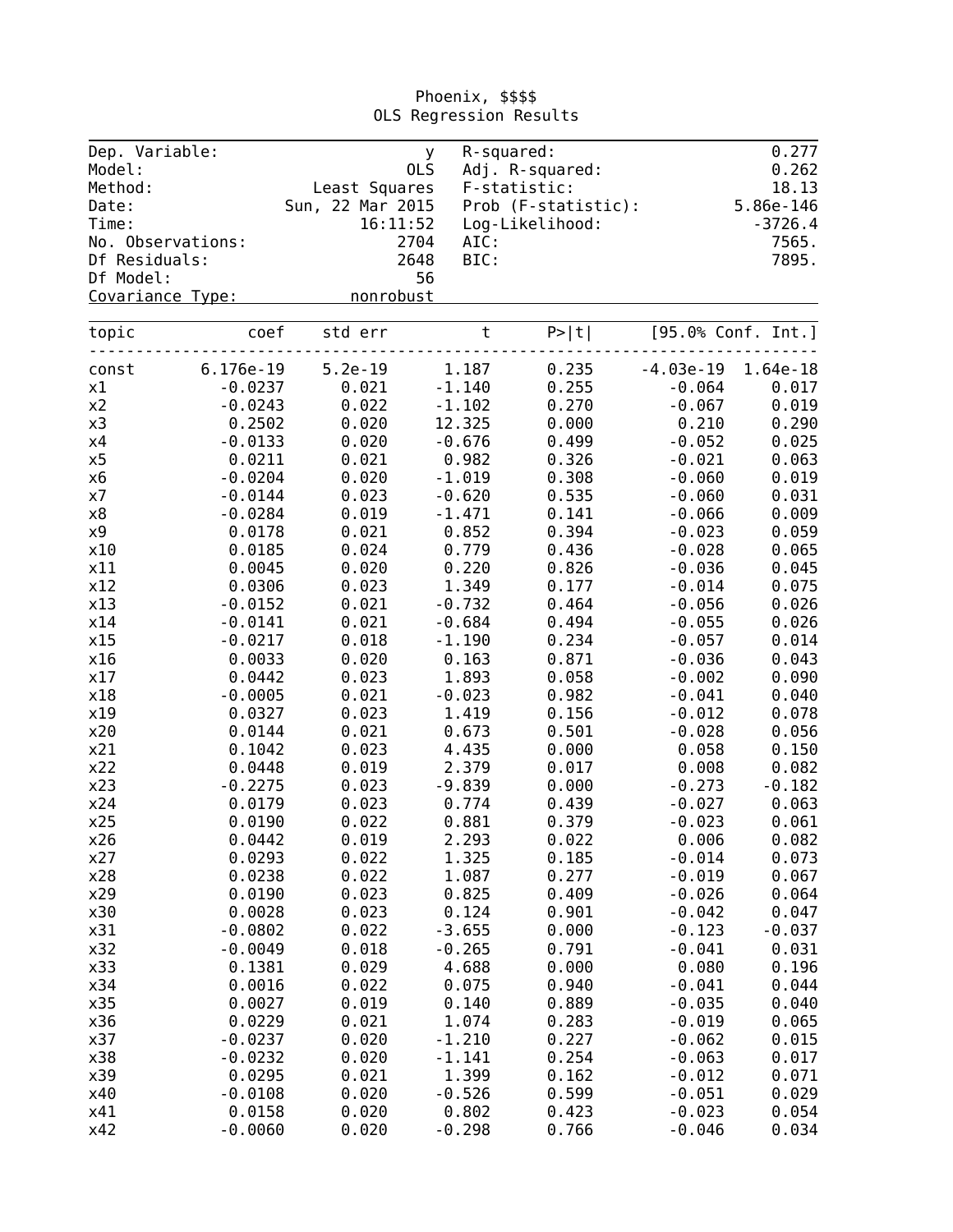| x43            | $-0.0008$ | 0.021    | $-0.040$           | 0.968               | $-0.042$ | 0.040        |
|----------------|-----------|----------|--------------------|---------------------|----------|--------------|
| x44            | $-0.1273$ | 0.024    | $-5.287$           | 0.000               | $-0.175$ | $-0.080$     |
| x45            | 0.0261    | 0.023    | 1,160              | 0.246               | $-0.018$ | 0.070        |
| x46            | $-0.0006$ | 0.020    | $-0.029$           | 0.977               | $-0.040$ | 0.039        |
| x47            | $-0.0349$ | 0.021    | $-1.670$           | 0.095               | $-0.076$ | 0.006        |
| x48            | $-0.1075$ | 0.022    | $-4.941$           | 0.000               | $-0.150$ | $-0.065$     |
| x49            | 0.0412    | 0.024    | 1.711              | 0.087               | $-0.006$ | 0.088        |
| x50            | $-0.0272$ | 0.021    | $-1.324$           | 0.186               | $-0.068$ | 0.013        |
| x51            | $-0.0091$ | 0.020    | $-0.458$           | 0.647               | $-0.048$ | 0.030        |
| x52            | $-0.0345$ | 0.023    | $-1.517$           | 0.129               | $-0.079$ | 0.010        |
| x53            | $-0.2241$ | 0.021    | $-10.739$          | 0.000               | $-0.265$ | $-0.183$     |
| x54            | $-0.1235$ | 0.021    | $-5.951$           | 0.000               | $-0.164$ | $-0.083$     |
| x55            | $-0.0036$ | 0.024    | $-0.150$           | 0.880               | $-0.050$ | 0.043        |
| x56            | 0.0526    | 0.020    | 2.639              | 0.008               | 0.014    | 0.092        |
| Omnibus:       |           | 136.406  |                    | Durbin-Watson:      |          | 1.771        |
| Prob(Omnibus): |           |          | 0.000              | $Jarque-Bera (JB):$ |          | 166.323      |
| Skew:          |           | $-0.521$ | $Prob(JB)$ :       |                     |          | 7.65e-37     |
| Kurtosis:      |           |          | 3.625<br>Cond. No. |                     |          | $1.50e + 16$ |

[1] Standard Errors assume that the covariance matrix of the errors is correctly specified.

[2] The smallest eigenvalue is 1.18e-28. This might indicate that there are strong multicollinearity problems or that the design matrix is singular.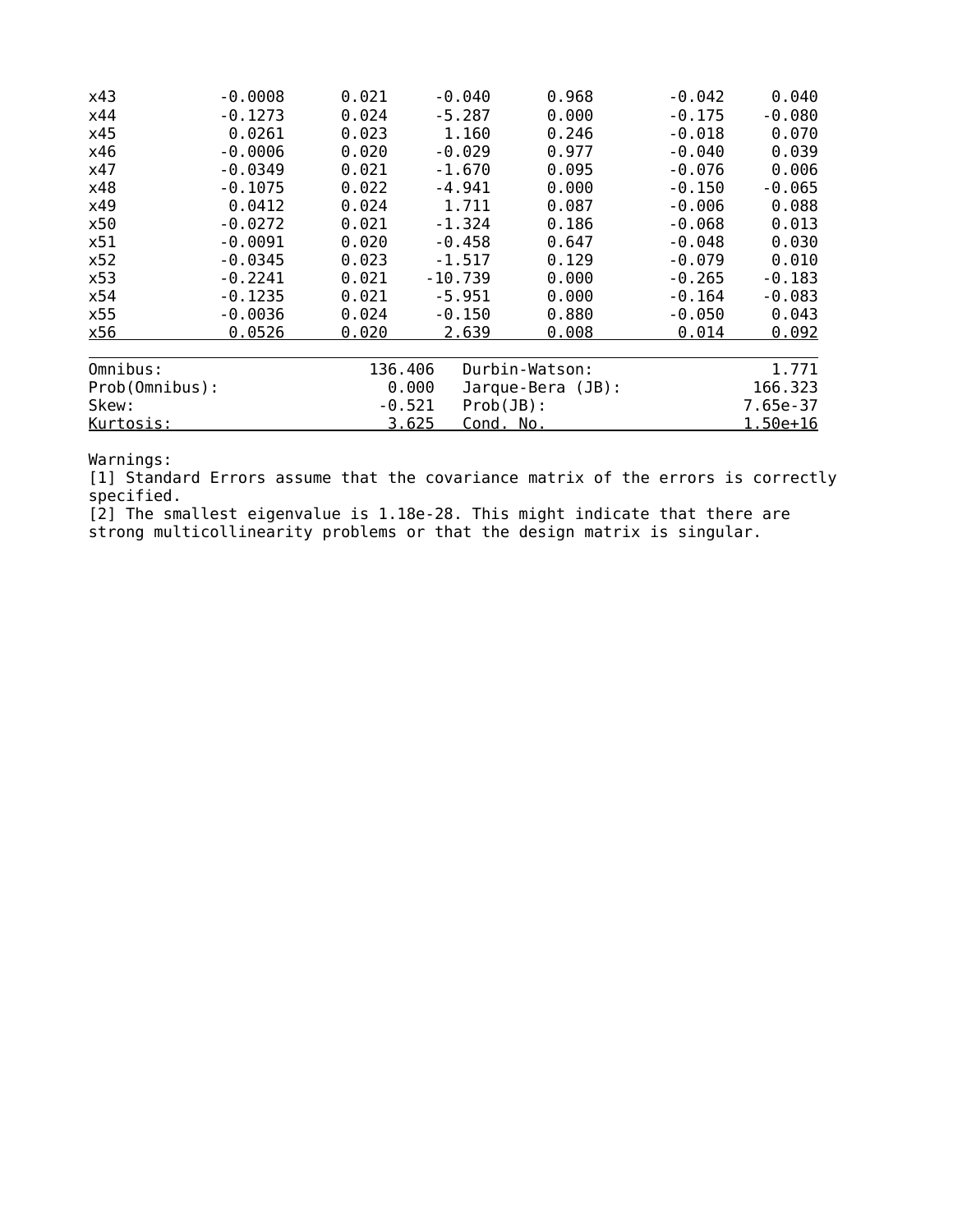| Dep. Variable:<br>Model: |                   |                  | y.<br>OLS | R-squared:<br>Adj. R-squared: |          | 0.264<br>0.263        |
|--------------------------|-------------------|------------------|-----------|-------------------------------|----------|-----------------------|
| Method:                  |                   | Least Squares    |           | F-statistic:                  |          | 401.8                 |
| Date:                    |                   | Sun, 22 Mar 2015 |           | Prob (F-statistic):           |          | 0.00                  |
| Time:                    |                   | 16:12:02         |           | Log-Likelihood:               |          | $-84965.$             |
|                          | No. Observations: | 62842            | AIC:      |                               |          | 1.700e+05             |
| Df Residuals:            |                   | 62786            | BIC:      |                               |          | 1.705e+05             |
| Df Model:                |                   |                  | 56        |                               |          |                       |
|                          | Covariance Type:  | nonrobust        |           |                               |          |                       |
| topic                    | coef              | std err          | $\sf t$   | P >  t                        |          | [95.0% Conf. Int.]    |
|                          |                   |                  |           |                               |          |                       |
| const                    | $-4.663e-19$      | $3.52e-20$       | $-13.252$ | 0.000                         |          | $-5.35e-19 -3.97e-19$ |
| x1                       | $-0.0306$         | 0.004            | $-7.762$  | 0.000                         | $-0.038$ | $-0.023$              |
| x2                       | 0.0321            | 0.004            | 8.105     | 0.000                         | 0.024    | 0.040                 |
| x3                       | 0.0069            | 0.004            | 1.713     | 0.087                         | $-0.001$ | 0.015                 |
| x4                       | 0.0135            | 0.004            | 3.510     | 0.000                         | 0.006    | 0.021                 |
| x5                       | 0.0375            | 0.004            | 9.538     | 0.000                         | 0.030    | 0.045                 |
| x6                       | $-7.844e-07$      | 0.004            | $-0.000$  | 1.000                         | $-0.008$ | 0.008                 |
| x7                       | $-0.0102$         | 0.004            | $-2.690$  | 0.007                         | $-0.018$ | $-0.003$              |
| x8                       | $-0.0204$         | 0.004            | $-5.055$  | 0.000                         | $-0.028$ | $-0.012$              |
| x9                       | 0.0284            | 0.004            | 6.492     | 0.000                         | 0.020    | 0.037                 |
| x10                      | 0.0008            | 0.004            | 0.186     | 0.852                         | $-0.007$ | 0.009                 |
| x11                      | 0.2151            | 0.004            | 56.179    | 0.000                         | 0.208    | 0.223                 |
| x12                      | 0.0158            | 0.004            | 4.094     | 0.000                         | 0.008    | 0.023                 |
| x13                      | $-0.0164$         | 0.004            | $-4.102$  | 0.000                         | $-0.024$ | $-0.009$              |
| x14                      | 0.0153            | 0.004            | 3.737     | 0.000                         | 0.007    | 0.023                 |
| x15                      | 0.0054            | 0.004            | 1.404     | 0.160                         | $-0.002$ | 0.013                 |
| x16                      | 0.0186            | 0.004            | 4.288     | 0.000                         | 0.010    | 0.027                 |
| x17                      | 0.0106            | 0.004            | 2.661     | 0.008                         | 0.003    | 0.018                 |
| x18                      | $-0.0037$         | 0.004            | $-0.930$  | 0.352                         | $-0.012$ | 0.004                 |
| x19                      | 0.0305            | 0.004            | 7.511     | 0.000                         | 0.023    | 0.038                 |
| x20                      | 0.0343            | 0.004            | 8.525     | 0.000                         | 0.026    | 0.042                 |
| x21                      | 0.0462            | 0.004            | 11.625    | 0.000                         | 0.038    | 0.054                 |
| x22                      | $-0.2600$         | 0.004            | $-60.468$ | 0.000                         | $-0.268$ | $-0.252$              |
| x23                      | 0.0236            | 0.004            | 5.887     | 0.000                         | 0.016    | 0.031                 |
| x24                      | $-0.0128$         | 0.004            | $-3.108$  | 0.002                         | $-0.021$ | $-0.005$              |
| x25                      | 0.0936            | 0.004            | 22.207    | 0.000                         | 0.085    | 0.102                 |
| x26                      | 0.1500            | 0.004            | 38.474    | 0.000                         | 0.142    | 0.158                 |
| x27                      | $-0.0098$         | 0.004            | $-2.457$  | 0.014                         | $-0.018$ | $-0.002$              |
| x28                      | 0.0081            | 0.004            | 2.005     | 0.045                         | 0.000    | 0.016                 |
| x29                      | 0.0106            | 0.004            | 2.727     | 0.006                         | 0.003    | 0.018                 |
| x30                      | 0.0004            | 0.004            | 0.093     | 0.926                         | $-0.008$ | 0.008                 |
| x31                      | 0.0023            | 0.004            | 0.591     | 0.555                         | $-0.005$ | 0.010                 |
|                          |                   |                  |           |                               |          |                       |
| x32                      | $-0.0104$         | 0.004            | $-2.600$  | 0.009                         | $-0.018$ | $-0.003$              |
| x33                      | $-0.0628$         | 0.005            | $-13.300$ | 0.000                         | $-0.072$ | $-0.054$              |
| x34                      | 0.0657            | 0.004            | 16.519    | 0.000                         | 0.058    | 0.074                 |
| x35                      | $-0.0118$         | 0.004            | $-2.920$  | 0.004                         | $-0.020$ | $-0.004$              |
| x36                      | 0.0045            | 0.004            | 1.124     | 0.261                         | $-0.003$ | 0.012                 |
| x37                      | 0.0179            | 0.004            | 4.262     | 0.000                         | 0.010    | 0.026                 |
| x38                      | $-0.0415$         | 0.004            | $-9.958$  | 0.000                         | $-0.050$ | $-0.033$              |
| x39                      | $-0.2102$         | 0.004            | $-51.848$ | 0.000                         | $-0.218$ | $-0.202$              |
| x40                      | 0.0046            | 0.004            | 1.158     | 0.247                         | $-0.003$ | 0.012                 |
| x41                      | 0.0138            | 0.004            | 3.542     | 0.000                         | 0.006    | 0.021                 |
| x42                      | 0.0057            | 0.004            | 1.443     | 0.149                         | $-0.002$ | 0.013                 |

Las Vegas, \$ OLS Regression Results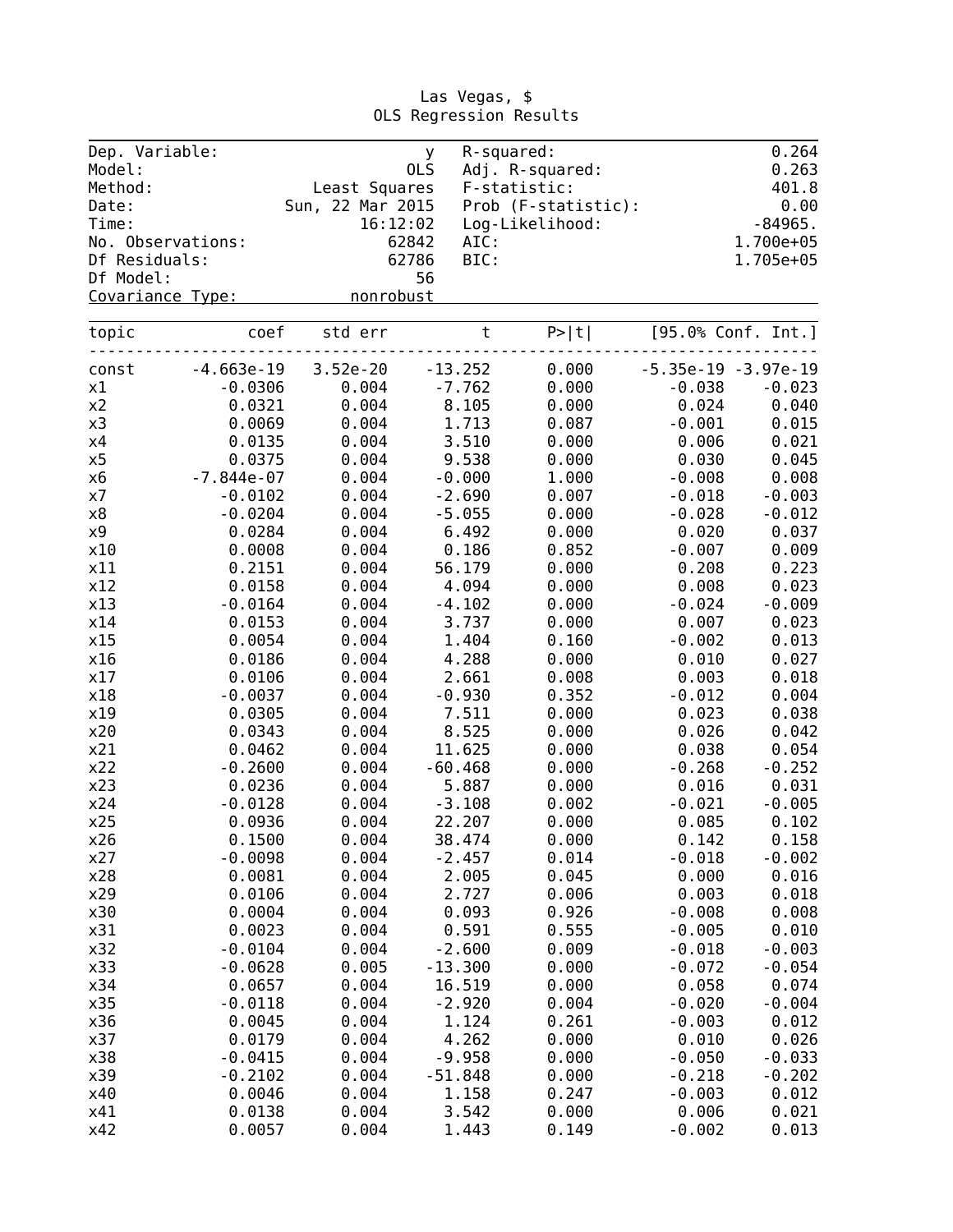| x43            | 0.0837    | 0.004    | 21.878                   | 0.000               | 0.076    | 0.091      |
|----------------|-----------|----------|--------------------------|---------------------|----------|------------|
| x44            | -0.1387   | 0.004    | $-35.371$                | 0.000               | $-0.146$ | $-0.131$   |
| x45            | 0.0188    | 0.004    | 4.755                    | 0.000               | 0.011    | 0.027      |
| x46            | 0.0059    | 0.004    | 1.470                    | 0.142               | $-0.002$ | 0.014      |
| x47            | 0.0255    | 0.004    | 6.299                    | 0.000               | 0.018    | 0.033      |
| x48            | $-0.0010$ | 0.004    | $-0.245$                 | 0.806               | $-0.009$ | 0.007      |
| x49            | 0.0018    | 0.004    | 0.447                    | 0.655               | $-0.006$ | 0.010      |
| x50            | $-0.0346$ | 0.004    | $-8.684$                 | 0.000               | $-0.042$ | $-0.027$   |
| x51            | $-0.0522$ | 0.004    | $-11.766$                | 0.000               | $-0.061$ | $-0.043$   |
| x52            | 0.0985    | 0.004    | 26.063                   | 0.000               | 0.091    | 0.106      |
| x53            | $-0.0018$ | 0.004    | $-0.441$                 | 0.659               | $-0.010$ | 0.006      |
| x54            | $-0.0111$ | 0.004    | $-2.815$                 | 0.005               | $-0.019$ | $-0.003$   |
| x55            | 0.0259    | 0.004    | 6.467                    | 0.000               | 0.018    | 0.034      |
| x56            | 0.0349    | 0.004    | 8.618                    | 0.000               | 0.027    | 0.043      |
| Omnibus:       |           | 1385.074 |                          | Durbin-Watson:      |          | 1.987      |
| Prob(Omnibus): |           |          | 0.000                    | $Jarque-Bera (JB):$ |          | 1606.250   |
| Skew:          |           |          | $Prob(JB)$ :<br>$-0.321$ |                     |          | 0.00       |
| Kurtosis:      |           |          | 3.448<br>Cond. No.       |                     |          | $2.25e+15$ |

[1] Standard Errors assume that the covariance matrix of the errors is correctly specified.

[2] The smallest eigenvalue is 7.26e-26. This might indicate that there are strong multicollinearity problems or that the design matrix is singular.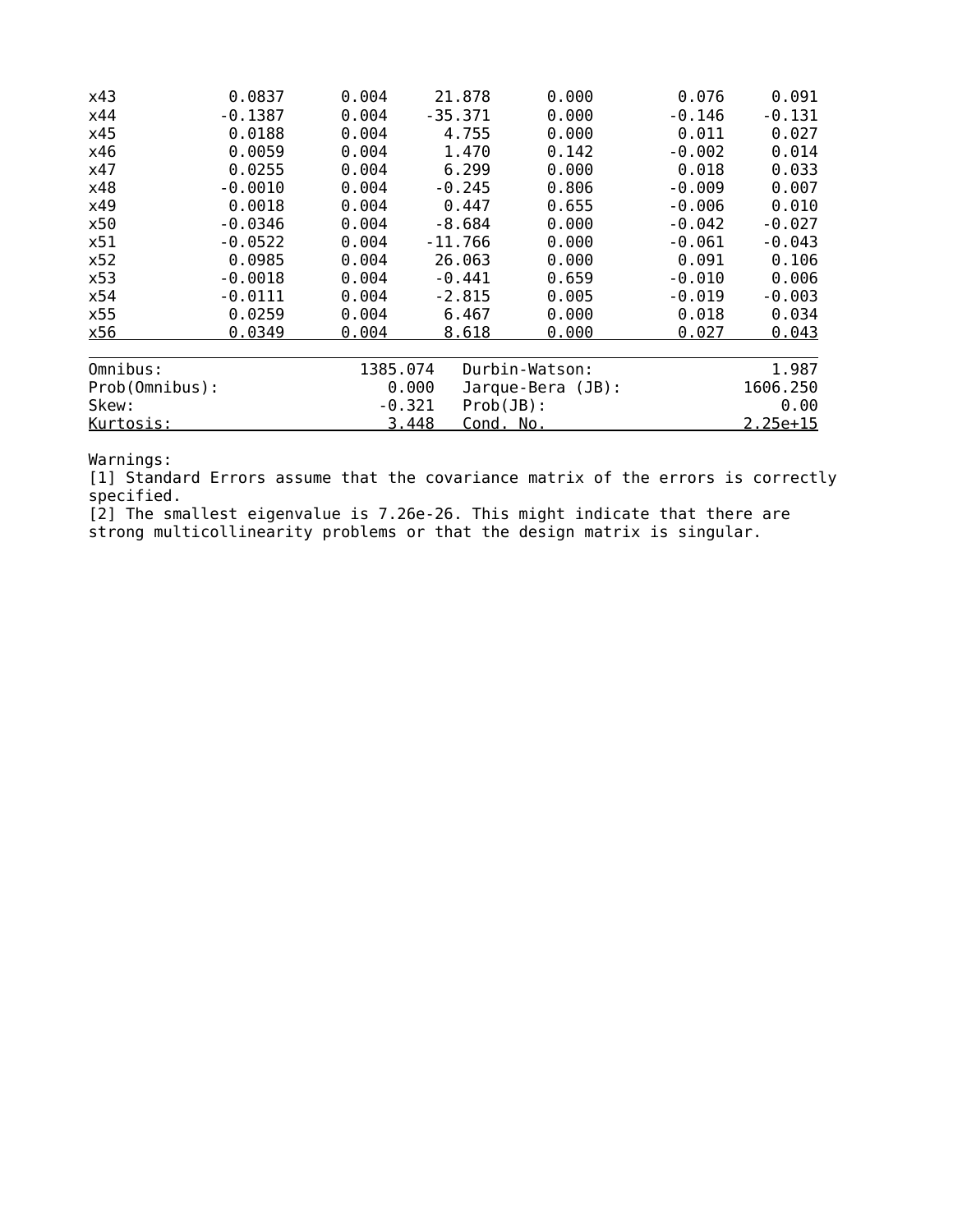| Dep. Variable:<br>Model: |                   |                  | y<br>0LS  | R-squared:<br>Adj. R-squared: |             | 0.291<br>0.290     |
|--------------------------|-------------------|------------------|-----------|-------------------------------|-------------|--------------------|
| Method:                  |                   | Least Squares    |           | F-statistic:                  |             | 1107.              |
| Date:                    |                   | Sun, 22 Mar 2015 |           | Prob (F-statistic):           |             | 0.00               |
| Time:                    |                   | 16:12:09         |           | Log-Likelihood:               |             | $-2.0814e+05$      |
|                          | No. Observations: | 151427           | AIC:      |                               |             | $4.164e+05$        |
| Df Residuals:            |                   | 151371           | BIC:      |                               |             | 4.170e+05          |
| Df Model:                |                   |                  | 56        |                               |             |                    |
| Covariance Type:         |                   | nonrobust        |           |                               |             |                    |
|                          |                   |                  |           |                               |             |                    |
| topic                    | coef              | std err          | $\sf t$   | P >  t                        |             | [95.0% Conf. Int.] |
| const                    | 9.397e-21         | 2.69e-21         | 3.490     | 0.000                         | 4.12e-21    | 1.47e-20           |
| x1                       | $-0.0226$         | 0.003            | $-8.781$  | 0.000                         | $-0.028$    | $-0.018$           |
| х2                       | 0.0224            | 0.003            | 8.529     | 0.000                         | 0.017       | 0.028              |
| x3                       | 0.0022            | 0.003            | 0.857     | 0.392                         | $-0.003$    | 0.007              |
| х4                       | 0.0235            | 0.003            | 9.002     | 0.000                         | 0.018       | 0.029              |
| x5                       | 0.0366            | 0.003            | 14.165    | 0.000                         | 0.032       | 0.042              |
| х6                       | 0.0087            | 0.003            | 3.395     | 0.001                         | 0.004       | 0.014              |
| х7                       | $-0.0137$         | 0.003            | $-5.344$  | 0.000                         | $-0.019$    | $-0.009$           |
| х8                       | $-0.0166$         | 0.003            | $-6.281$  | 0.000                         | $-0.022$    | $-0.011$           |
| х9                       | 0.0213            | 0.003            | 7.572     | 0.000                         | 0.016       | 0.027              |
| x10                      | 0.0050            | 0.003            | 1.935     | 0.053                         | $-6.47e-05$ | 0.010              |
| x11                      | 0.2074            | 0.003            | 81.818    | 0.000                         | 0.202       | 0.212              |
| x12                      | 0.0047            | 0.003            | 1.871     | 0.061                         | $-0.000$    | 0.010              |
| x13                      | $-0.0071$         | 0.003            | $-2.727$  | 0.006                         | $-0.012$    | $-0.002$           |
| x14                      | 0.0264            | 0.003            | 9.557     | 0.000                         | 0.021       | 0.032              |
| x15                      | $-0.0022$         | 0.003            | $-0.858$  | 0.391                         | $-0.007$    | 0.003              |
| x16                      | 0.0254            | 0.003            | 9.431     | 0.000                         | 0.020       | 0.031              |
| x17                      | 0.0019            | 0.003            | 0.738     | 0.461                         | $-0.003$    | 0.007              |
| x18                      | $-0.0030$         | 0.003            | $-1.087$  | 0.277                         | $-0.008$    | 0.002              |
| x19                      | 0.0342            | 0.003            | 12.808    | 0.000                         | 0.029       | 0.039              |
| x20                      | $-0.0029$         | 0.002            | $-1.161$  | 0.246                         | $-0.008$    | 0.002              |
| x21                      | 0.0587            | 0.003            | 22.541    | 0.000                         | 0.054       | 0.064              |
| x22                      | $-0.2488$         | 0.003            | $-86.149$ | 0.000                         | $-0.254$    | $-0.243$           |
| x23                      | $-0.0160$         | 0.003            | $-6.337$  | 0.000                         | $-0.021$    | $-0.011$           |
| x24                      | 0.0024            | 0.003            | 0.928     | 0.353                         | $-0.003$    | 0.008              |
| x25                      | 0.0840            | 0.003            | 29.102    | 0.000                         | 0.078       | 0.090              |
| x26                      | 0.1592            | 0.003            | 62.641    | 0.000                         | 0.154       | 0.164              |
| x27                      | 0.0307            | 0.003            | 11.951    | 0.000                         | 0.026       | 0.036              |
| x28                      | 0.0128            | 0.003            | 4.838     | 0.000                         | 0.008       | 0.018              |
| x29                      | 0.0159            | 0.003            | 6.220     | 0.000                         | 0.011       | 0.021              |
| x30                      | 0.0031            | 0.003            | 1.157     | 0.247                         | $-0.002$    | 0.008              |
| x31                      | 0.0030            | 0.003            | 1.157     | 0.247                         | $-0.002$    | 0.008              |
| x32                      | $-0.0152$         | 0.003            | $-5.593$  | 0.000                         | $-0.021$    | $-0.010$           |
| x33                      | $-0.0706$         | 0.003            | $-22.486$ | 0.000                         | $-0.077$    | $-0.064$           |
| x34                      | 0.0534            | 0.003            | 20.593    | 0.000                         | 0.048       | 0.059              |
| x35                      | $-0.0005$         | 0.003            | $-0.190$  | 0.849                         | $-0.006$    | 0.005              |
| x36                      | 0.0010            | 0.003            | 0.397     | 0.692                         | $-0.004$    | 0.006              |
| x37                      | 0.0352            | 0.003            | 13.043    | 0.000                         | 0.030       | 0.040              |
| x38                      |                   | 0.003            |           | 0.000                         | $-0.082$    |                    |
|                          | $-0.0763$         |                  | $-26.420$ |                               |             | $-0.071$           |
| x39                      | $-0.2478$         | 0.003            | $-92.127$ | 0.000                         | $-0.253$    | $-0.243$           |
| x40                      | $-0.0020$         | 0.003            | $-0.737$  | 0.461                         | $-0.007$    | 0.003              |
| x41                      | 0.0241            | 0.003            | 9.395     | 0.000                         | 0.019       | 0.029              |
| x42                      | 0.0468            | 0.003            | 17.613    | 0.000                         | 0.042       | 0.052              |

x43 0.1232 0.003 48.502 0.000 0.118 0.128

OLS Regression Results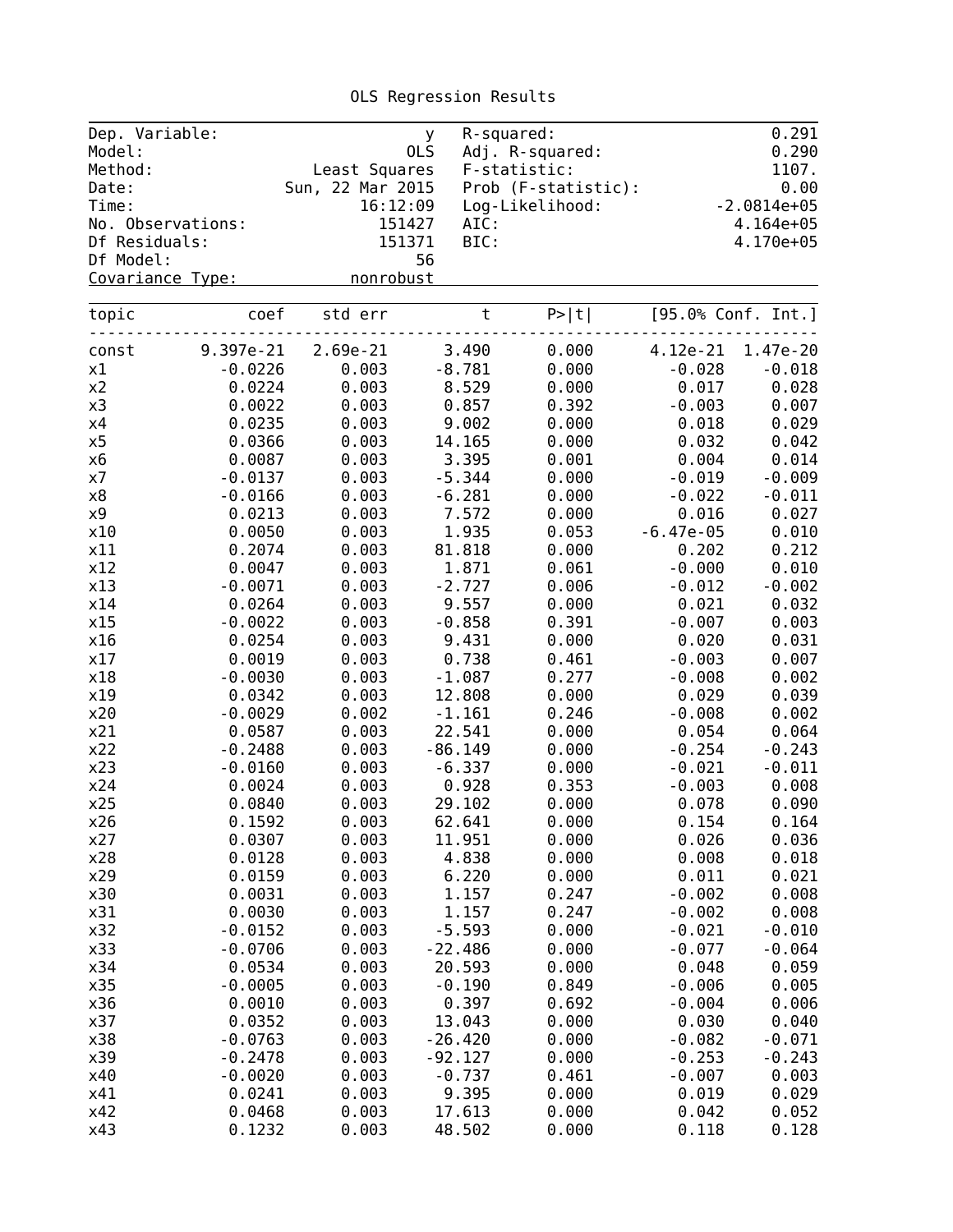| x44            | $-0.1406$ | 0.003    | $-55.059$ | 0.000             | $-0.146$ | $-0.136$   |
|----------------|-----------|----------|-----------|-------------------|----------|------------|
| x45            | 0.0229    | 0.003    | 8.641     | 0.000             | 0.018    | 0.028      |
| x46            | 0.0025    | 0.003    | 0.966     | 0.334             | $-0.003$ | 0.008      |
| x47            | 0.0104    | 0.003    | 3.969     | 0.000             | 0.005    | 0.016      |
| x48            | $-0.0077$ | 0.003    | $-2.929$  | 0.003             | $-0.013$ | $-0.003$   |
| x49            | 0.0166    | 0.003    | 6.059     | 0.000             | 0.011    | 0.022      |
| x50            | $-0.0503$ | 0.003    | $-18.814$ | 0.000             | $-0.056$ | $-0.045$   |
| x51            | $-0.0439$ | 0.003    | $-15.139$ | 0.000             | $-0.050$ | $-0.038$   |
| x52            | 0.1267    | 0.002    | 50.915    | 0.000             | 0.122    | 0.132      |
| x53            | 0.0149    | 0.003    | 5.401     | 0.000             | 0.009    | 0.020      |
| x54            | $-0.0018$ | 0.003    | $-0.698$  | 0.485             | $-0.007$ | 0.003      |
| x55            | 0.0097    | 0.003    | 3.788     | 0.000             | 0.005    | 0.015      |
| x56            | 0.0147    | 0.003    | 5.735     | 0.000             | 0.010    | 0.020      |
|                |           |          |           |                   |          |            |
| Omnibus:       |           | 1971.685 |           | Durbin-Watson:    |          | 1.980      |
| Prob(Omnibus): |           |          | 0.000     | Jarque-Bera (JB): |          | 2188.755   |
| Skew:          |           |          | $-0.245$  | Prob(JB):         |          | 0.00       |
| Kurtosis:      |           |          | 3.328     | <u>Cond. No.</u>  |          | $2.25e+15$ |
|                |           |          |           |                   |          |            |

[1] Standard Errors assume that the covariance matrix of the errors is correctly specified.

[2] The smallest eigenvalue is 1.78e-25. This might indicate that there are strong multicollinearity problems or that the design matrix is singular.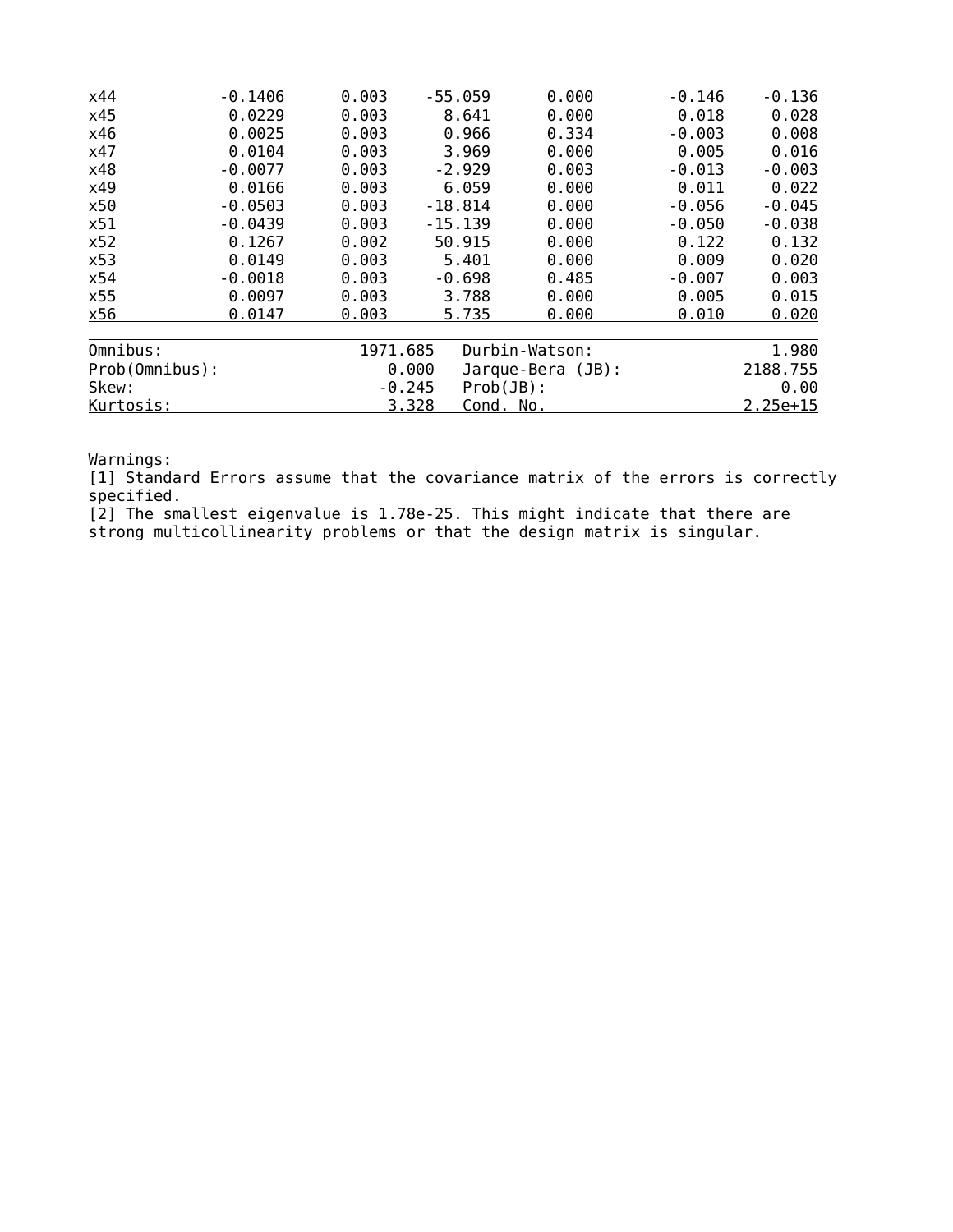| Dep. Variable:<br>Model: |                   |                  | <b>y</b><br>OLS | R-squared:<br>Adj. R-squared: |        |             | 0.297<br>0.296     |
|--------------------------|-------------------|------------------|-----------------|-------------------------------|--------|-------------|--------------------|
| Method:                  |                   | Least Squares    |                 | F-statistic:                  |        |             | 301.0              |
| Date:                    |                   | Sun, 22 Mar 2015 |                 | Prob (F-statistic):           |        |             | 0.00               |
| Time:                    |                   | 16:12:11         |                 | Log-Likelihood:               |        |             | $-53106.$          |
|                          | No. Observations: |                  | 39888           | AIC:                          |        |             | 1.063e+05          |
| Df Residuals:            |                   |                  | 39832           | BIC:                          |        |             | 1.068e+05          |
| Df Model:                |                   |                  | 56              |                               |        |             |                    |
| Covariance Type:         |                   | nonrobust        |                 |                               |        |             |                    |
|                          |                   |                  |                 |                               |        |             |                    |
|                          | coef              | std err          |                 | $\sf t$                       | P >  t |             | [95.0% Conf. Int.] |
| const                    | -1.281e-19        | 1.54e-20         | $-8.333$        |                               | 0.000  | $-1.58e-19$ | $-9.8e-20$         |
| x1                       | $-0.0232$         | 0.005            | $-4.848$        |                               | 0.000  | $-0.033$    | $-0.014$           |
| x2                       | $-0.0052$         | 0.005            | $-1.044$        |                               | 0.297  | $-0.015$    | 0.005              |
| x3                       | 0.0188            | 0.005            | 3.788           |                               | 0.000  | 0.009       | 0.029              |
| x4                       | 0.0573            | 0.005            | 11.018          |                               | 0.000  | 0.047       | 0.068              |
| x5                       | $-0.0105$         | 0.005            | $-2.179$        |                               | 0.029  | $-0.020$    | $-0.001$           |
| x6                       | $-0.0029$         | 0.005            | $-0.596$        |                               | 0.551  | $-0.013$    | 0.007              |
| x7                       | $-0.0163$         | 0.005            | $-3.203$        |                               | 0.001  | $-0.026$    | $-0.006$           |
| x8                       | $-0.0268$         | 0.005            | $-5.341$        |                               | 0.000  | $-0.037$    | $-0.017$           |
| x9                       | 0.0415            | 0.005            | 7.870           |                               | 0.000  | 0.031       | 0.052              |
| x10                      | $-0.0027$         | 0.005            | $-0.538$        |                               | 0.590  | $-0.013$    | 0.007              |
| x11                      | 0.2278            | 0.005            | 48.048          |                               | 0.000  | 0.219       | 0.237              |
| x12                      | $-0.0238$         | 0.005            | $-5.101$        |                               | 0.000  | $-0.033$    | $-0.015$           |
| x13                      | 0.0136            | 0.005            | 2.746           |                               | 0.006  | 0.004       | 0.023              |
| x14                      | 0.0331            | 0.005            | 6.126           |                               | 0.000  | 0.023       | 0.044              |
| x15                      | 0.0195            | 0.005            | 4.062           |                               | 0.000  | 0.010       | 0.029              |
| x16                      | $-0.0059$         | 0.005            | $-1.190$        |                               | 0.234  | $-0.016$    | 0.004              |
| x17                      | 0.0096            | 0.005            | 1.886           |                               | 0.059  | $-0.000$    | 0.020              |
| x18                      | $-0.0031$         | 0.005            | $-0.579$        |                               | 0.563  | $-0.014$    | 0.007              |
| x19                      | 0.0347            | 0.005            | 6.446           |                               | 0.000  | 0.024       | 0.045              |
| x20                      | 0.0036            | 0.005            | 0.706           |                               | 0.480  | $-0.006$    | 0.013              |
| x21                      | 0.0292            | 0.005            | 5.980           |                               | 0.000  | 0.020       | 0.039              |
| x22                      | $-0.1896$         | 0.005            | $-35.572$       |                               | 0.000  | $-0.200$    | $-0.179$           |
| x23                      | $-0.0066$         | 0.005            | $-1.335$        |                               | 0.182  | $-0.016$    | 0.003              |
| x24                      | 0.0154            | 0.005            | 3.158           |                               | 0.002  | 0.006       | 0.025              |
| x25                      | 0.0947            | 0.006            | 16.073          |                               | 0.000  | 0.083       | 0.106              |
| x26                      | 0.0968            | 0.005            | 20.471          |                               | 0.000  | 0.088       | 0.106              |
| x27                      | 0.1187            | 0.006            | 21.372          |                               | 0.000  | 0.108       | 0.130              |
| x28                      | 0.0163            | 0.005            | 3.240           |                               | 0.001  | 0.006       | 0.026              |
| x29                      | 0.0131            | 0.005            | 2.737           |                               | 0.006  | 0.004       | 0.022              |
| x30                      | $-0.0025$         | 0.005            | $-0.512$        |                               | 0.609  | $-0.012$    | 0.007              |
| x31                      | 0.0055            | 0.005            | 1.104           |                               | 0.269  | $-0.004$    | 0.015              |
| x32                      | 0.0005            | 0.005            | 0.105           |                               | 0.917  | $-0.010$    | 0.011              |
| x33                      | $-0.0749$         | 0.006            | $-12.445$       |                               | 0.000  | $-0.087$    | $-0.063$           |
| x34                      | 0.0298            | 0.005            | 6.099           |                               | 0.000  | 0.020       | 0.039              |
| x35                      | $-0.0140$         | 0.005            | $-2.779$        |                               | 0.005  | $-0.024$    | $-0.004$           |
| x36                      | 0.0051            | 0.005            | 1.043           |                               | 0.297  | $-0.005$    | 0.015              |
| x37                      | 0.0045            | 0.005            | 0.893           |                               | 0.372  | $-0.005$    | 0.015              |
| x38                      | $-0.1072$         | 0.005            | $-19.750$       |                               | 0.000  | $-0.118$    | $-0.097$           |
| x39                      | $-0.2799$         | 0.005            | $-55.586$       |                               | 0.000  | $-0.290$    | $-0.270$           |
| x40                      | 0.0146            | 0.005            | 3.004           |                               | 0.003  | 0.005       | 0.024              |
| x41                      | 0.0068            | 0.005            | 1.424           |                               | 0.154  | $-0.003$    | 0.016              |
| x42                      | 0.0079            | 0.005            | 1.581           |                               | 0.114  | $-0.002$    | 0.018              |

Las Vegas, \$\$\$ OLS Regression Results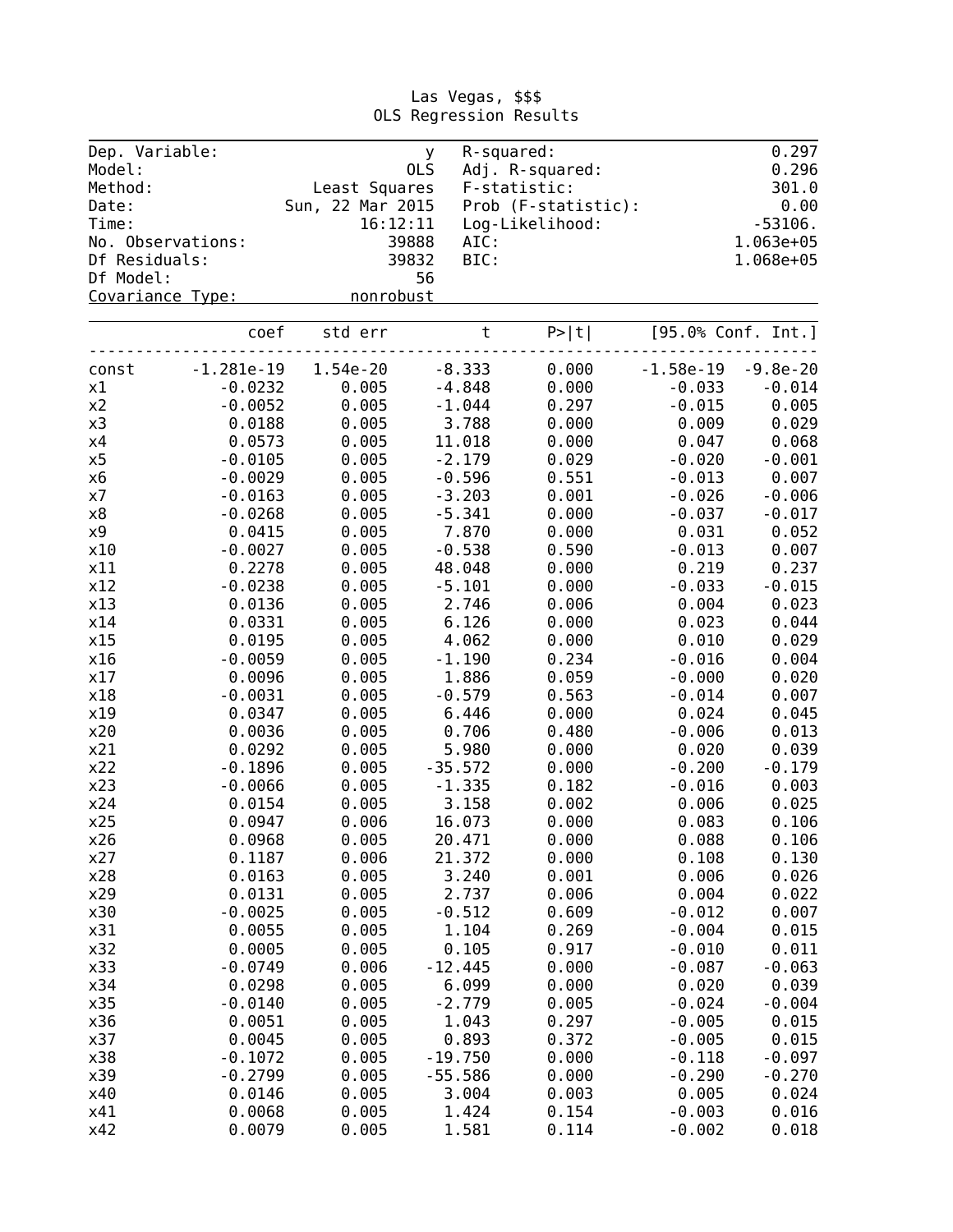| x43            | 0.1598    | 0.005    | 32.529                   | 0.000             | 0.150    | 0.169      |
|----------------|-----------|----------|--------------------------|-------------------|----------|------------|
| x44            | $-0.1561$ | 0.005    | $-32.241$                | 0.000             | $-0.166$ | $-0.147$   |
| x45            | 0.0069    | 0.005    | 1.393                    | 0.164             | $-0.003$ | 0.017      |
| x46            | 0.0060    | 0.005    | 1.161                    | 0.246             | $-0.004$ | 0.016      |
| x47            | 0.0183    | 0.005    | 3.778                    | 0.000             | 0.009    | 0.028      |
| x48            | 0.0023    | 0.005    | 0.462                    | 0.644             | $-0.007$ | 0.012      |
| x49            | 0.0285    | 0.005    | 5.425                    | 0.000             | 0.018    | 0.039      |
| x50            | $-0.0365$ | 0.005    | $-7.172$                 | 0.000             | $-0.046$ | $-0.026$   |
| x51            | $-0.0547$ | 0.005    | $-10.255$                | 0.000             | $-0.065$ | $-0.044$   |
| x52            | 0.0870    | 0.005    | 18.816                   | 0.000             | 0.078    | 0.096      |
| x53            | 0.0115    | 0.005    | 2.189                    | 0.029             | 0.001    | 0.022      |
| x54            | 0.0058    | 0.005    | 1.145                    | 0.252             | $-0.004$ | 0.016      |
| x55            | 0.0076    | 0.005    | 1.592                    | 0.111             | $-0.002$ | 0.017      |
| x56            | 0.0180    | 0.005    | 3.760                    | 0.000             | 0.009    | 0.027      |
| Omnibus:       |           | 1019.578 |                          | Durbin-Watson:    |          | 1.998      |
| Prob(Omnibus): |           |          | 0.000                    | Jarque-Bera (JB): |          | 1150.903   |
| Skew:          |           |          | $Prob(JB)$ :<br>$-0.365$ |                   |          | 1.21e-250  |
| Kurtosis:      |           |          | 3.399<br>Cond. No.       |                   |          | $2.25e+15$ |

[1] Standard Errors assume that the covariance matrix of the errors is correctly specified.

[2] The smallest eigenvalue is 5.2e-26. This might indicate that there are

strong multicollinearity problems or that the design matrix is singular.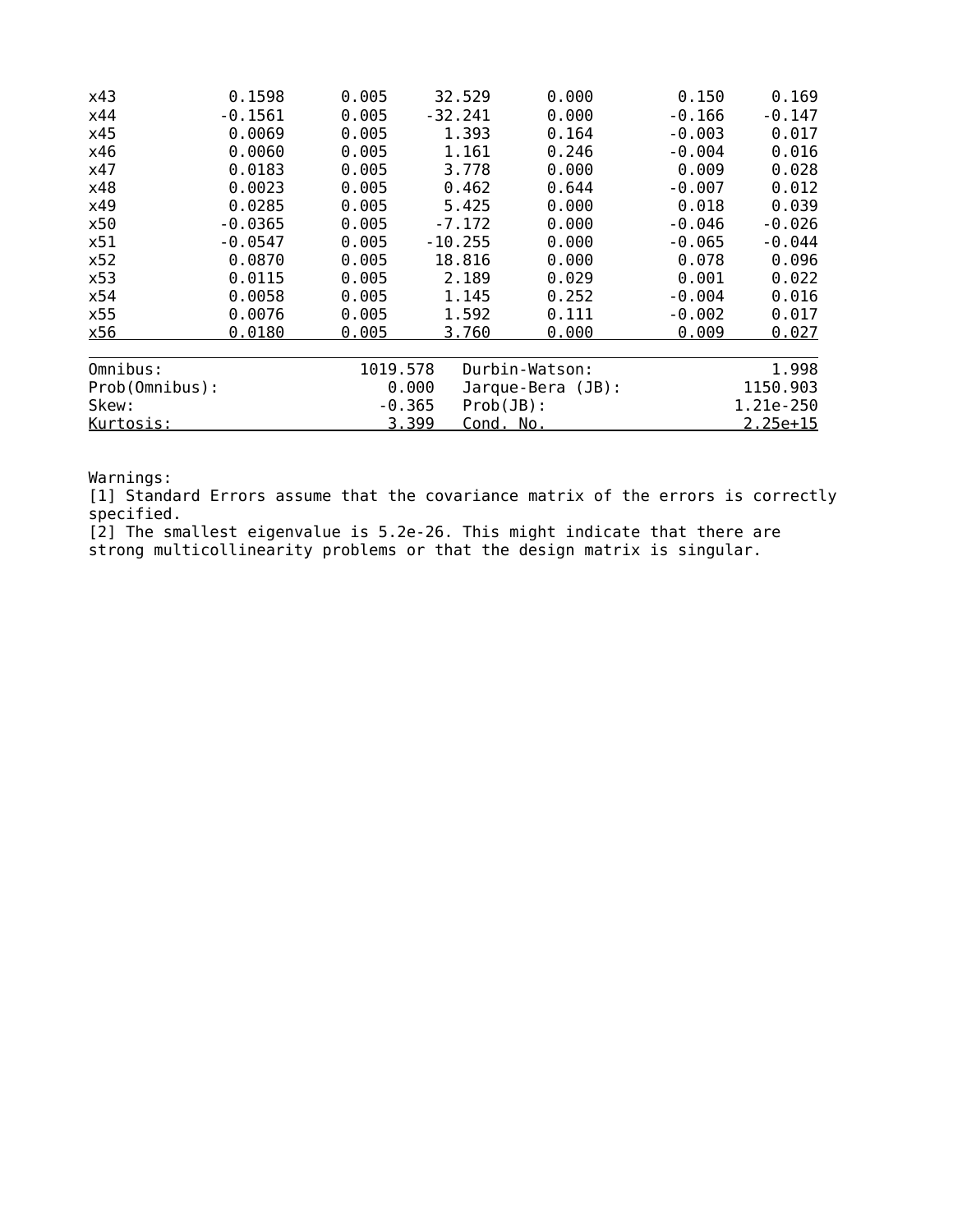| Dep. Variable:<br>Model: |                   | <b>y</b><br>0LS  |           | R-squared:<br>Adj. R-squared: |          | 0.286<br>0.284     |
|--------------------------|-------------------|------------------|-----------|-------------------------------|----------|--------------------|
| Method:                  |                   | Least Squares    |           | F-statistic:                  |          | 145.2              |
| Date:                    |                   | Sun, 22 Mar 2015 |           | Prob (F-statistic):           |          | 0.00               |
| Time:                    |                   | 16:12:12         |           | Log-Likelihood:               |          | $-27910.$          |
|                          | No. Observations: | 20326            | AIC:      |                               |          | $5.593e+04$        |
| Df Residuals:            |                   | 20270            | BIC:      |                               |          | $5.638e + 04$      |
| Df Model:                |                   | 56               |           |                               |          |                    |
| Covariance Type:         |                   | nonrobust        |           |                               |          |                    |
| topic                    | coef              | std err          | $\sf t$   | P >  t                        |          | [95.0% Conf. Int.] |
| const                    | 2.184e-18         | 1.07e-18         | 2.043     | 0.041                         | 8.87e-20 | 4.28e-18           |
| x1                       | $-0.0208$         | 0.007            | $-2.989$  | 0.003                         | $-0.034$ | $-0.007$           |
| x2                       | 0.0039            | 0.007            | 0.534     | 0.593                         | $-0.010$ | 0.018              |
| x3                       | 0.0070            | 0.007            | 1.021     | 0.307                         | $-0.006$ | 0.021              |
| x4                       | 0.0781            | 0.008            | 9.713     | 0.000                         | 0.062    | 0.094              |
| x5                       | $-0.0089$         | 0.007            | $-1.273$  | 0.203                         | $-0.023$ | 0.005              |
| х6                       | 0.0048            | 0.007            | 0.672     | 0.502                         | $-0.009$ | 0.019              |
| х7                       | $-0.0155$         | 0.008            | $-1.990$  | 0.047                         | $-0.031$ | $-0.000$           |
| x8                       | $-0.0173$         | 0.007            | $-2.316$  | 0.021                         | $-0.032$ | $-0.003$           |
| x9                       | 0.0570            | 0.008            | 7.417     | 0.000                         | 0.042    | 0.072              |
| x10                      | 0.0114            | 0.014            | 0.826     | 0.409                         | $-0.016$ | 0.038              |
| x11                      | 0.2082            | 0.007            | 29.399    | 0.000                         | 0.194    | 0.222              |
| x12                      | $-0.0524$         | 0.007            | $-7.638$  | 0.000                         | $-0.066$ | $-0.039$           |
| x13                      | 0.0064            | 0.008            | 0.825     | 0.409                         | $-0.009$ | 0.022              |
| x14                      | 0.0542            | 0.008            | 6.411     | 0.000                         | 0.038    | 0.071              |
| x15                      | 0.0039            | 0.007            | 0.526     | 0.599                         | $-0.011$ | 0.018              |
| x16                      | $-0.0037$         | 0.007            | $-0.533$  | 0.594                         | $-0.017$ | 0.010              |
| x17                      | 0.0063            | 0.008            | 0.755     | 0.450                         | $-0.010$ | 0.023              |
| x18                      | 0.0105            | 0.008            | 1.240     | 0.215                         | $-0.006$ | 0.027              |
| x19                      | 0.0357            | 0.009            | 3.949     | 0.000                         | 0.018    | 0.053              |
| x20                      | 0.0223            | 0.007            | 3.185     | 0.001                         | 0.009    | 0.036              |
| x21                      | 0.0182            | 0.007            | 2.626     | 0.009                         | 0.005    | 0.032              |
| x22                      | $-0.2081$         | 0.008            | $-27.065$ | 0.000                         | $-0.223$ | $-0.193$           |
| x23                      | $-0.0260$         | 0.007            | $-3.742$  | 0.000                         | $-0.040$ | $-0.012$           |
| x24                      | $-0.0042$         | 0.007            | $-0.604$  | 0.546                         | $-0.018$ | 0.009              |
| x25                      | 0.0940            | 0.009            | 10.555    | 0.000                         | 0.077    | 0.111              |
| x26                      | 0.0704            | 0.007            | 10.399    | 0.000                         | 0.057    | 0.084              |
| x27                      | 0.0263            | 0.007            | 3.682     | 0.000                         | 0.012    | 0.040              |
| x28                      | $-0.0098$         | 0.007            | $-1.316$  | 0.188                         | $-0.024$ | 0.005              |
| x29                      | 0.0174            | 0.007            | 2.465     | 0.014                         | 0.004    | 0.031              |
| x30                      | 0.0004            | 0.007            | 0.056     | 0.955                         | $-0.014$ | 0.015              |
| x31                      | $-0.0024$         | 0.008            | $-0.315$  | 0.753                         | $-0.017$ | 0.013              |
| x32                      | $-0.0015$         | 0.008            | $-0.192$  | 0.848                         | $-0.016$ | 0.014              |
| x33                      | $-0.0788$         | 0.010            | $-8.124$  | 0.000                         | $-0.098$ | $-0.060$           |
| x34                      | 0.0272            | 0.007            | 3.708     | 0.000                         | 0.013    | 0.042              |
| x35                      | $-0.0180$         | 0.007            | $-2.438$  | 0.015                         | $-0.033$ | $-0.004$           |
| x36                      | 0.0009            | 0.007            | 0.122     | 0.903                         | $-0.013$ | 0.015              |
| x37                      | 0.0130            | 0.007            | 1.906     | 0.057                         | $-0.000$ | 0.026              |
| x38                      | $-0.1322$         | 0.008            | $-16.497$ | 0.000                         | $-0.148$ | $-0.116$           |
| x39                      | $-0.2869$         | 0.007            | $-38.943$ | 0.000                         | $-0.301$ | $-0.272$           |
| x40                      | 0.0222            | 0.007            | 2.970     | 0.003                         | 0.008    | 0.037              |
| x41                      | 0.0026            | 0.007            | 0.367     | 0.713                         | $-0.011$ | 0.017              |
| x42                      | 0.0397            | 0.007            | 5.341     | 0.000                         | 0.025    | 0.054              |

#### Las Vegas, \$\$\$\$ OLS Regression Results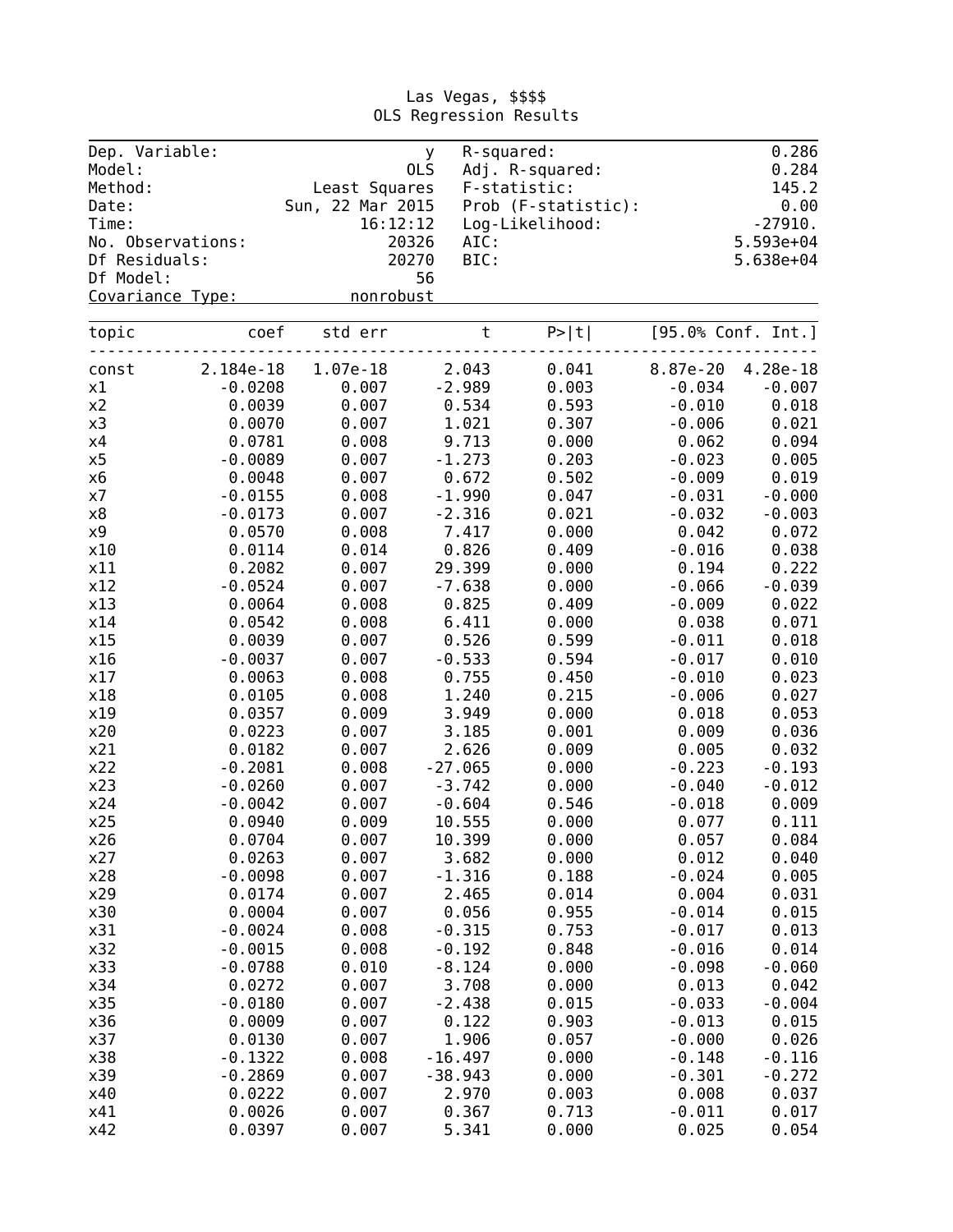| x43            | 0.1699    | 0.007   | 23.119                   | 0.000             | 0.156    | 0.184      |
|----------------|-----------|---------|--------------------------|-------------------|----------|------------|
| x44            | $-0.1612$ | 0.007   | $-22.947$                | 0.000             | $-0.175$ | $-0.147$   |
| x45            | $-0.0010$ | 0.007   | $-0.138$                 | 0.891             | $-0.015$ | 0.013      |
| x46            | 0.0032    | 0.008   | 0.385                    | 0.700             | $-0.013$ | 0.020      |
| x47            | $-0.0002$ | 0.007   | $-0.033$                 | 0.973             | $-0.014$ | 0.014      |
| x48            | 0.0202    | 0.007   | 2.767                    | 0.006             | 0.006    | 0.035      |
| x49            | 0.0055    | 0.007   | 0.793                    | 0.428             | $-0.008$ | 0.019      |
| x50            | $-0.0481$ | 0.007   | $-6.567$                 | 0.000             | $-0.062$ | $-0.034$   |
| x51            | $-0.0325$ | 0.008   | $-4.130$                 | 0.000             | $-0.048$ | $-0.017$   |
| x52            | 0.0609    | 0.007   | 8.992                    | 0.000             | 0.048    | 0.074      |
| x53            | 0.0025    | 0.007   | 0.333                    | 0.739             | $-0.012$ | 0.017      |
| x54            | 0.0151    | 0.007   | 2.072                    | 0.038             | 0.001    | 0.029      |
| x55            | $-0.0017$ | 0.007   | $-0.247$                 | 0.805             | $-0.015$ | 0.012      |
| x56            | 0.0121    | 0.007   | 1.722                    | 0.085             | $-0.002$ | 0.026      |
| Omnibus:       |           | 833.569 |                          | Durbin-Watson:    |          | 1.873      |
| Prob(Omnibus): |           |         | 0.000                    | Jarque-Bera (JB): |          | 995.230    |
| Skew:          |           |         | $Prob(JB)$ :<br>$-0.469$ |                   |          | 7.74e-217  |
| Kurtosis:      |           |         | 3.544<br>Cond. No.       |                   |          | $2.32e+15$ |

[1] Standard Errors assume that the covariance matrix of the errors is correctly specified.

[2] The smallest eigenvalue is 2.94e-26. This might indicate that there are strong multicollinearity problems or that the design matrix is singular.